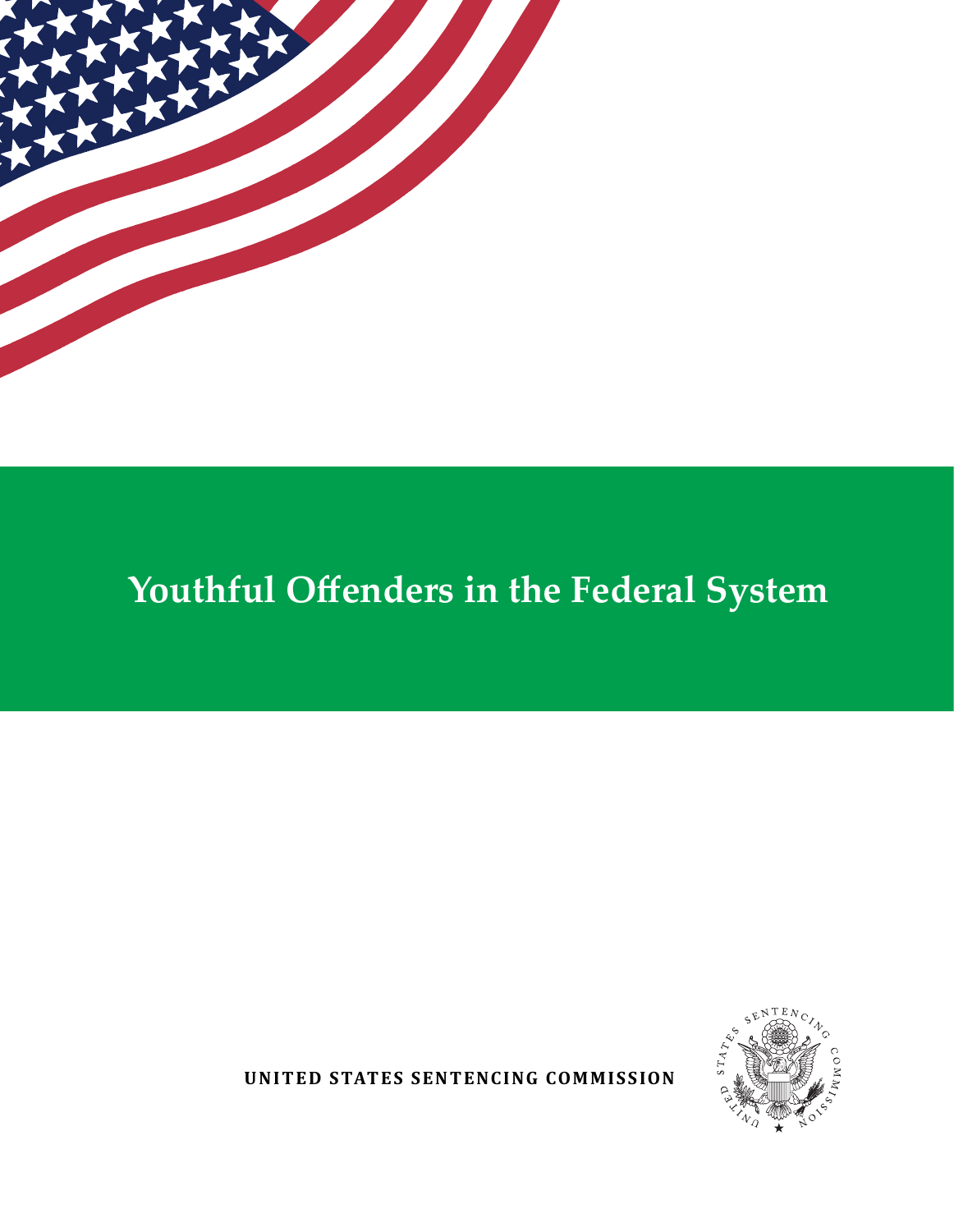## **United States Sentencing Commission**

One Columbus Circle, N.E. Washington, DC 20002 www.ussc.gov

> **William H. Pryor, Jr.**  *Acting Chair*

**Rachel E. Barkow** *Commissioner*

**Charles R. Breyer** *Commissioner*

**Danny C. Reeves** *Commissioner*

**J. Patricia Wilson Smoot** *Ex Officio*

**Jonathan J. Wroblewski** *Ex Officio*



**Kenneth P. Cohen**  *Staff Director*

**Glenn R. Schmitt** *Director Office of Research and Data*

#### **May 2017**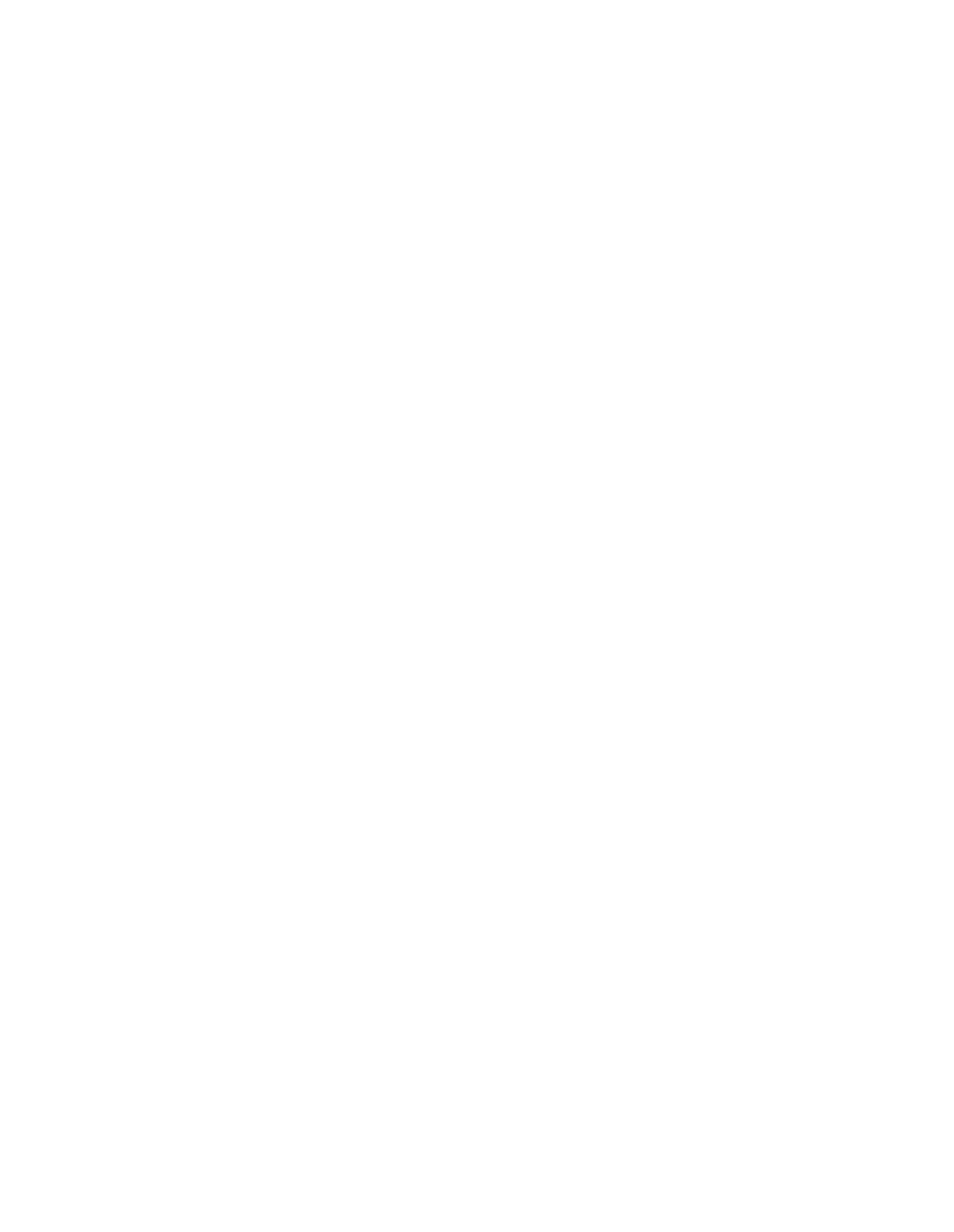# **Table of Contents**

| Ι.    |                                                                   |  |
|-------|-------------------------------------------------------------------|--|
|       |                                                                   |  |
|       | Youthful Offenders, Sentencing Guidelines, and Policy 3           |  |
| Ш.    |                                                                   |  |
|       |                                                                   |  |
| Ш.    |                                                                   |  |
|       |                                                                   |  |
|       | Methodology for Analysis of Offenses Committed Prior to Age 18.11 |  |
| IV.   |                                                                   |  |
|       |                                                                   |  |
|       |                                                                   |  |
| V.    |                                                                   |  |
| VI.   |                                                                   |  |
|       |                                                                   |  |
|       |                                                                   |  |
|       |                                                                   |  |
|       | Offense Types for Native American Youthful Offenders 29           |  |
| VII.  |                                                                   |  |
|       |                                                                   |  |
|       | Special Coding Project on the Impact of Offenses Committed        |  |
|       |                                                                   |  |
| VIII. |                                                                   |  |
|       |                                                                   |  |
|       | Career Offenders and Armed Career Offenders 45                    |  |
|       |                                                                   |  |
| IX.   |                                                                   |  |
| Χ.    |                                                                   |  |
| XI.   |                                                                   |  |
| XII.  |                                                                   |  |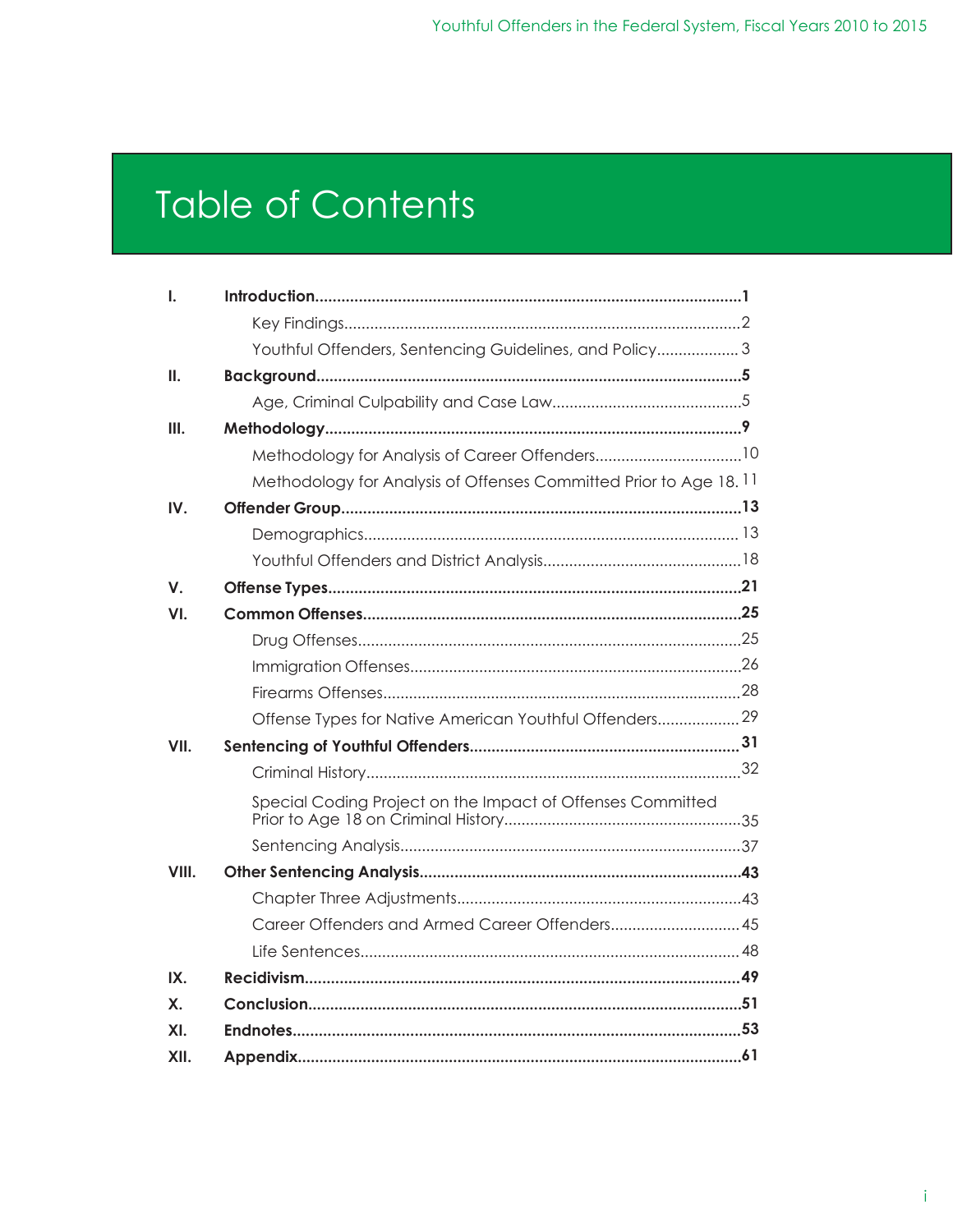United States Sentencing Commission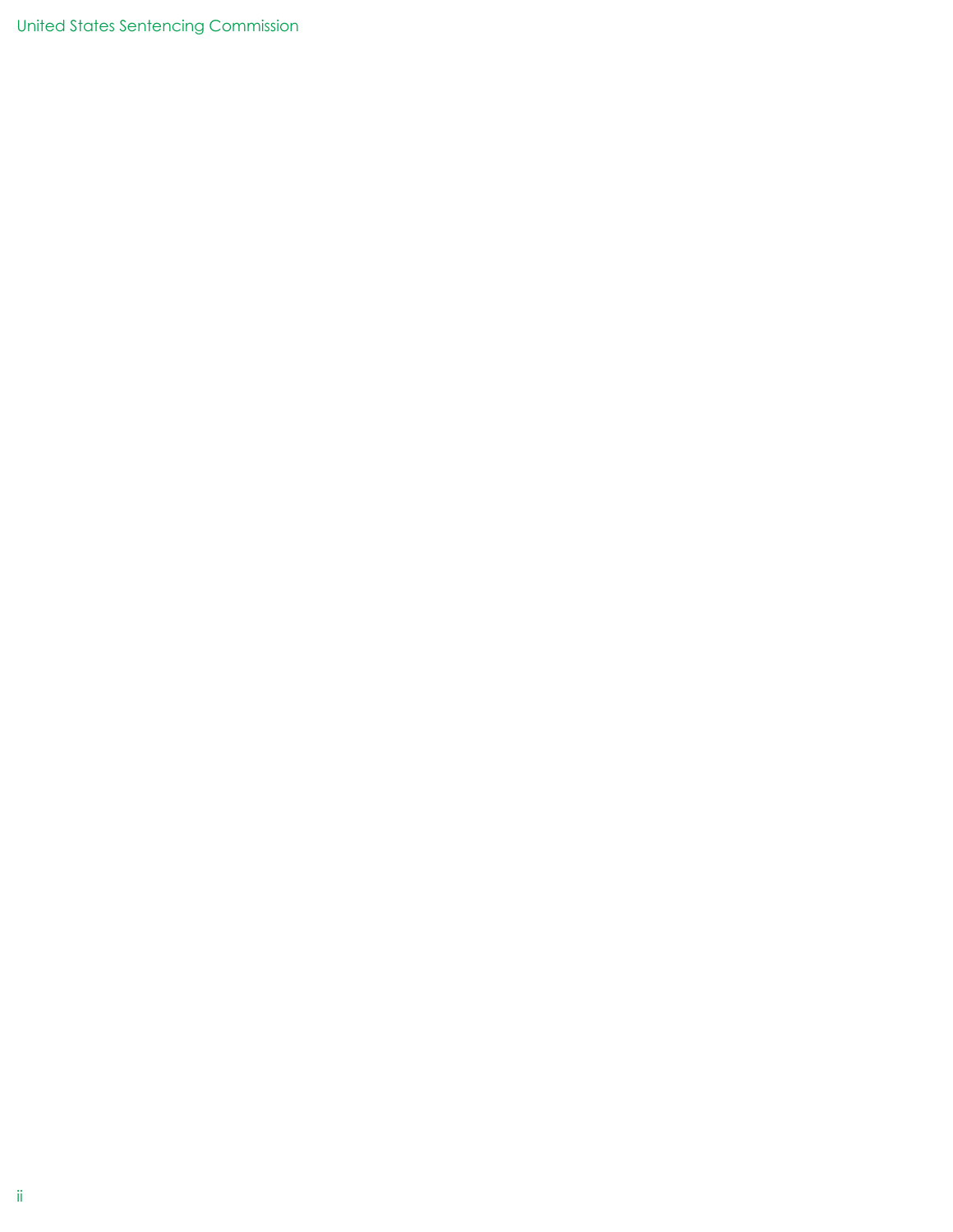# Youthful Offenders in the Federal System

## **Introduction**

Although youthful offenders account for about 18 percent of all federal offenders sentenced between fiscal years 2010 and 2015, there is little current information published about them. In this publication, the United States Sentencing Commission ("the Commission") presents information about youthful offenders, who for purposes of this report are defined as persons age 25 or younger at the time they are sentenced in the federal system.

Recent studies on brain development and age, coupled with recent Supreme Court decisions recognizing differences in offender culpability due to age, have led some policymakers to reconsider how youthful offenders should be punished. This report reviews those studies and provides an overview of youthful federal offenders, including their demographic characteristics, what type of offenses they were sentenced for, how they were sentenced, and the extent of their criminal histories.<sup>1</sup> The report also discusses the intersection of neuroscience and law, and how this intersection has influenced the treatment of youthful offenders in the criminal justice system.

The Commission is releasing this report as part of its review of the sentencing of youthful offenders. In June 2016, the Commission's Tribal Issues Advisory Group (TIAG) issued a report that proposed several guideline and policy

#### **Monica Robbers, Ph.D** Deputy Director Office of Research & Data

**Jason Grago, M.A.** Research Associate Office of Research & Data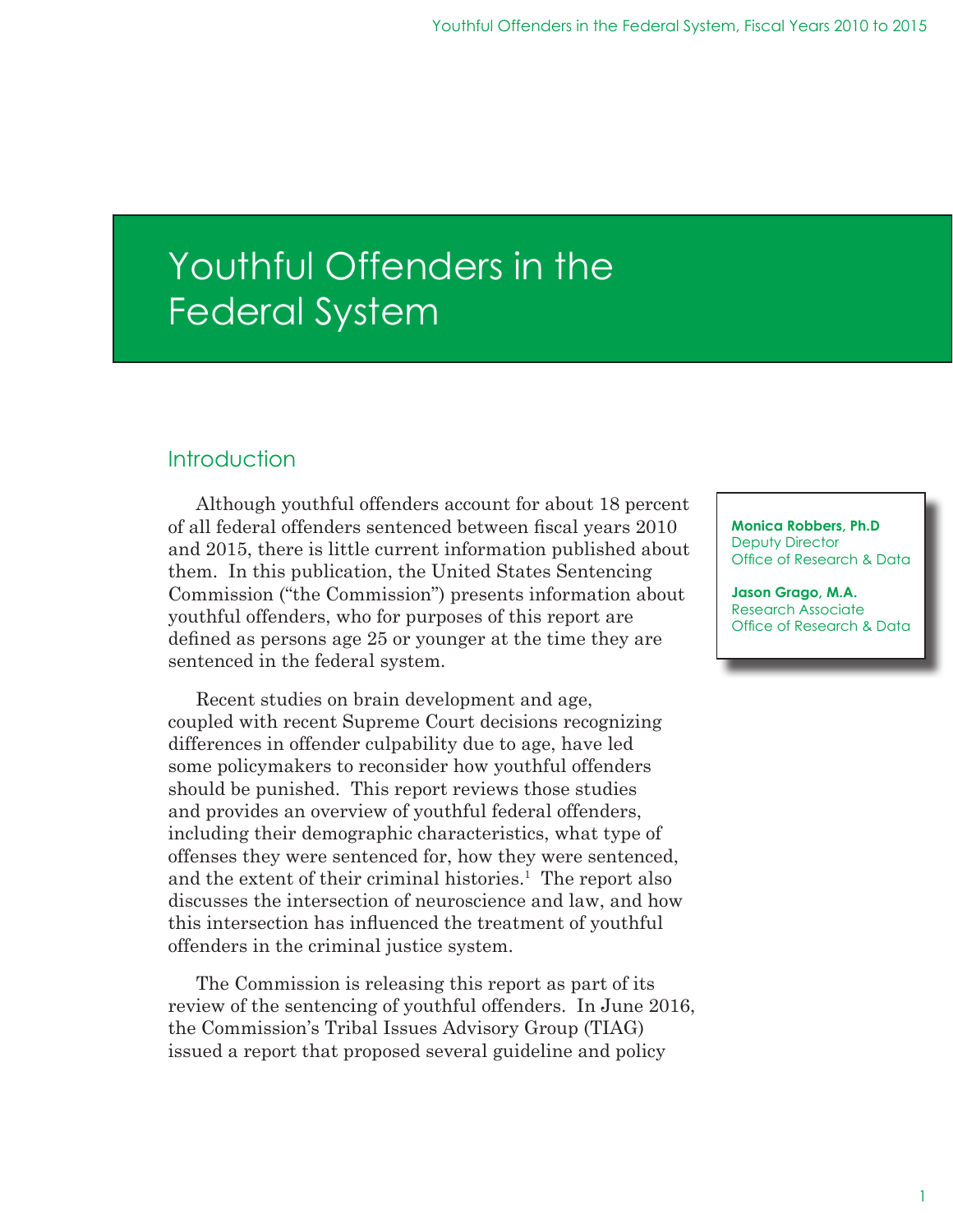changes relating to youthful offenders, including departure provisions and alternatives to incarceration.<sup>2</sup> Because many of the TIAG recommendations on this topic apply to all youthful offenders, and not just Native Americans, the Commission voted to study the treatment of youthful offenders as a policy priority for the 2016-2017 amendment cycle.<sup>3</sup>

# **Key Findings**

The key findings in this report are that:

- There were 86,309 offenders (18.0% of the federal offender population) age 25 or younger sentenced in the federal system between 2010 and 2015.
- The majority (57.8%) of youthful offenders are Hispanic.
- There were very few youthful offenders under the age of 18 sentenced in the federal system (52 between 2010 and 2015).
- Almost 92 percent of offenses committed by youthful offenders were nonviolent offenses.
- Similar to the overall federal offender population (or non-youthful offenders group) the most common offenses that youthful offenders committed were drug trafficking (30.9%), immigration (28.6%), and firearms offenses (13.7%).
- The average sentence for youthful offenders was  $34.9$  months.
- Youthful offenders were more likely to be sentenced within the guidelines range than non-youthful offenders (56.1% compared to 50.1%).
- Youthful offenders recidivated at a much higher rate than their older counterparts—about 67 percent versus 41 percent.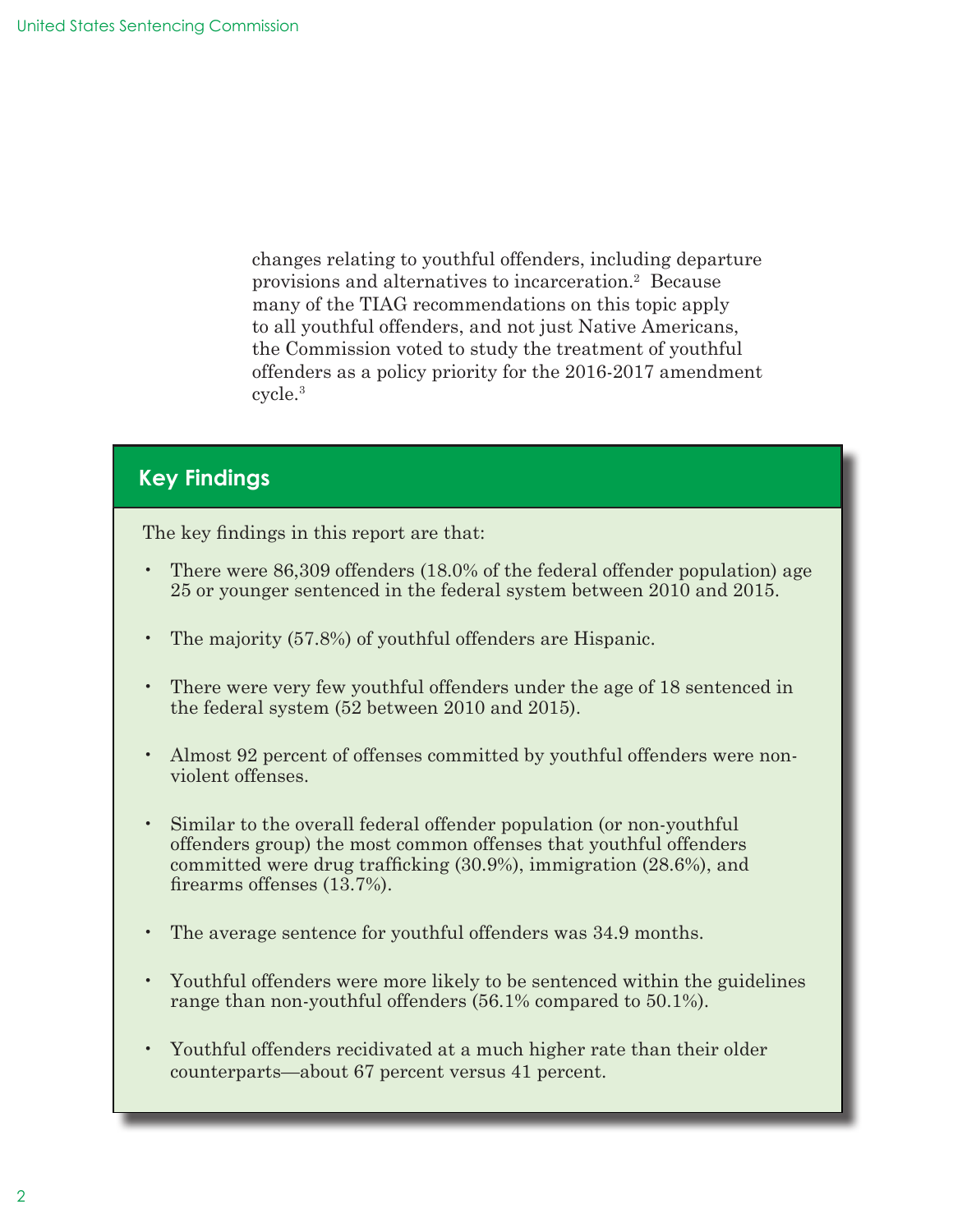## Youthful Offenders, Sentencing Guidelines, and Policy

Consideration of a defendant's youthfulness at sentencing is not new. In 1950, the Youth Corrections Act<sup>4</sup> (YCA) was passed to provide guidance to federal judges when sentencing a "young offender" under the age of 22, and a "young adult offender" between the ages of 22 and 26, that included segregation from adult offenders in prison and alternatives to imprisonment, such as rehabilitation and treatment.<sup>5</sup>

The YCA was repealed when Congress enacted the Sentencing Reform Act in 1984.<sup>6</sup> Opponents asserted that youthful offenders were recidivating at higher levels than expected, and that segregation of offenders by age led to more problems in prisons, not fewer.7 While the exact number of youthful offenders sentenced under the YCA is unknown, at the time Congress repealed the YCA in 1984, over 750 federal prisoners were serving YCA sentences.<sup>8</sup> The legislation that created the Commission, the Sentencing Reform Act of 1984,<sup>9</sup> included two directives that give context to how youthful offenders are sentenced in the federal system. Congress directed the Commission, in establishing categories of defendants for use in the guidelines and policy statements, to consider whether certain enumerated factors—including a defendant's age—"have any relevance to the nature, extent, place of service, or other incidents of an appropriate sentence, and shall take them into account only to the extent that they do have relevance."10 Congress also gave the Commission the authority to "study the feasibility of developing guidelines for the disposition of juvenile delinquents."11

The Commission implemented those congressional directives in a number of ways that are relevant to youthful offenders. First, the guidelines expressly do not apply to a defendant sentenced under the Federal Juvenile Delinquency Act (18 U.S.C.  $\S$  5031-5042).<sup>12</sup> Nonetheless, the guidelines are relevant to the sentencing of such offenders because the sentence imposed on a juvenile delinquent generally may not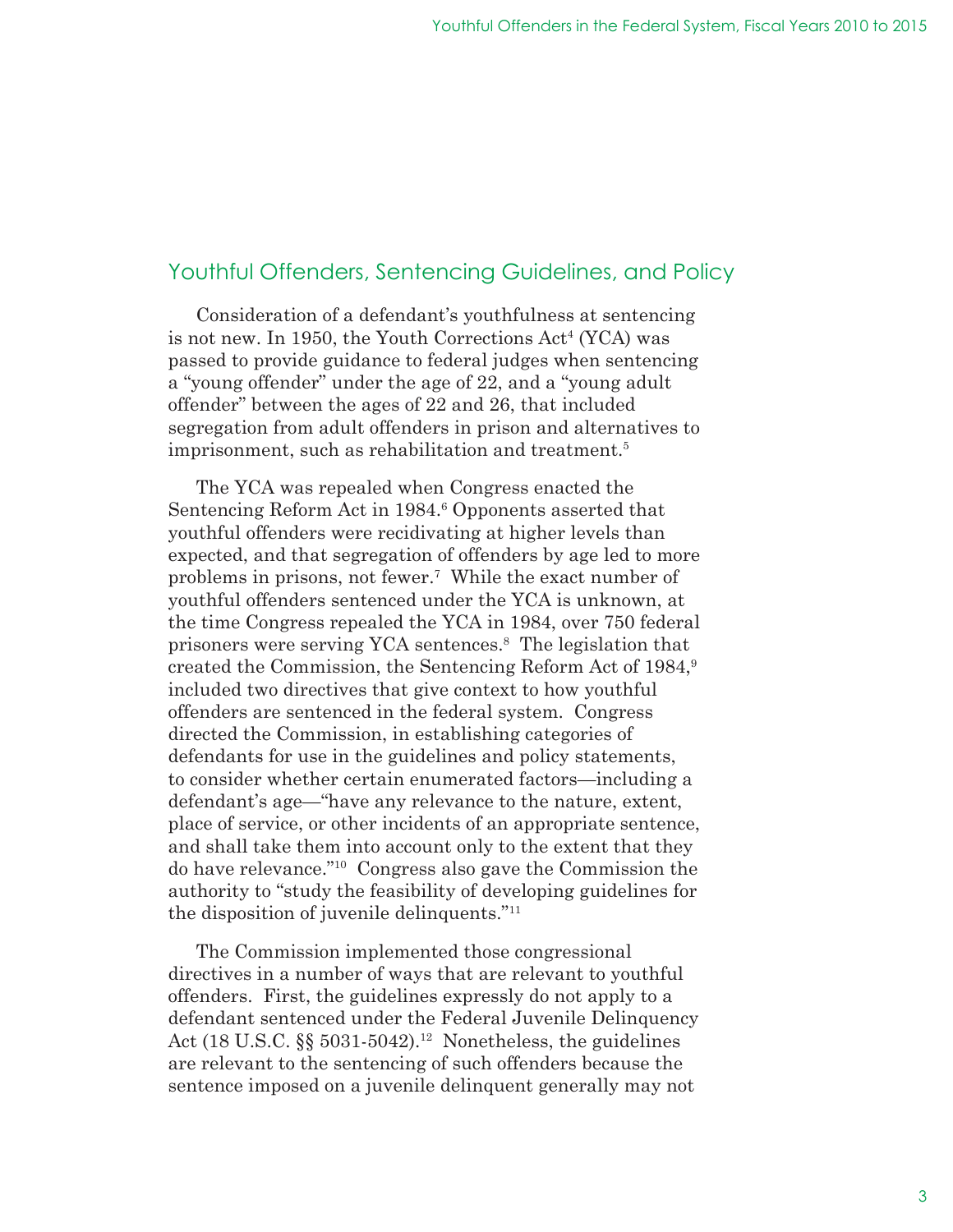exceed the maximum of the guideline range applicable to an otherwise similarly situated adult defendant.<sup>13</sup>

Next, the guidelines treat prior sentences for juvenile offenses differently than prior adult offenses in determining the defendant's Criminal History Category.14 Specifically, if the defendant was convicted as an adult for an offense committed before age 18 and received a sentence exceeding one year and one month, the sentence is counted so long as it was imposed, or resulted in the defendant being incarcerated, within fifteen years of the defendant's commencement of the instant offense.15 All other sentences for offenses committed prior to age 18 are counted only if the sentence was imposed within five years of the defendant's commencement of the instant offense or within five years of the defendant's release from incarceration for the offense, if the defendant was incarcerated for at least 60 days.<sup>16</sup> Furthermore, certain offenses, including "juvenile status offenses and truancy," and diversionary dispositions from juvenile court are never counted in a criminal history calculation.17

Finally, in a relatively recent change, the Commission has recognized the role youth may have at sentencing. Specifically, §5H1.1 provides that age—including youth—

"may be relevant in determining whether a departure is warranted, if considerations based on age, either individually or in combination with other offender characteristics, are present to an unusual degree and distinguish the case from the typical cases covered by the guidelines. . . ."<sup>18</sup>

Until 2010, the guidelines had provided that age including youth—was "not ordinarily relevant" in determining whether a departure from the guidelines was warranted.19 The Commission adopted this less restrictive departure standard "after reviewing recent federal sentencing data, trial and appellate court case law, scholarly literature, public comment and testimony, and feedback in various forms from federal judges."20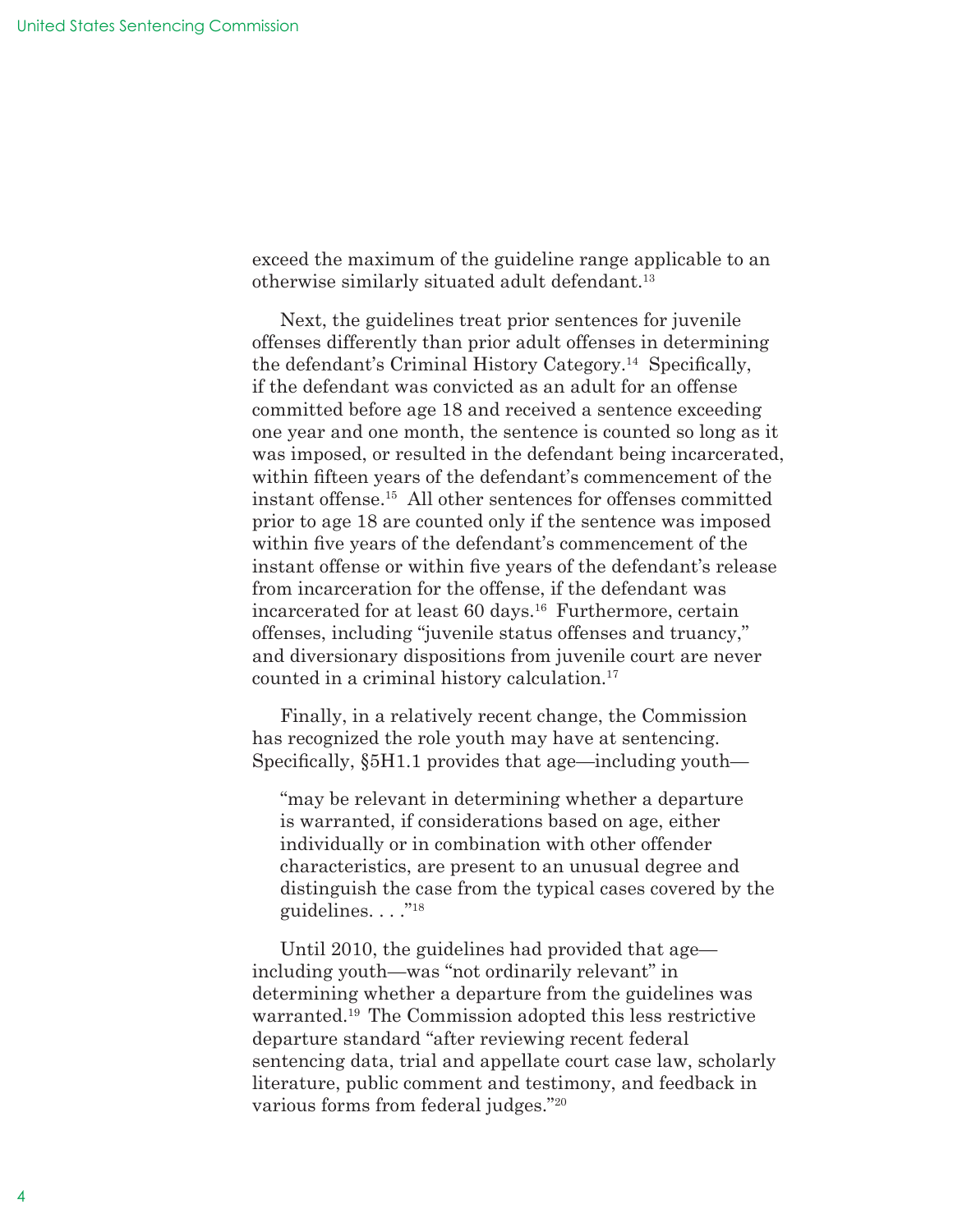# Background

### Age, Criminal Culpability, and Case Law

Traditionally, youthful offenders often have been defined as those under the age of 18, but for purposes of this study, the Commission has defined youthful offenders as federal offenders 25 years old or younger at the time of sentencing.<sup>21</sup> The inclusion of young adults in the definition of youthful offenders is informed by recent case law and neuroscience research in which there is a growing recognition that people may not gain full reasoning skills and abilities until they reach age 25 on average.

The Supreme Court first discussed the issue of age and culpability in *Thompson v. Oklahoma*<sup>22</sup> where the Court prohibited the death penalty for youth under the age of 16, under the Eighth Amendment. The Court held that offenders under the age of 16 have decreased criminal culpability due to less education, experience, intelligence, and increased peer pressure than offenders over the age of 16. Later, in *Atkins v. Virginia*, 23 the Court recognized the contributing link between reasoning skills and brain function, and prohibited the death penalty for individuals with mental retardation even if the defendant knew the difference between right and wrong.

In *Roper v. Simmons*, 24 the Court abolished the death penalty for juveniles altogether, and it is notable that the defendant's claim of decreased culpability was bolstered by *amicus* briefs filed by the American Psychological Association (APA) and the American Medical Association (AMA). In *Graham v. Florida*, 25 the Court banned the imposition of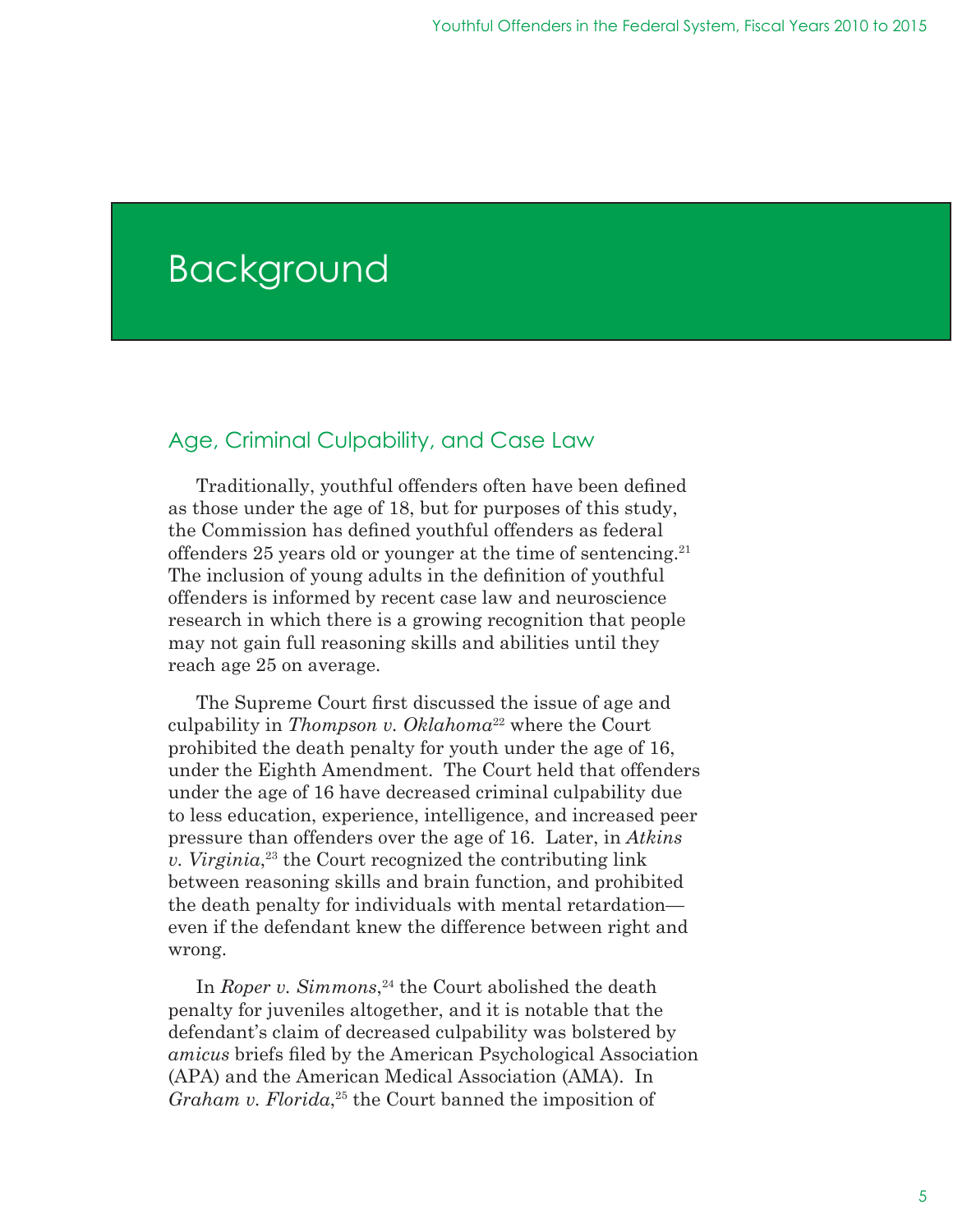sentences of life imprisonment without the possibility of parole (LWOP) for offenses other than murder, citing youths' relative immaturity in higher order brain functioning as contributing to poor impulse control, diminished risk avoidance and underdeveloped moral reasoning.26 Two years later in *Miller v. Alabama*, 27 the Court held LWOP was unconstitutional for juveniles regardless of the offense. In 2016, the Court decided this ruling was substantive, and thus the decision became retroactive, allowing the resentencing of offenders who had been sentenced as juveniles to LWOP prior to *Miller*. 28

The contribution that neuroscience has made to the study of youthful offending is significant and continues to evolve. That research has focused on the prefrontal cortex of the brain, which is located at the front of the frontal lobe and is the last part of the brain to fully develop. The prefrontal cortex is utilized in impulse control, emotional reactions, executive function and decision making.<sup>29</sup> Development of the prefrontal cortex involves both biology and sociocultural experiences. Focusing on the biological development of the brain, numerous studies using Magnetic Resonance Imaging (MRI) of the brain show that the brain goes through two major processes during adolescence and into young adulthood: (1) synaptic pruning, which involves the strengthening of important or often-used neural connections, and the discarding of infrequently used synapses; and (2) the myelination of the frontal lobe, which refers to the addition of the myelin sheath to the axiom of neurons that allows for faster and more complex brain functions. Neuroscientists refer to the former process as the whitening of brain matter; pruning reduces gray brain matter. People at different stages of these processes have different brain structures and functions compared to people who have fully developed brains.30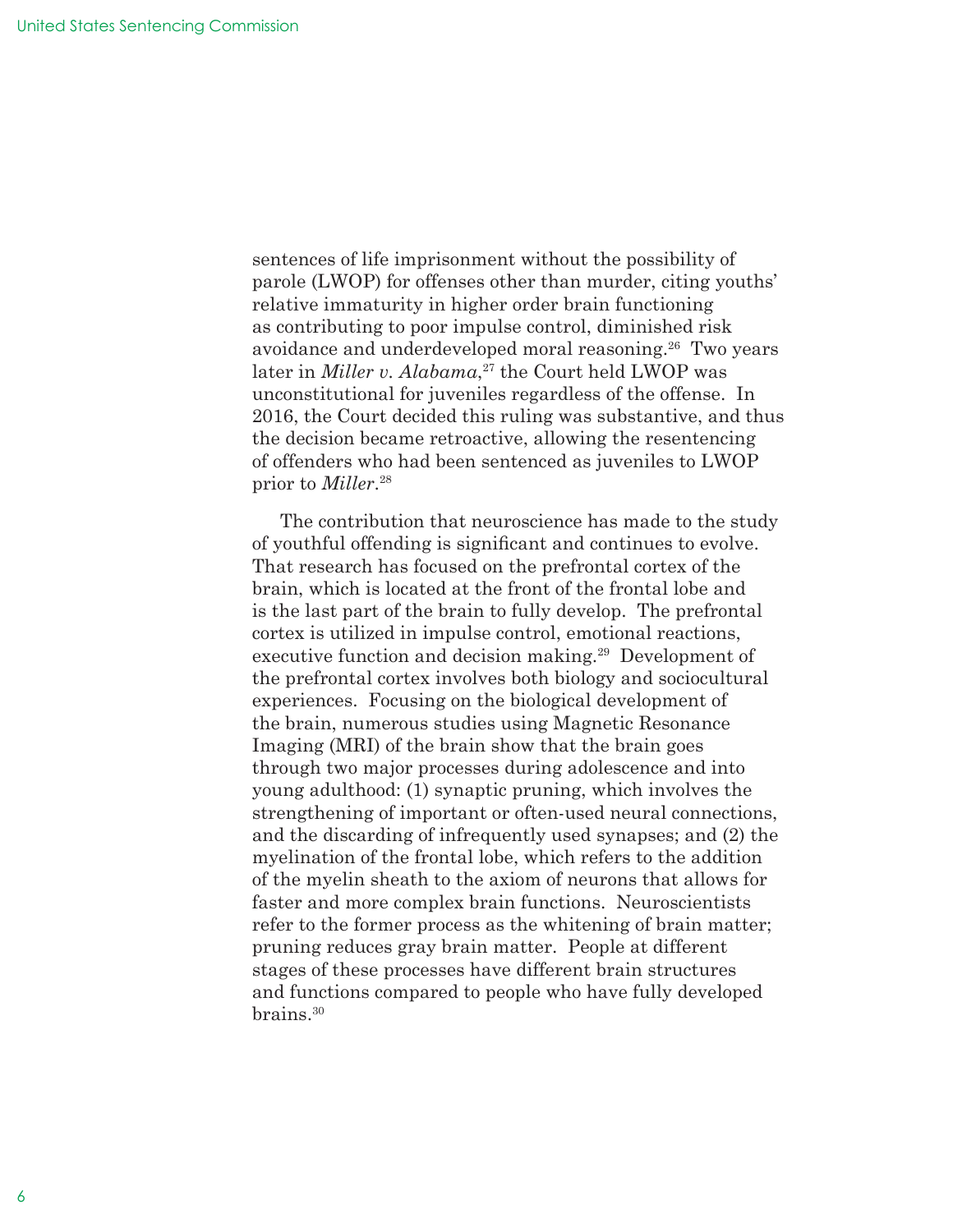Among the landmark studies in brain development is a 2005 meta-analysis of all studies completed through 2004 on frontal lobe development and maturation.<sup>31</sup> The authors established a model of frontal lobe development to suggest that maturation is completed in the mid-20s. Another study compared frontal lobe contributions to cognitive control in children and adults. The results indicated clear differences in the ways and extent to which the frontal lobe was used in decision making.32 More recent studies also account for the confounding effect of marijuana and alcohol use on the adolescent brain and its development, with results indicating further delays in brain development among youth and young adults with substance use histories.33

In light of the science discussed above, there has been significant debate among policymakers regarding the age at which a person should be held responsible for their actions because of different stages of brain development and this debate has also played out in scientific literature. However, there are a number of points on which researchers in this area generally agree. First, researchers agree that the prefrontal cortex is not complete by the age of 18, which is the legal age of majority in most state jurisdictions and in the federal system.<sup>34</sup> Second, researchers agree that development continues into the 20s.35 Third, most researchers reference 25 as the average age at which full development has taken place, but note there will be significant variation from person to person.<sup>36</sup> Finally, researchers caution against the over-generalization of brain science.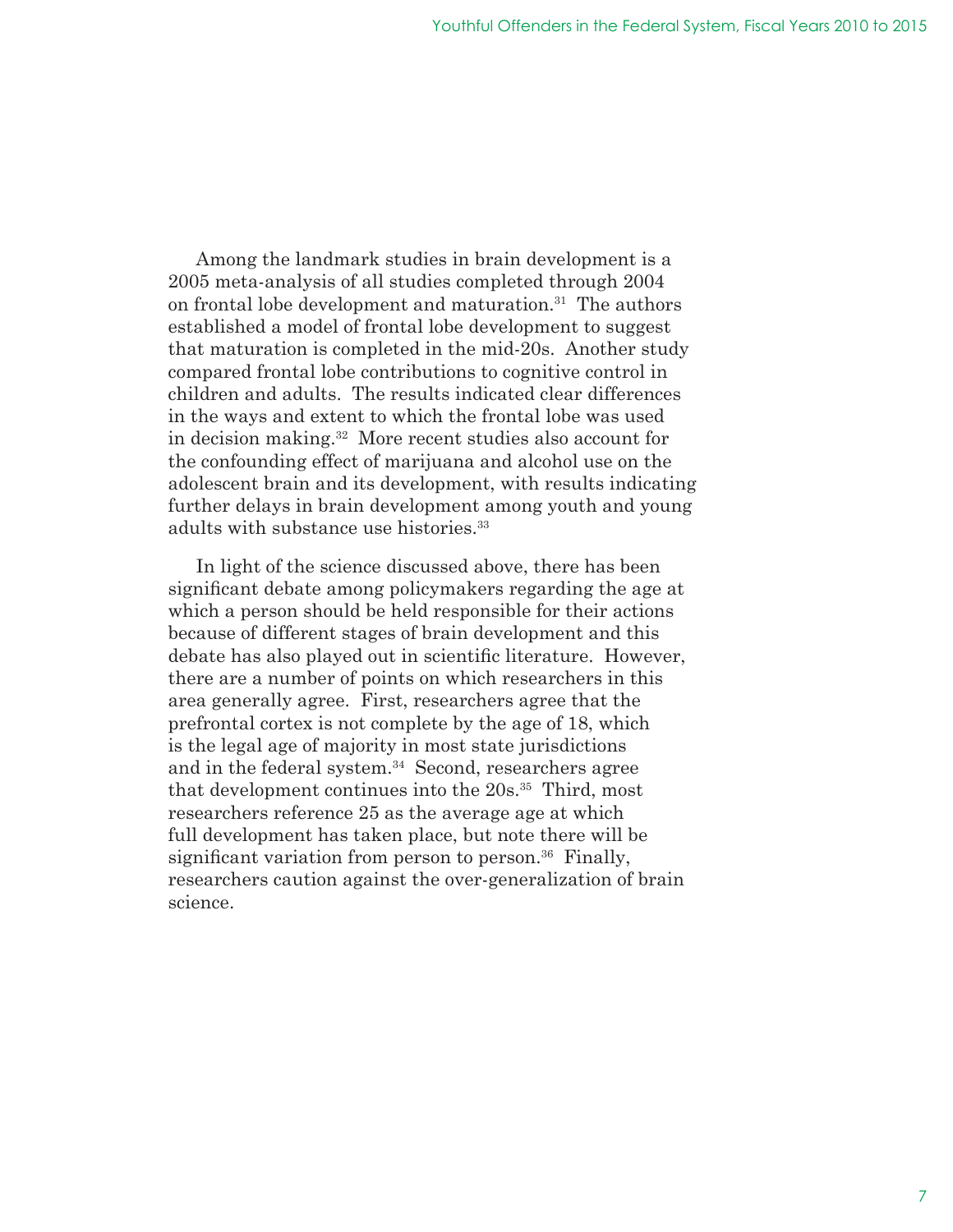United States Sentencing Commission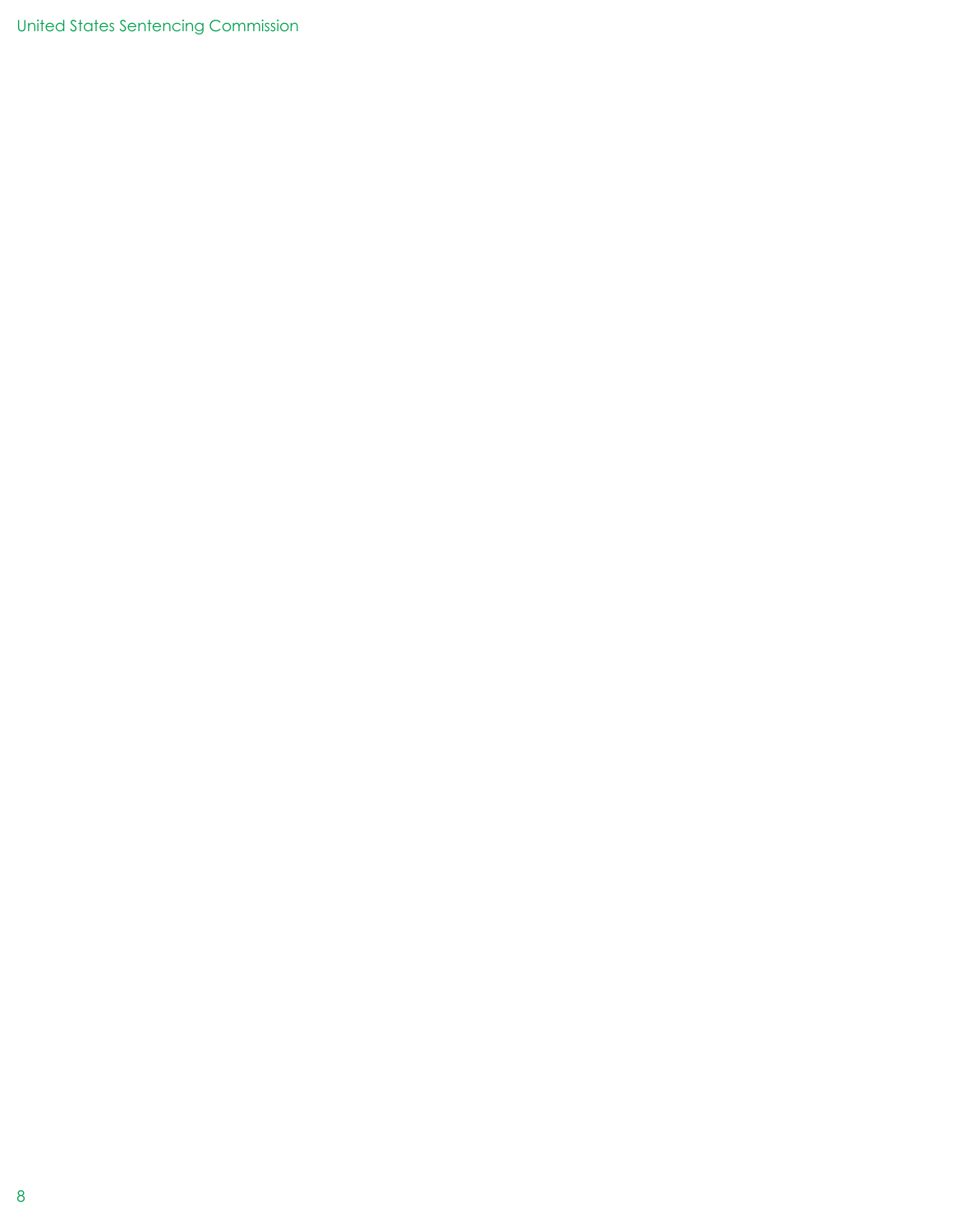# Methodology

The Commission collects and analyzes data on federal sentences to support its various activities. As authorized by Congress, the Commission's numerous research responsibilities include: (1) the establishment of a research and development program to serve as a clearinghouse and information center for the collection, preparation, and dissemination of information on federal sentencing practices; (2) the publication of data concerning the sentencing process; (3) the systematic collection and dissemination of information concerning sentences actually imposed and the relationship of such sentences to the factors set forth in section 3553(a) of title 18, United States Code; and (4) the systematic collection and dissemination of information regarding the effectiveness of sentences imposed.37

The Commission maintains a comprehensive, computerized data collection system which forms the basis for its clearinghouse of federal sentencing information and which contributes to the agency's research mission. The chief judge of each district is required to ensure that within 30 days of entry of judgment in a criminal case, the sentencing court submits a report of sentence to the Commission that includes: (1) the judgment and commitment order; (2) the written statement of reasons; (3) any plea agreement; (4) the indictment or charging document; (5) the presentence report (PSR); and (6) any other information the Commission requests.38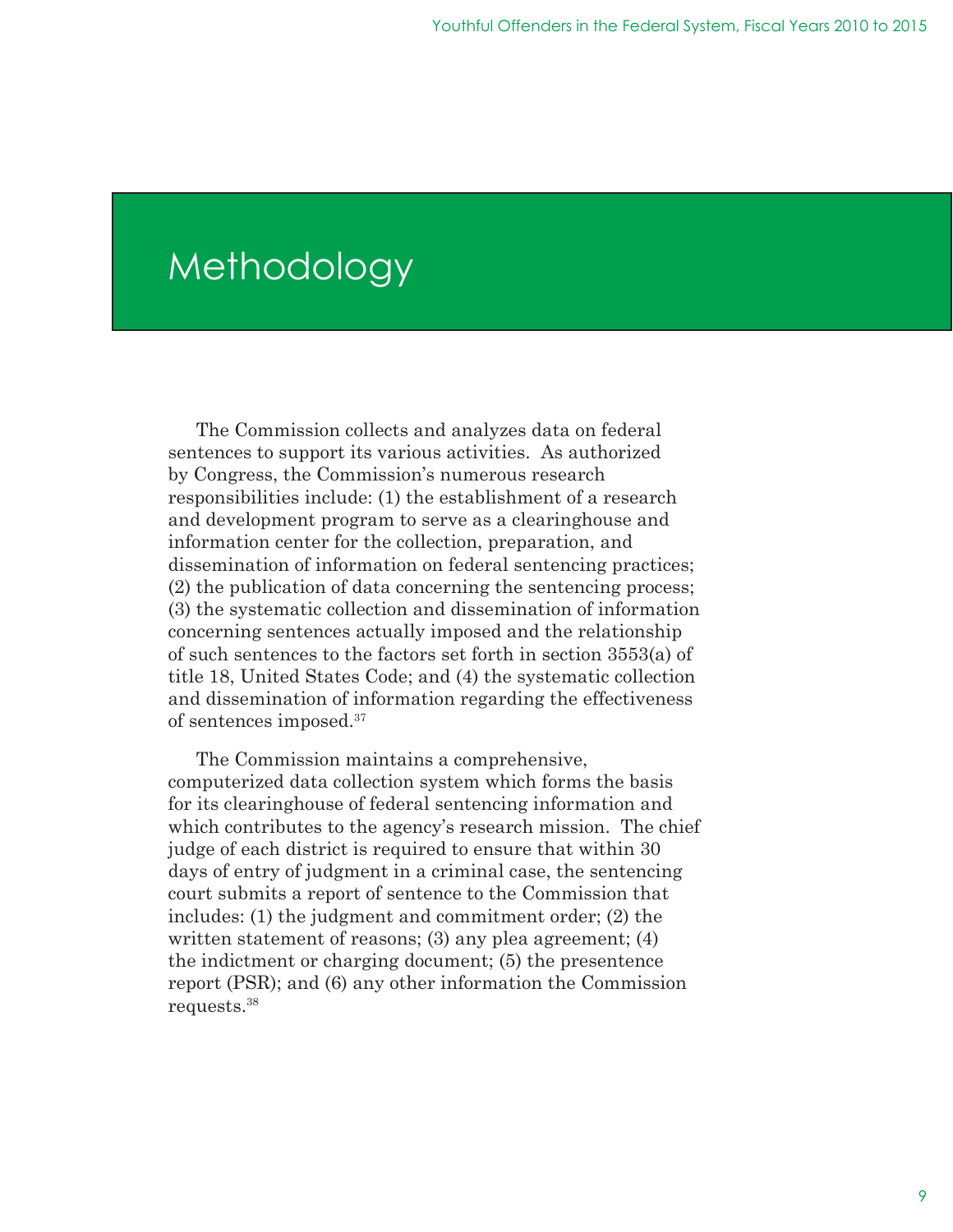Commission staff then extract and code data from these documents into various databases. It should be noted that this data collection process is dynamic rather than static. When research questions arise, the Commission either analyzes existing data or adds information to its data collection system.

For purposes of this report, the Commission created a study group of all 86,309 youthful offenders sentenced from fiscal year 2010 to fiscal year 2015. The dataset includes demographic variables, statutory information, the sentencing guideline decisions made by the court, the sentences imposed, and the reasons given for any departure or variance from the advisory guideline sentencing range. A "case" is defined as one sentencing event for an individual defendant. More information on the data collection process can be found in the Commission's annual *Sourcebook of Federal Sentencing Statistics*. 39

## Methodology for Analysis of Career Offenders

To provide a more detailed picture of the 689 youthful career offenders in this study group, a special coding project was undertaken. The criminal histories of all of these offenders were examined and the predicate offenses leading to their designation as career offenders were coded as either: violent offenses, drug offenses, mixed, or missing.40 If the PSR did not state what the predicates were, the case was coded as missing. Then, the cases were matched with the type of instant offense to determine whether the career offender was a violent offender, a drug offender, or mixed. Results from this analysis appear on page 45 of this report.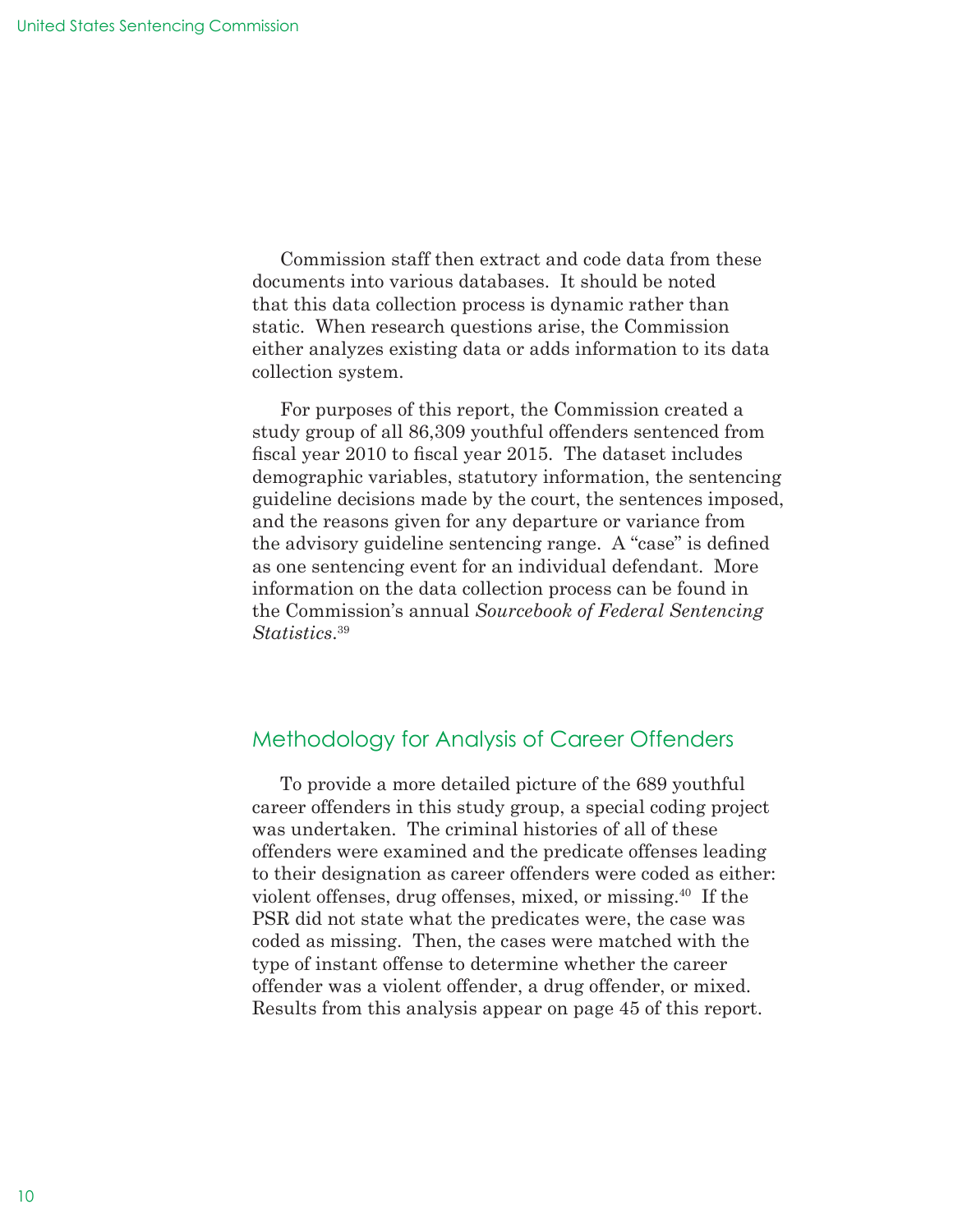# Methodology for Analysis of Offenses Committed Prior to Age 18

To gain a better understanding of how juvenile adjudications influence criminal history calculations under the sentencing guidelines, the Commission undertook a special coding project involving youthful offenders in 2016. As part of that project Commission staff reviewed sentencing data from a 20 percent random sample of youthful offenders who were sentenced in fiscal year 2015 and for whom presentence reports were submitted to the Commission. The demographics of this study group of 1,987 offenders mirrored the demographics of the youthful offender population as a whole. As part of the special coding project, Commission staff collected information about all offenses these persons committed prior to the age of 18. This data included any contacts with law enforcement, all criminal history (whether juvenile adjudications or criminal convictions), and how that criminal history impacted the criminal history categories assigned to these offenders under the sentencing guidelines when they were sentenced for a federal offense.<sup>41</sup> Included in this report on page 35 is a discussion of the results of that special coding project.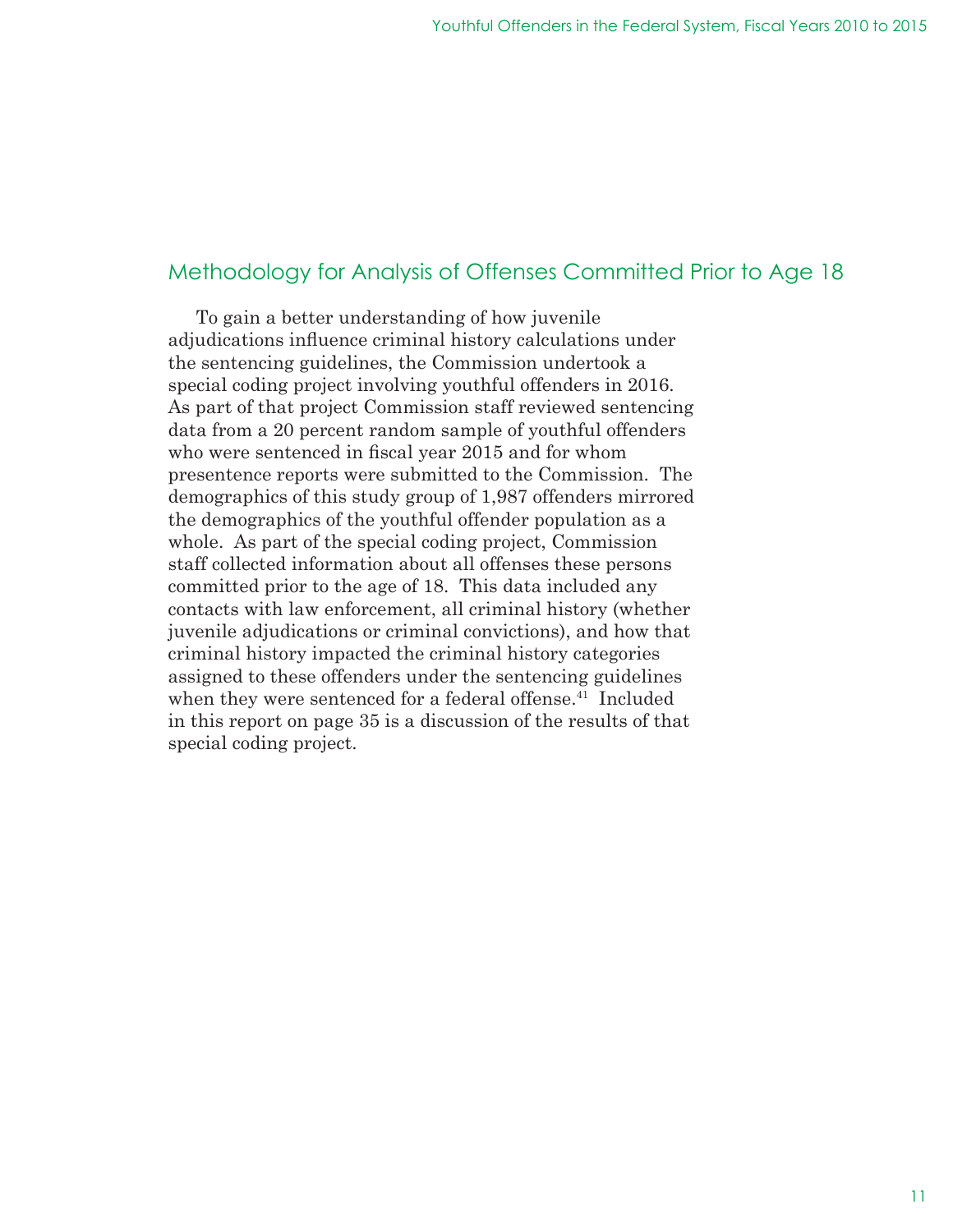United States Sentencing Commission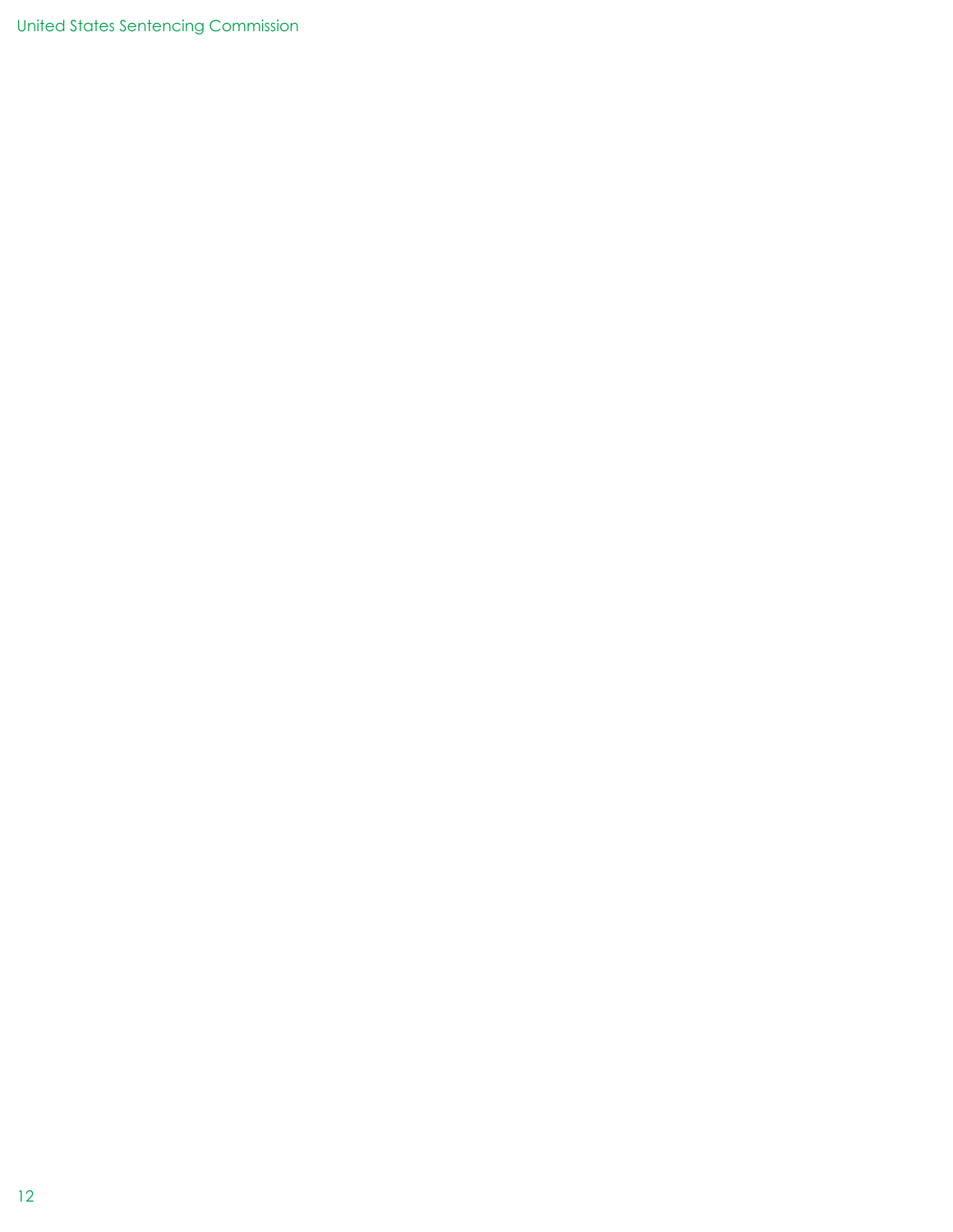# Offender Group

### **Demographics**

This section describes the demographics of the youthful offenders studied in this report. Between 2010 and 2015, a total of 481,194 offenders were sentenced in federal courts for a felony or class A misdemeanor.<sup>42</sup> Of these,  $393,270$ were offenders over the age of 25 and 86,309 were youthful offenders.43 There was a steady decline in the number of youthful offenders sentenced each year (see Figure 1), such that from 2010 to 2015 there was a 26.7 percent decrease



#### Figure 1. Number of Youthful Offenders Sentenced in the Federal System *Fiscal Years 2010 to 2015*

*SOURCE: U.S. Sentencing Commission, 2010 - 2015 Datafiles, USSCFY10 - USSCFY15.*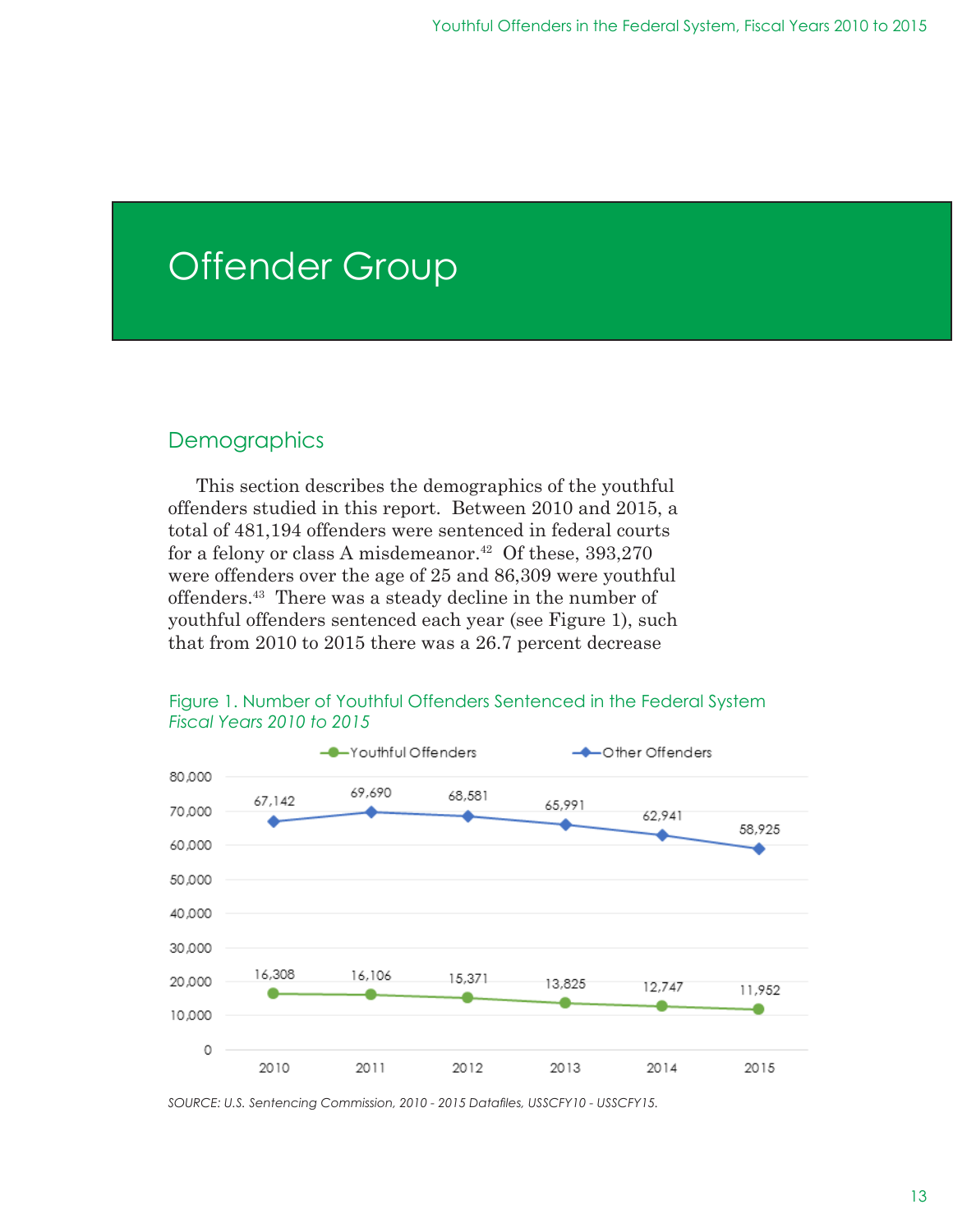in youthful offenders sentenced.<sup>44</sup> This reflects a smaller decline in the federal offender population overall. Youthful offenders consistently made up between 17 and 20 percent of the total federal offender population each year during this time period.



### Figure 2. Gender of Offenders Sentenced in the Federal System *Fiscal Years 2010 to 2015*

*SOURCE: U.S. Sentencing Commission, 2010 - 2015 Datafiles, USSCFY10 - USSCFY15.*

86.6%

The gender makeup of youthful offenders sentenced mirrors that of the federal offender population as a whole. Eighty-six percent of youthful offenders are male (see Figure 2).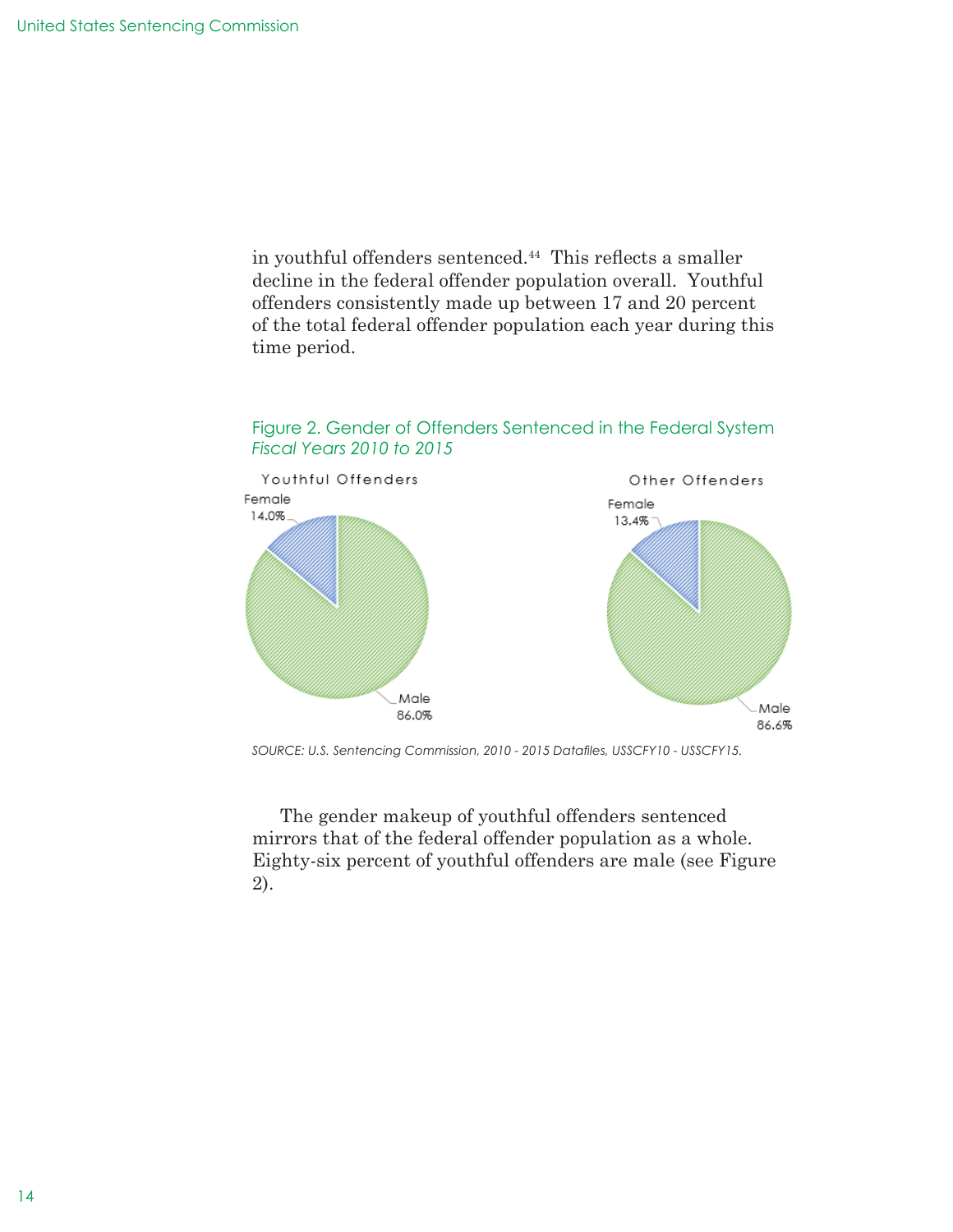| Age of<br>Youthful Offenders | Number of<br>Youthful Offenders | Percent of<br>Youthful Offenders |
|------------------------------|---------------------------------|----------------------------------|
| 16 years                     | 13                              | 0.0%                             |
| 17 years                     | 39                              | 0.1%                             |
| 18 years                     | 2,226                           | 2.6%                             |
| 19 years                     | 5,800                           | $6.7\%$                          |
| 20 years                     | 8,809                           | 10.2%                            |
| 21 years                     | 10,902                          | 12.6%                            |
| 22 years                     | 12,699                          | 14.7%                            |
| 23 years                     | 14,355                          | 16.6%                            |
| 24 years                     | 15,211                          | 17.6%                            |
| 25 years                     | 16,255                          | 18.8%                            |
| <b>Total</b>                 | 86,309                          | 100.0%                           |

### Table 1. Age of Youthful Offenders Sentenced in the Federal System *Fiscal Years 2010 to 2015*

*SOURCE: U.S. Sentencing Commission, 2010 - 2015 Datafiles, USSCFY10 - USSCFY15.*

Youthful offenders sentenced in the federal system during this time period ranged in age from 16 to 25, with an average age of 22.4 years. As depicted in Table 1, only 52 offenders aged 16 and 17 were sentenced during this time period.45 The number of offenders increased as offenders' age increased.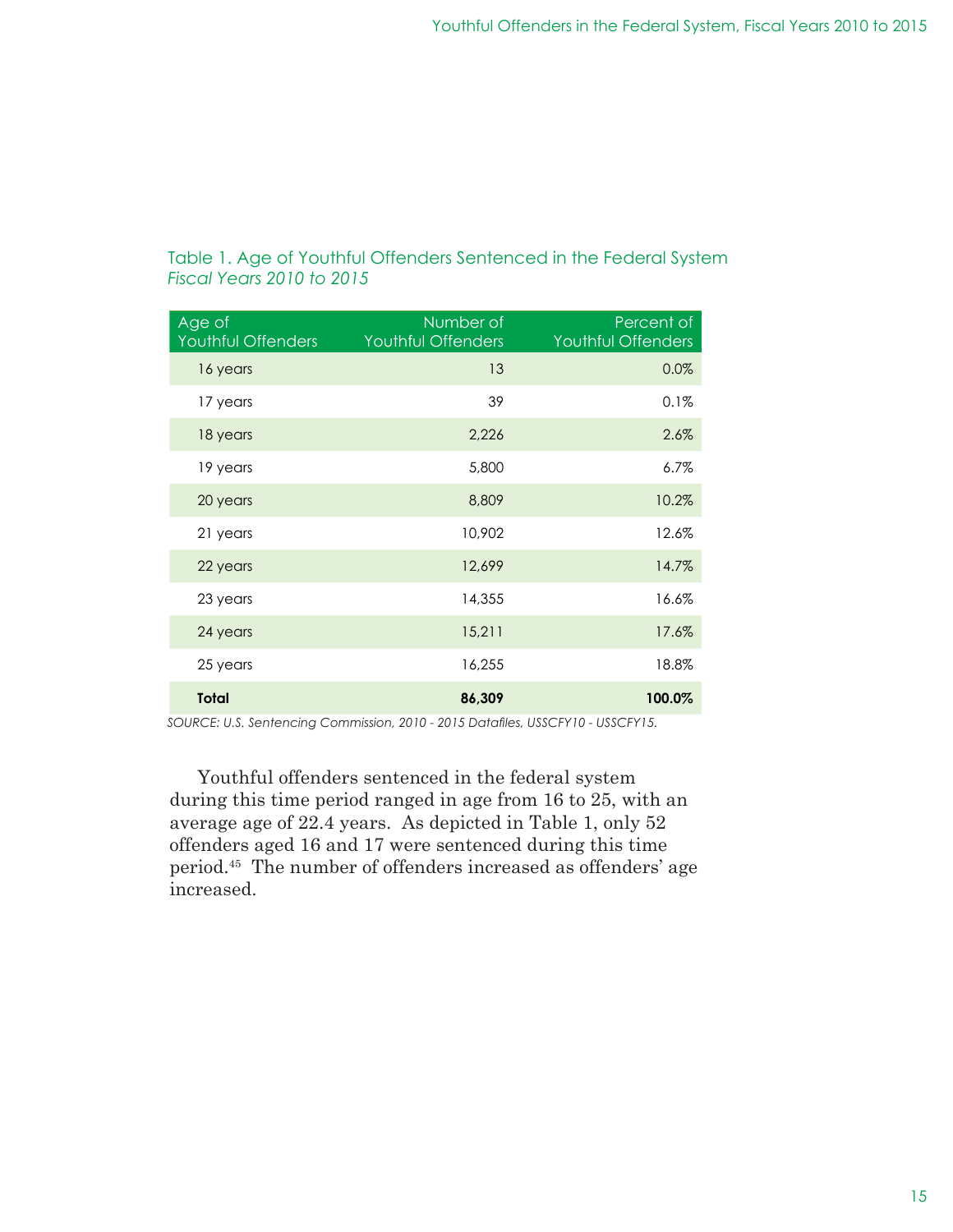More than half (57.8%) of these offenders were Hispanic, 21.2 percent were Black, 17.1 percent were White, and 4.0 percent were some Other race (see Figure 3). This racial breakdown reflects that of the offender population as a whole. The citizenship of youthful offenders also reflects that, of the federal offender population as a whole, more than half (54.5%) are U.S. citizens.





*SOURCE: U.S. Sentencing Commission, 2010 - 2015 Datafiles, USSCFY10 - USSCFY15.*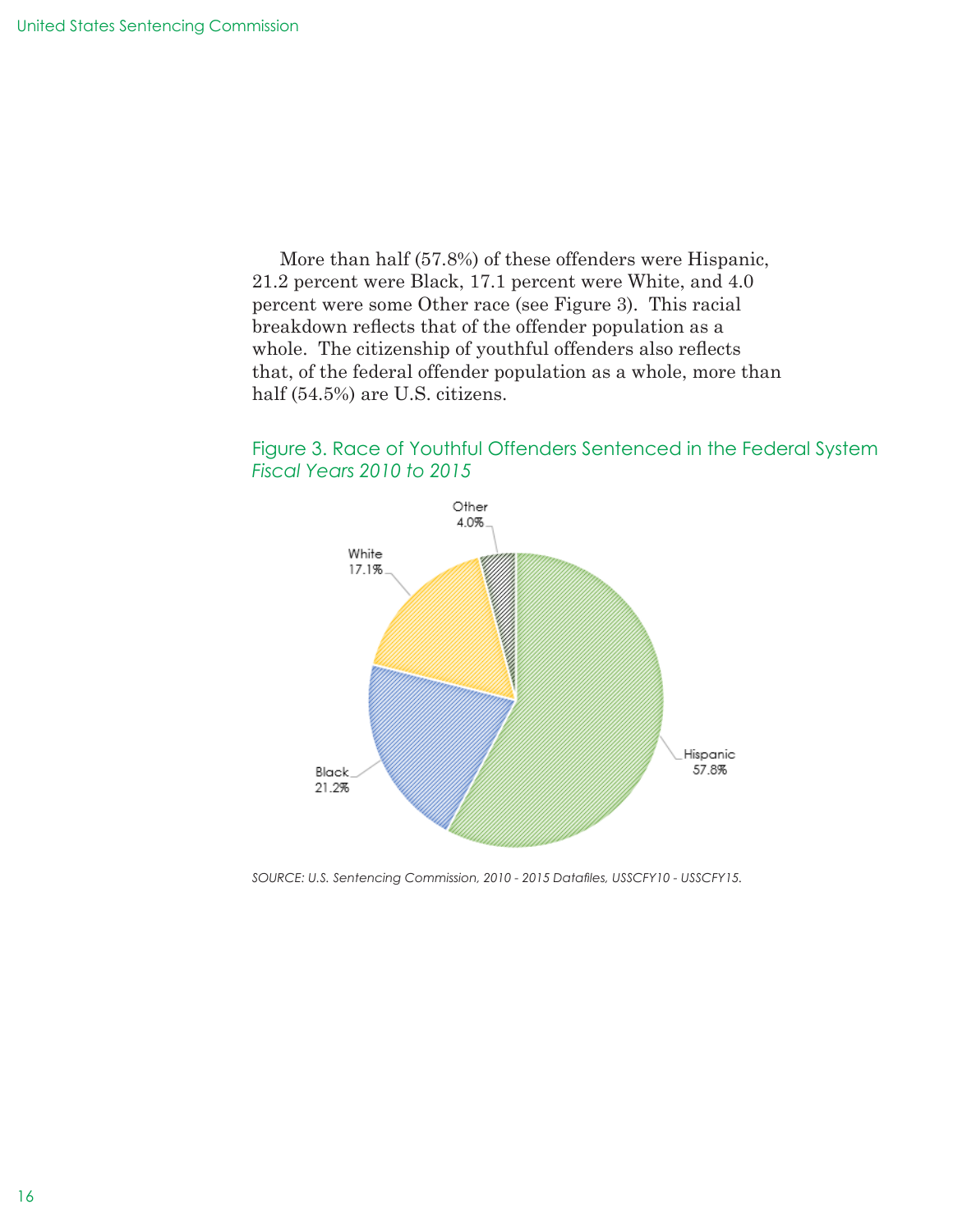In light of the TIAG's recommendation to the Commission to study youthful offenders, the Commission also considered the number of Native American/Alaskan Native offenders in the study group.46 These offenders are usually grouped into the "Other race" category in Commission statistical compilations. Among youthful offenders sentenced in the federal system between 2010 and 2015, 2,219 were Native American or Alaskan Natives, accounting for 2.6 percent of all federal youthful offenders. They range in age from 17 to 25.47 The number of Native American/Alaskan Natives by age compared to Non-Native races appears below in Table 2.

| Age of Youthful<br><b>Offenders</b> | Native American/<br><b>Alaskan Natives</b> | <b>Non-Native Races</b> |
|-------------------------------------|--------------------------------------------|-------------------------|
| 16 years                            | $\mathbf 0$                                | 13                      |
| 17 years                            | 9                                          | 30                      |
| 18 years                            | 41                                         | 2,185                   |
| 19 years                            | 168                                        | 5,632                   |
| 20 years                            | 273                                        | 8,536                   |
| 21 years                            | 349                                        | 10,553                  |
| 22 years                            | 353                                        | 12,346                  |
| 23 years                            | 338                                        | 14,017                  |
| 24 years                            | 326                                        | 14,885                  |
| 25 years                            | 362                                        | 15,893                  |
| <b>Total</b>                        | 2,219                                      | 84,090                  |

Table 2. Number of Native American/Alaskan Natives & Non-Native Races by Age *Fiscal Years 2010 to 2015*

*SOURCE: U.S. Sentencing Commission, 2010 - 2015 Datafiles, USSCFY10 - USSCFY15.*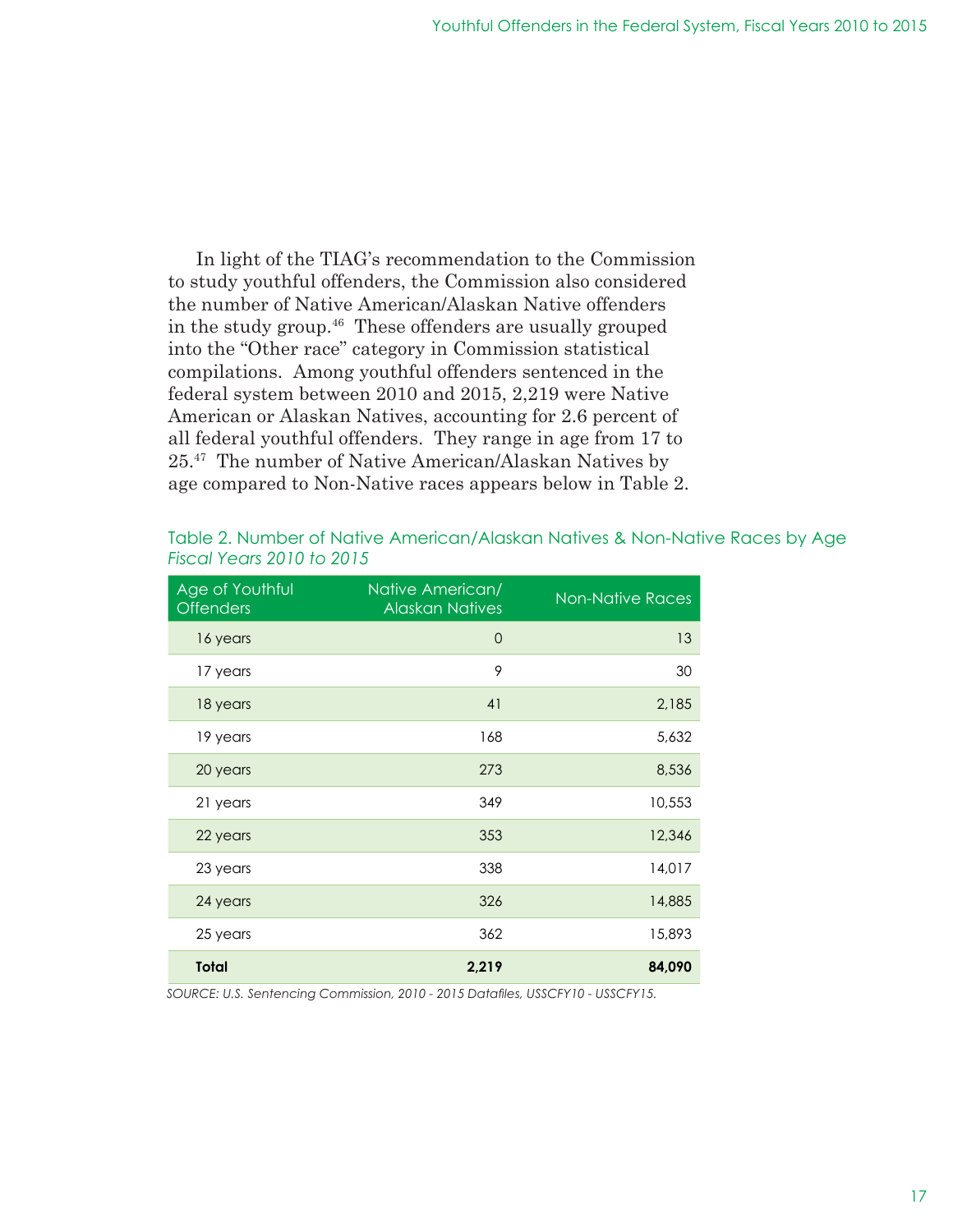## Youthful Offenders and District Analysis

The districts with the largest number of youthful offenders in their caseloads were as follows: District of Arizona, Western District of Texas, Southern District of Texas, District of New Mexico, and Southern District of California. These frequencies are depicted in Table 3.48

#### Table 3. Number of Youthful Offenders Sentenced by District *Fiscal Years 2010 to 2015*



*SOURCE: U.S. Sentencing Commission, 2010 - 2015 Datafiles, USSCFY10 - USSCFY15.*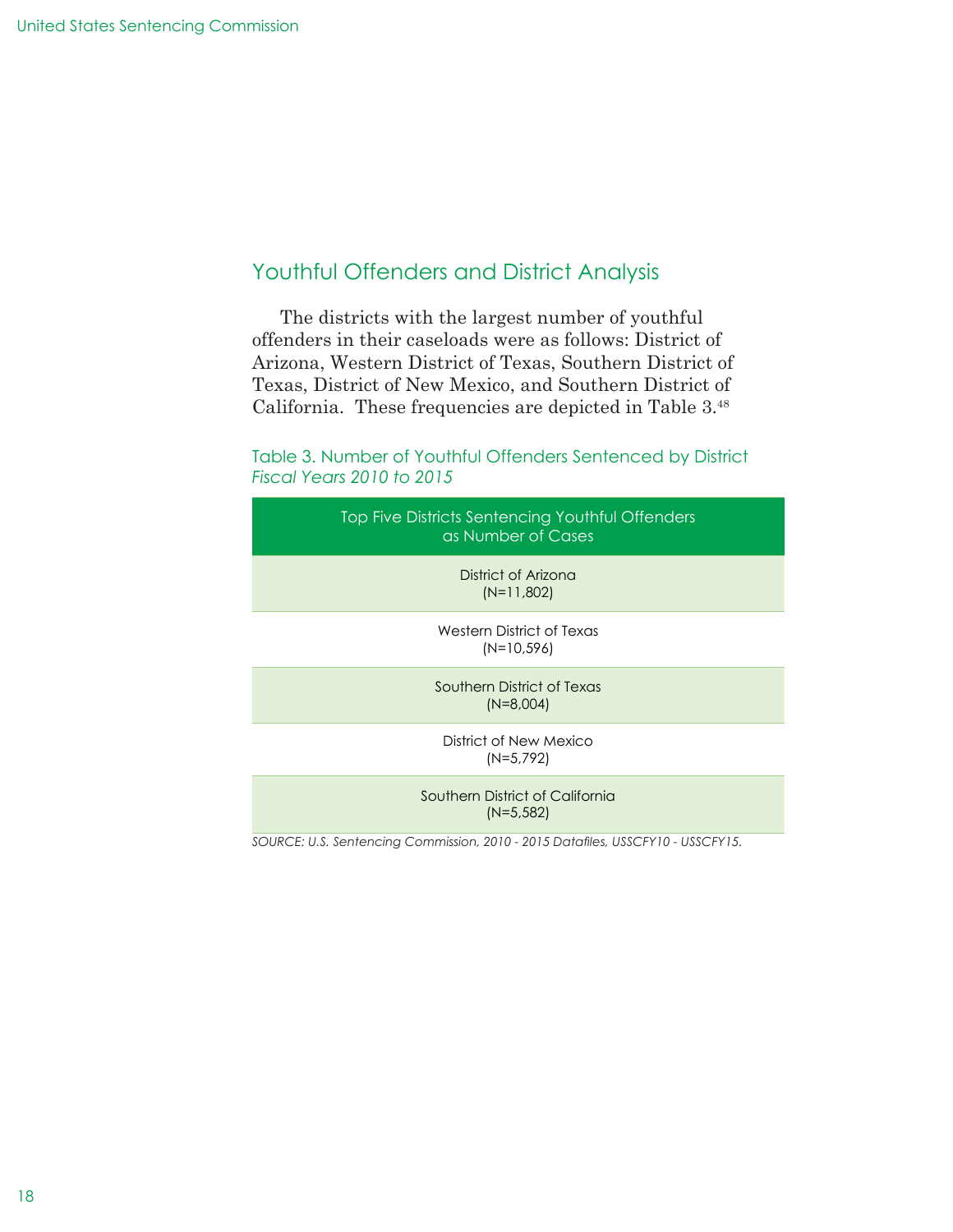The districts with the highest proportion of their overall caseload comprising youthful offenders were: District of Arizona (26.4%), District of New Mexico (25.7%), District of South Dakota (25.5%), Eastern District of Virginia (23.2%), and the District of Puerto Rico (23.0%). Table 4 depicts the proportion of cases and the frequency.

#### Table 4. Proportion of Youthful Offenders Sentenced by District *Fiscal Years 2010 to 2015*



*SOURCE: U.S. Sentencing Commission, 2010 - 2015 Datafiles, USSCFY10 - USSCFY15.*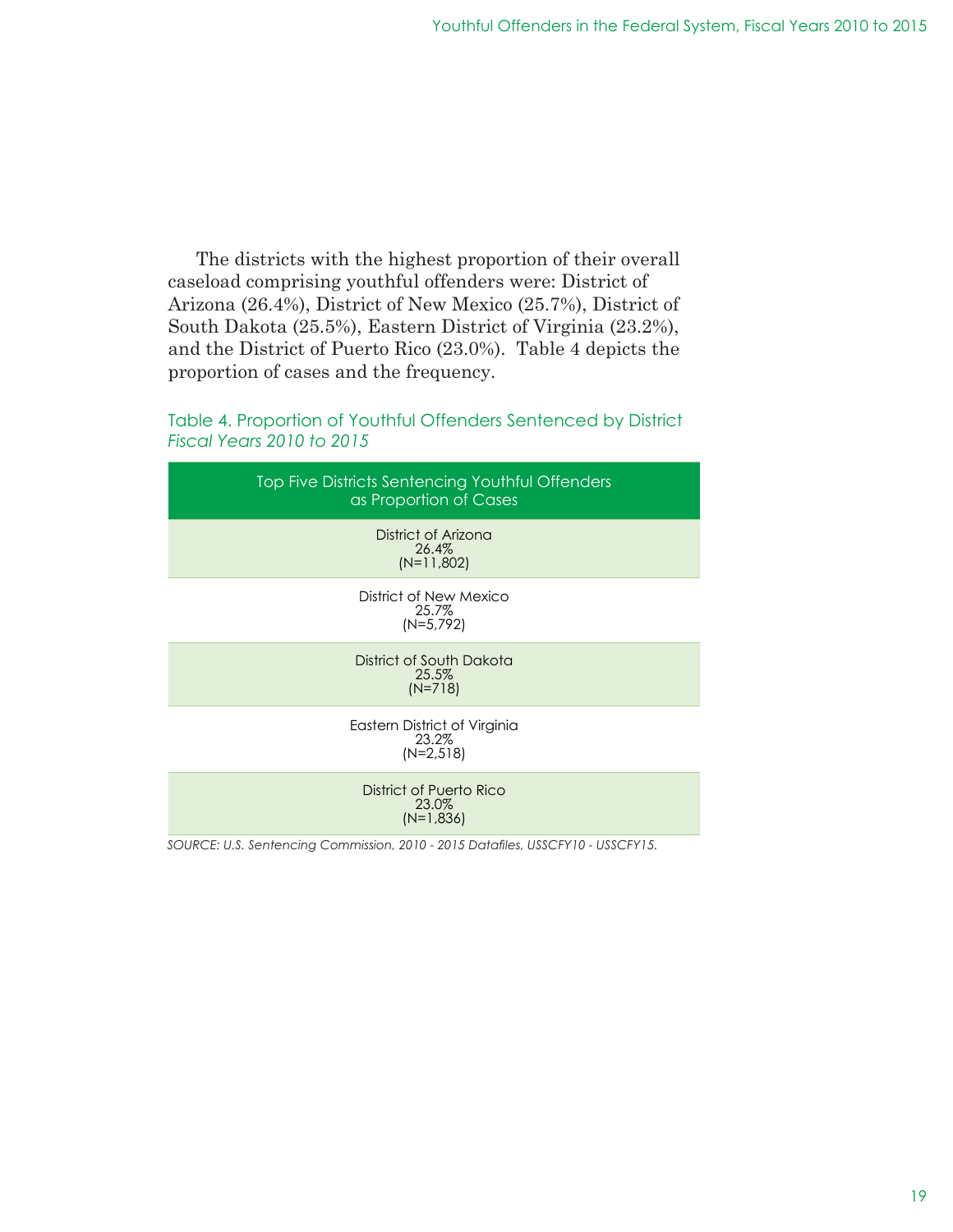United States Sentencing Commission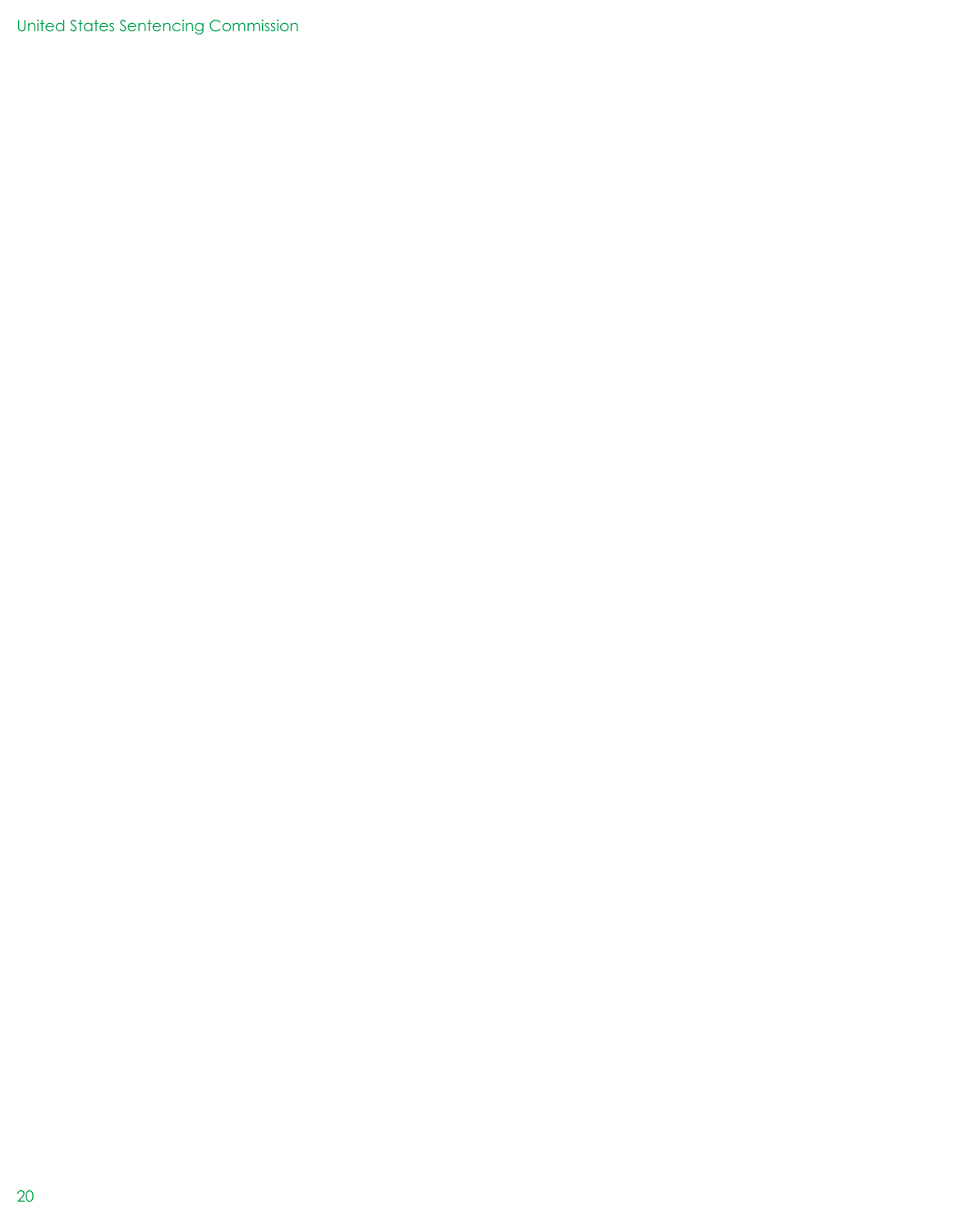# Offense Types

This section describes the offense types most commonly committed by youthful offenders sentenced in the federal system and compares these offense types to offenses committed by older offenders.

The most common offenses committed by all offenders in the federal system are drug offenses, immigration offenses, firearms offenses, and fraud offenses. That pattern is also seen with youthful offenders. The most common offense types among youthful offenders are drug trafficking (30.9%), followed by immigration (28.6%), firearms (13.7%), fraud (5.4%), and simple drug possession offenses (5.2%). Youthful offenders were also sentenced for more serious crimes such as murder (0.1%), manslaughter (0.1%), kidnapping (0.1%), sexual abuse (0.7%), assault (1.3%), robbery (1.2%), burglary (0.2%), extortion and racketeering (1.3%), and child pornography (1.4%). Figure 4 depicts the main offense categories for youthful offenders. A complete table of offense types for youthful offenders can be found in Table A-2 of the Appendix.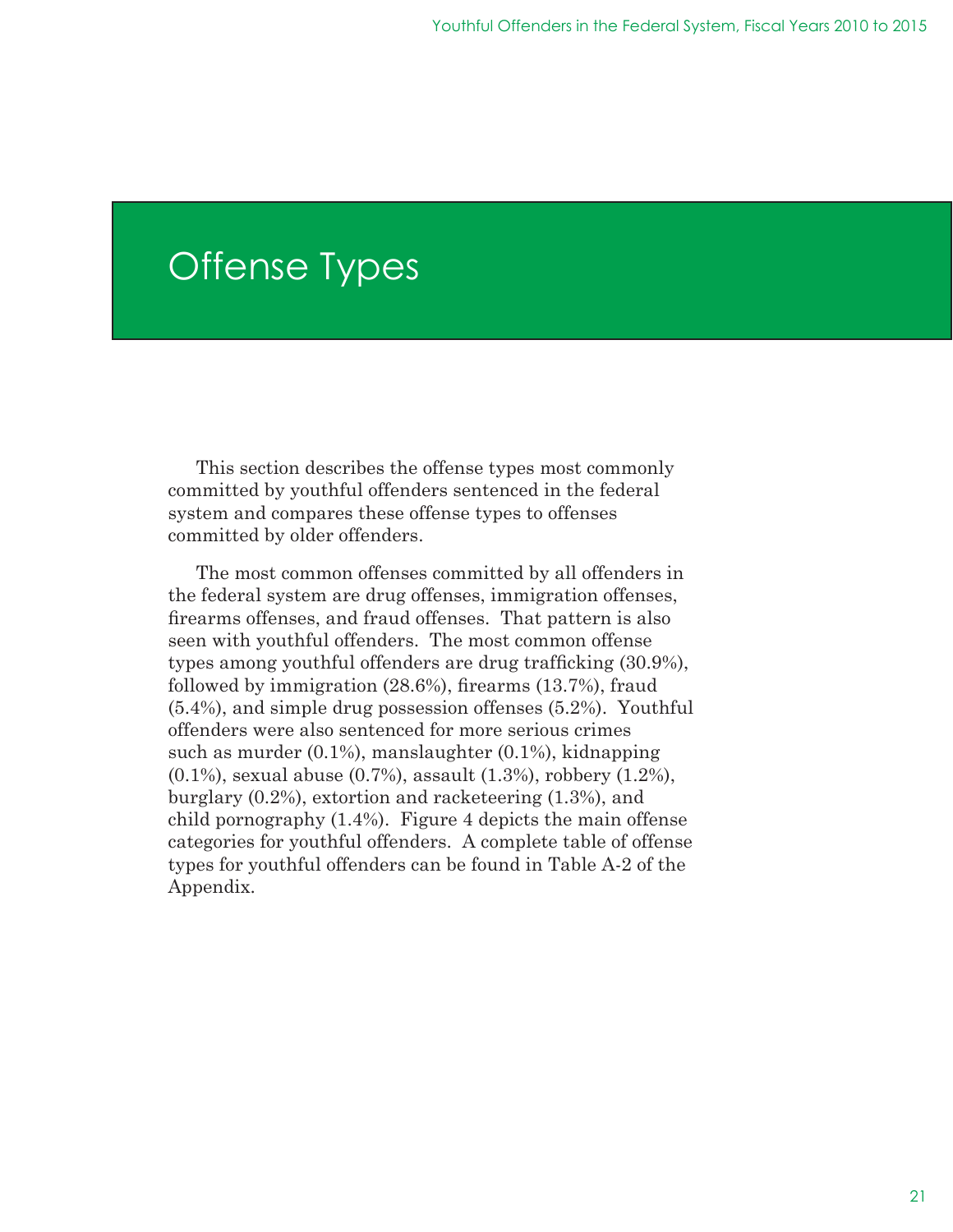

## Figure 4. Youthful Offenders in Each Primary Offense Category *Fiscal Years 2010 to 2015*

*SOURCE: U.S. Sentencing Commission, 2010 - 2015 Datafiles, USSCFY10 - USSCFY15.*

There were some differences found in the top five categories of offense types for youthful offenders compared to all other offenders (26 years of age and older). For example, firearms offenses and simple drug possession offenses were more common among youthful offenders than older offenders.49 Figure 5 depicts the main offense type comparisons between the two groups.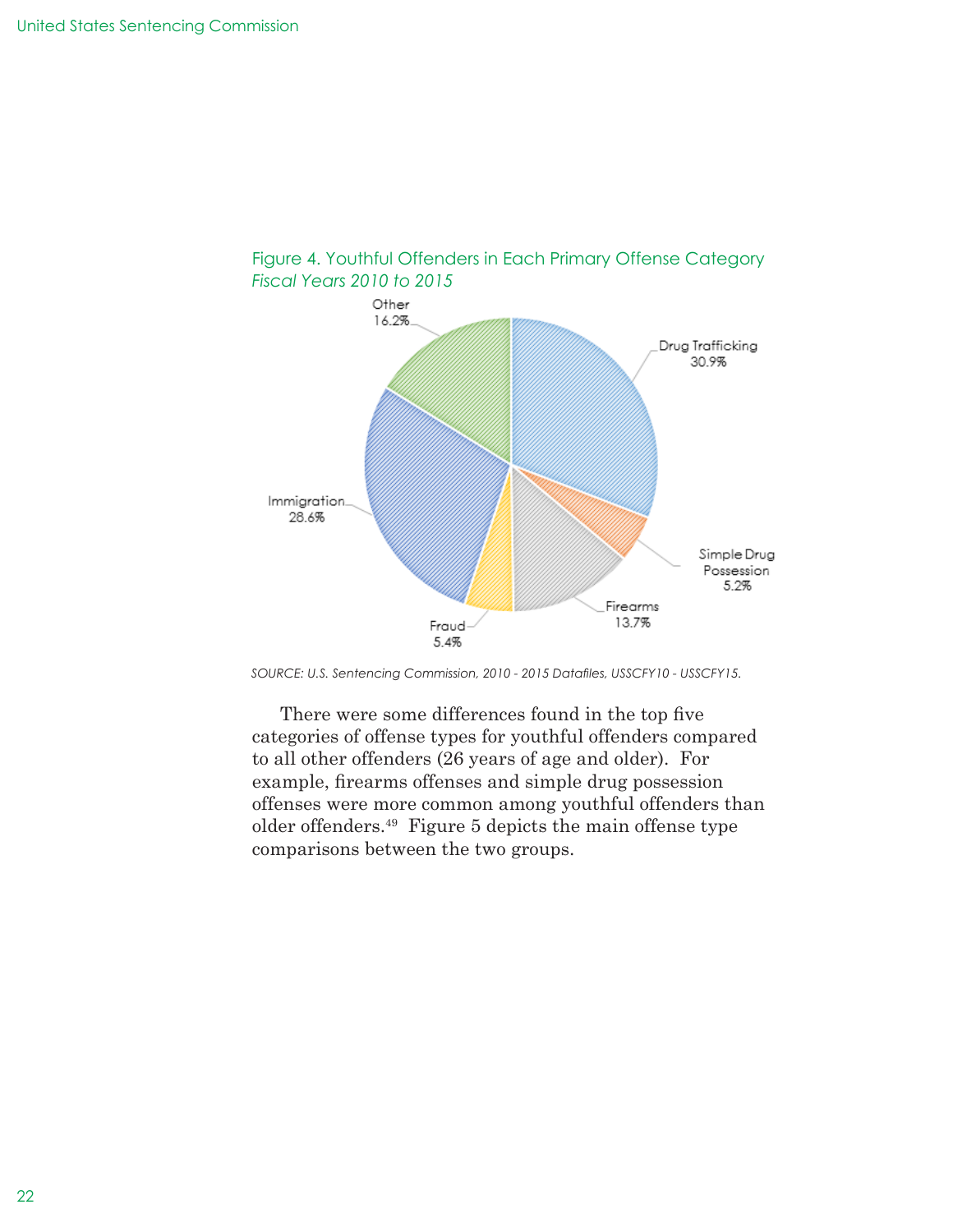

### Figure 5. Offense Type Comparisons for Youthful & All Other Offenders *Fiscal Years 2010 to 2015*

*SOURCE: U.S. Sentencing Commission, 2010 - 2015 Datafiles, USSCFY10 - USSCFY15.*

The vast majority (91.9%) of the federal offenses committed by youthful offenders in this study were nonviolent, which is similar to the rate of non-violent offenses committed by older offenders (95.8%).<sup>50</sup>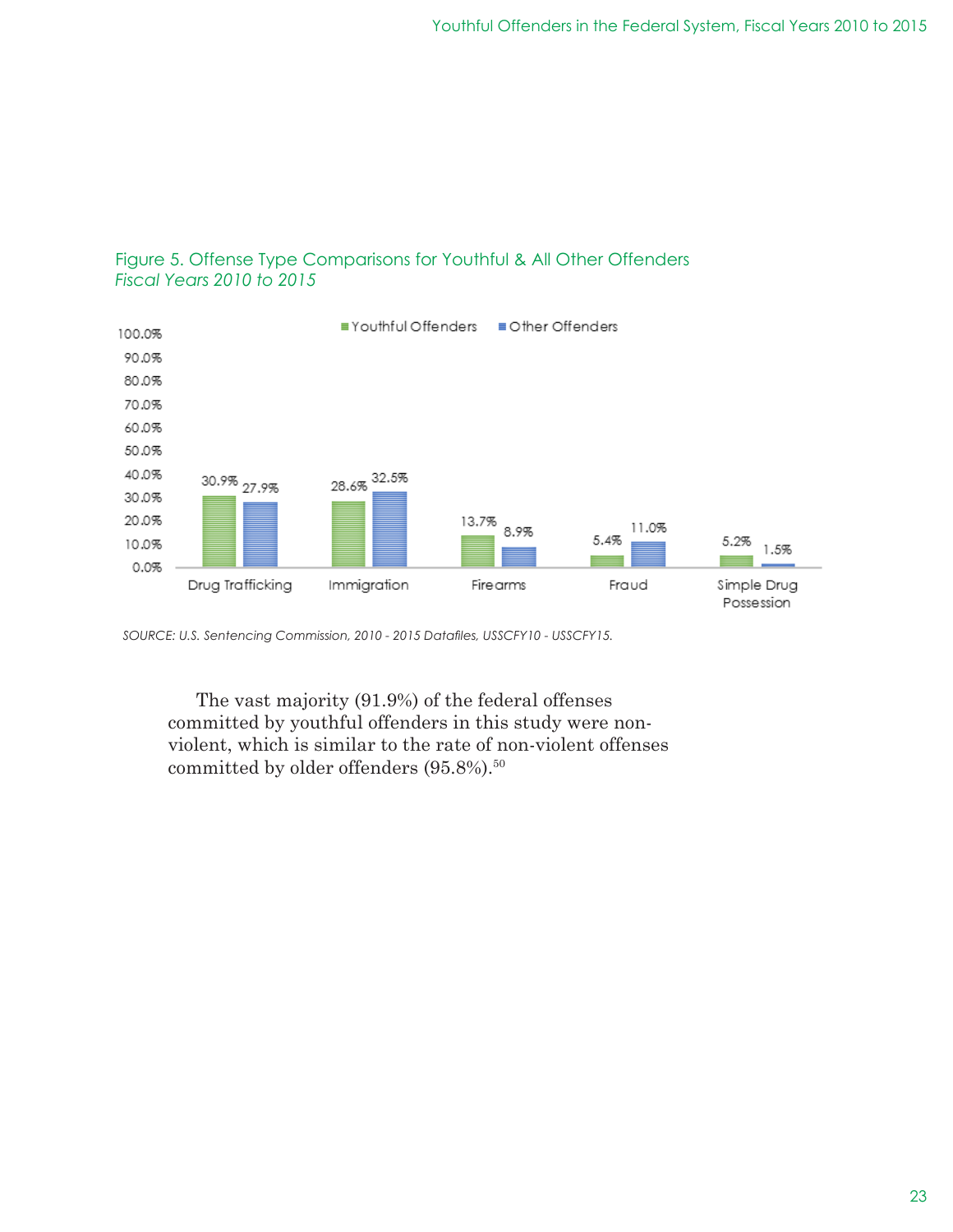United States Sentencing Commission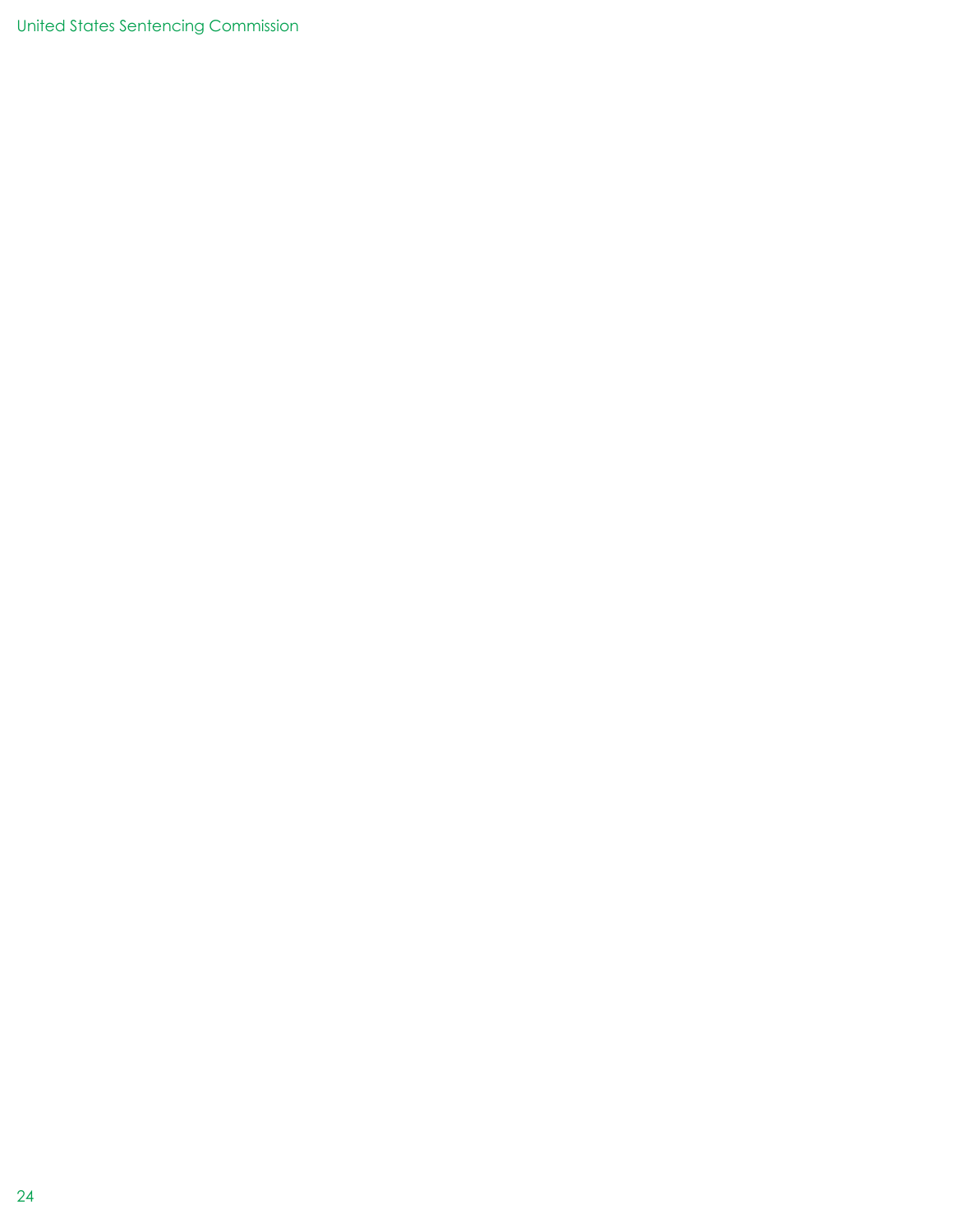# Common Offenses

The following subsections examine the three most common offenses for youthful offenders in more detail.

# Drug Offenses

As discussed earlier, the most common offenses for youthful offenders sentenced during 2010 to 2015 were drug offenses.<sup>51</sup> The most common drug involved in these offenses was marijuana (39.6% of cases). This was followed by methamphetamine, powder cocaine, crack cocaine, and heroin. Table 5 depicts these frequencies.

#### Table 5. Drug Type Among Youthful Offenders *Fiscal Years 2010 to 2015*

| <b>Drug Type</b>        | <b>Number</b> | Percent |
|-------------------------|---------------|---------|
| <b>Powder Cocaine</b>   | 4,709         | 15.7%   |
| <b>Crack Cocaine</b>    | 3.577         | 11.9%   |
| <b>Heroin</b>           | 2.556         | 8.5%    |
| Marijuana               | 11.929        | 39.6%   |
| Methamphetamine         | 5.523         | 18.4%   |
| <b>Listed Chemicals</b> | 144           | 0.5%    |
| Other                   | 1,658         | 5.5%    |

*SOURCE: U.S. Sentencing Commission, 2010 - 2015 Datafiles, USSCFY10 - USSCFY15.*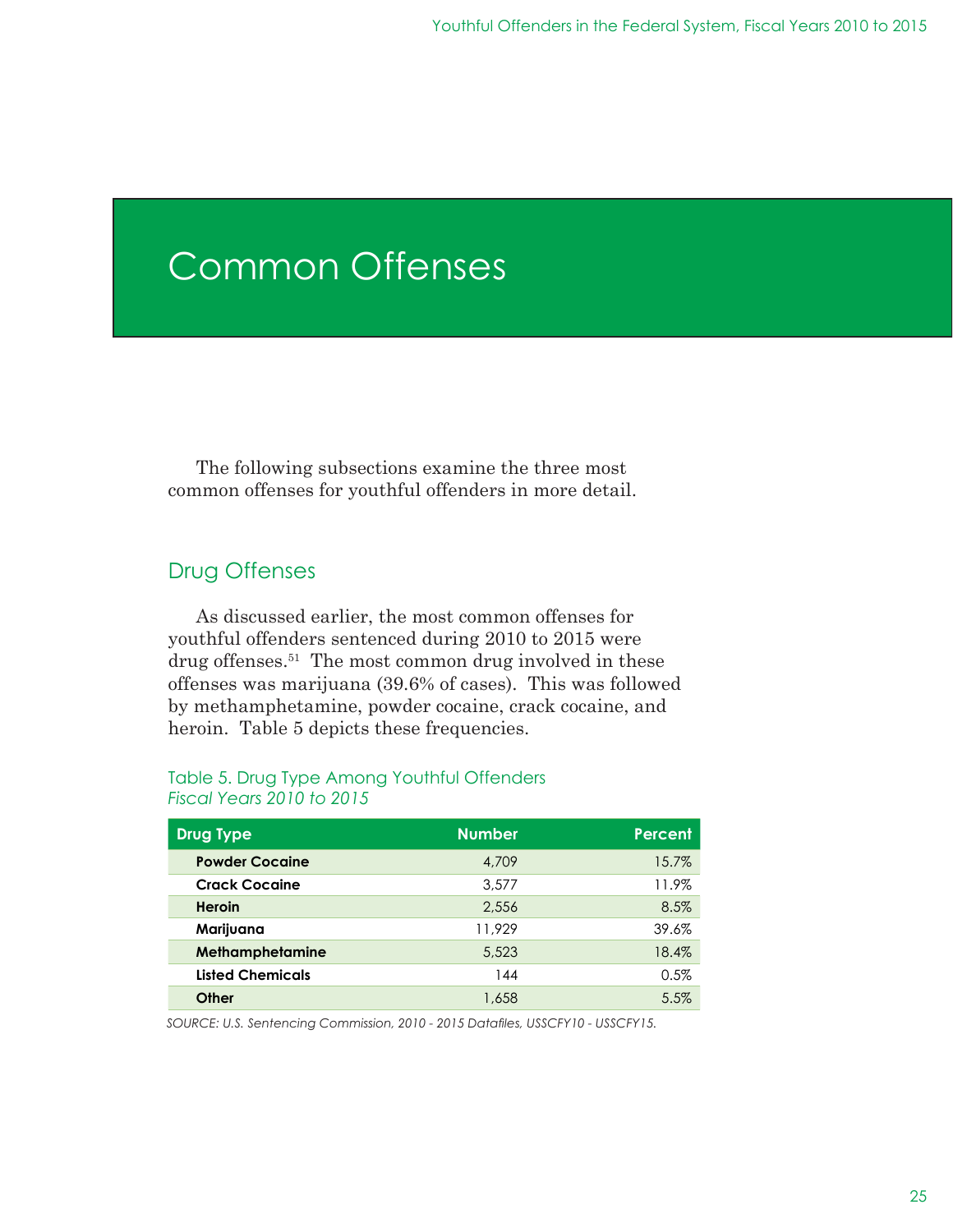Marijuana was the most common drug among youthful offenders, whereas powder cocaine was the most common among older offenders. The second most common drug among youthful offenders was methamphetamine, while marijuana was second among older offenders. Powder cocaine was the third most common drug type among youthful offenders and methamphetamine was third among older offenders. Frequencies for drug type among other offenders is in Table 6.

#### Table 6. Drug Type Among All Other Offenders *Fiscal Years 2010 to 2015*

| <b>Drug Type</b>        | <b>Number</b> | Percent |
|-------------------------|---------------|---------|
| <b>Powder Cocaine</b>   | 27,483        | 23.7%   |
| <b>Crack Cocaine</b>    | 15,622        | 13.5%   |
| <b>Heroin</b>           | 10,280        | 8.9%    |
| Marijuana               | 26,854        | 23.2%   |
| Methamphetamine         | 26,236        | 22.7%   |
| <b>Listed Chemicals</b> | 1,113         | 1.0%    |
| Other                   | 8,222         | 7.1%    |

*SOURCE: U.S. Sentencing Commission, 2010 - 2015 Datafiles, USSCFY10 - USSCFY15.*

## Immigration Offenses

The second most common offense among youthful offenders was immigration offenses. The most common immigration offense was illegal reentry (74.3% of immigration cases).<sup>52</sup> The second most common immigration offense committed by youthful offenders was alien smuggling (19.8%). Less than one percent of youthful offenders were sentenced for an offense involving the trafficking in immigration documents, and 5.4 percent of youthful offenders were sentenced for an offense involving fraudulently acquiring immigration documents.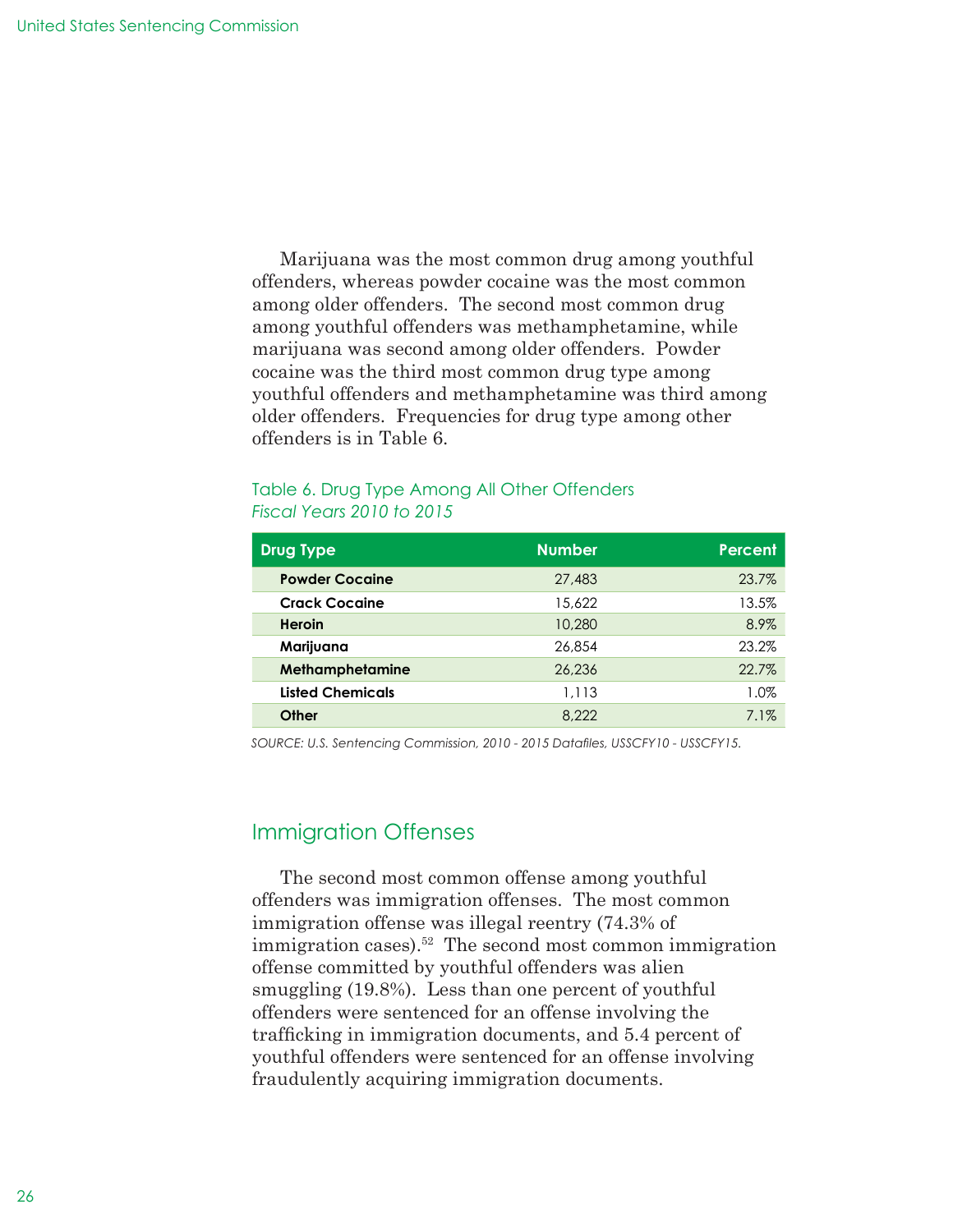Among older offenders, the most common immigration offense was illegal reentry, accounting for more than 85 percent of all immigration cases for this group. The second most common immigration offense for older offenders was alien smuggling (8.9%), followed by fraudulently acquiring immigration documents (4.9%), and trafficking in immigration documents (less than 1%). The frequencies for both groups appear in Figure 6.



### Figure 6. Immigration Offenses for Youthful & All Other Offenders *Fiscal Years 2010 to 2015*

*SOURCE: U.S. Sentencing Commission, 2010 - 2015 Datafiles, USSCFY10 - USSCFY15.*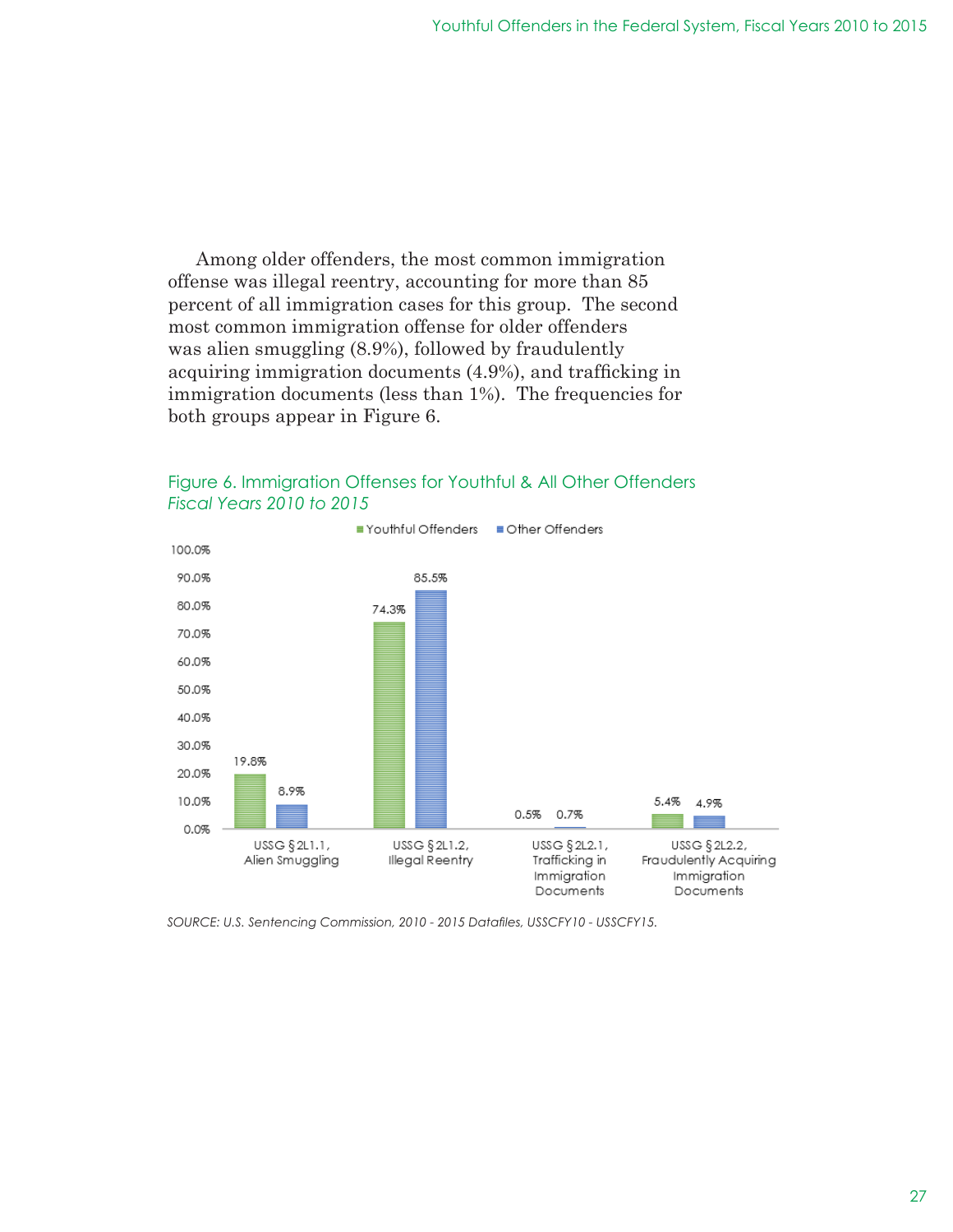### Firearms Offenses

Approximately 14 percent of youthful offenders were convicted of a firearms offense, including offenses described in Part K of the *Guidelines Manual* or a violation of 18 U.S.C. § 924(c). Of all youthful offenders, 9.6 percent were sentenced under Part K of the *Guidelines Manual*. 53 These offenses ranged from unlawful receipt, possession or transportation of firearms to possession or discharge of a firearm on school property.

Of all youthful offenders, 4.7 percent were convicted of violating 18 U.S.C. § 924(c), which applies to the possession, brandishing, or discharge of a firearm during and in relation to a crime of violence or drug trafficking crime. This is almost double the percentage of section 924(c) offenders among older offenders (2.5%). Offenders convicted under section 924(c) are generally subject to a mandatory minimum penalty of five, seven, or ten years, which must be imposed consecutively to any other punishment imposed for the underlying crime of violence or drug trafficking crime. The vast majority (92.0%) of youthful offenders who received a section 924(c) sentence were convicted of one count of section 924(c). However, there were 325 youthful offenders (0.4% of all youthful offenders) who were convicted of two or more counts. Offenders convicted of second or subsequent counts under section 924(c) are subject to consecutive mandatory minimum penalties of 25 years or longer.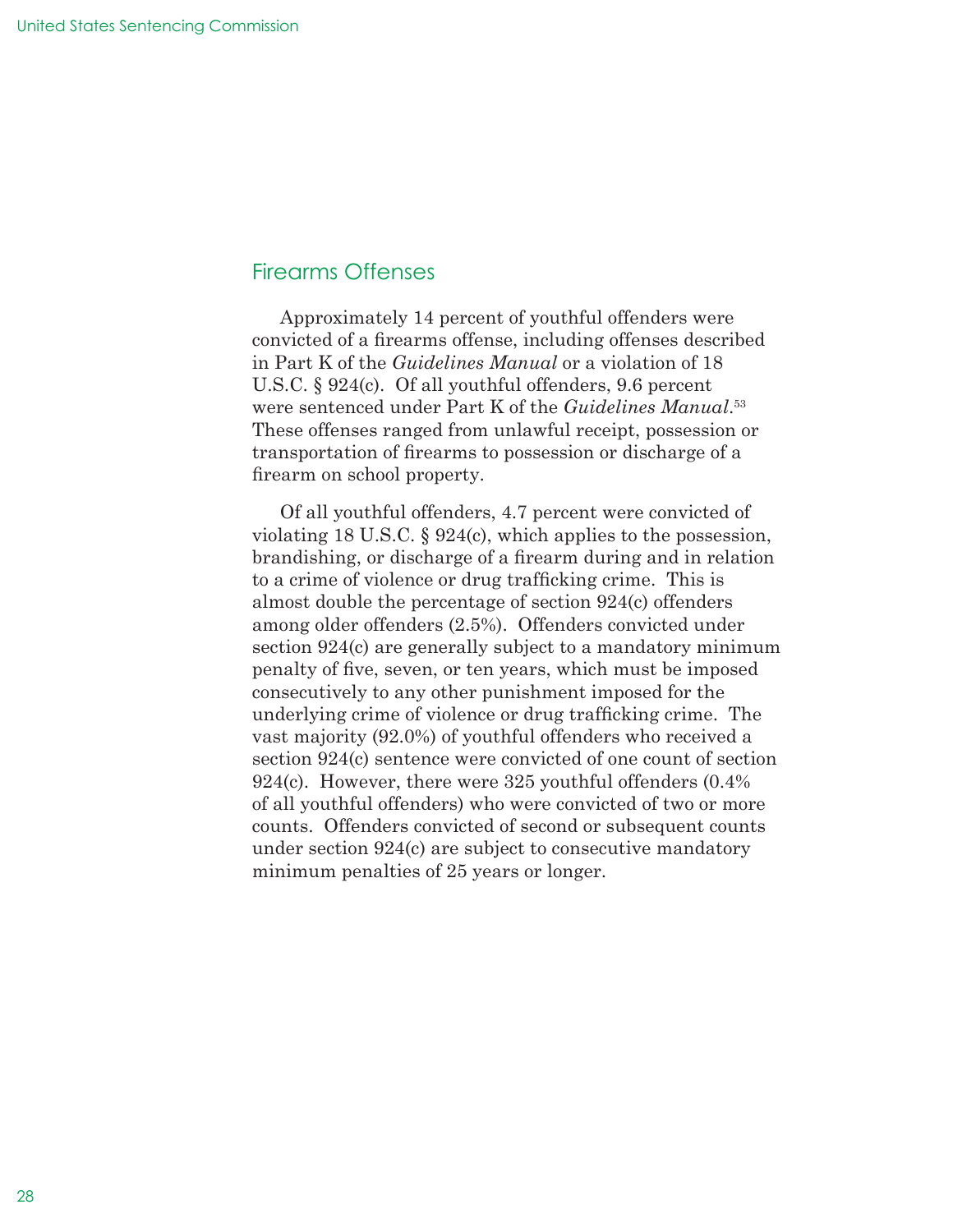## Offense Types for Native American Youthful Offenders

The federal government has unique jurisdiction over offenses involving Native Americans in Indian Country. Specifically, the federal government has jurisdiction exclusive of the states over crimes committed in Indian Country by or against Native Americans<sup>54</sup> and over major felonies committed in Indian Country by a Native American against another Native American or other person.55 In some states (Alaska, California, Minnesota, Nebraska, Oregon, and Wisconsin, and others that opt in), jurisdiction over such crimes has been transferred from the federal government to the state government pursuant to Public Law 83–280 (commonly referred to as "PL  $280$ ").<sup>56</sup> Those PL  $280$  states have jurisdiction exclusive of the federal government over crimes committed by or against Native Americans in specified areas in Indian Country within their respective state.<sup>57</sup>

In light of these unique jurisdictional provisions regarding crimes that occur in Indian Country, and given the TIAG's recommendation to study youthful offenders, the Commission separately examined the offenses committed by Native American/Alaskan Native youthful offenders.<sup>58</sup> The most common offense type among Native American Alaskan Native youthful offenders was assault (29.4%), followed by drug trafficking (12.9%), sexual abuse (11.9%), firearms (9.4%), and manslaughter offenses (5.1%). Among older Native American/Alaskan Native offenders, the most common offense type was drug trafficking (21.5%) followed by assault (19.2%), sexual abuse (10.4%), firearms (9.9%), and administration of justice offenses (6.3%). Offense type frequencies for Native American/Alaskan Native Youthful offenders appear in Figure 7.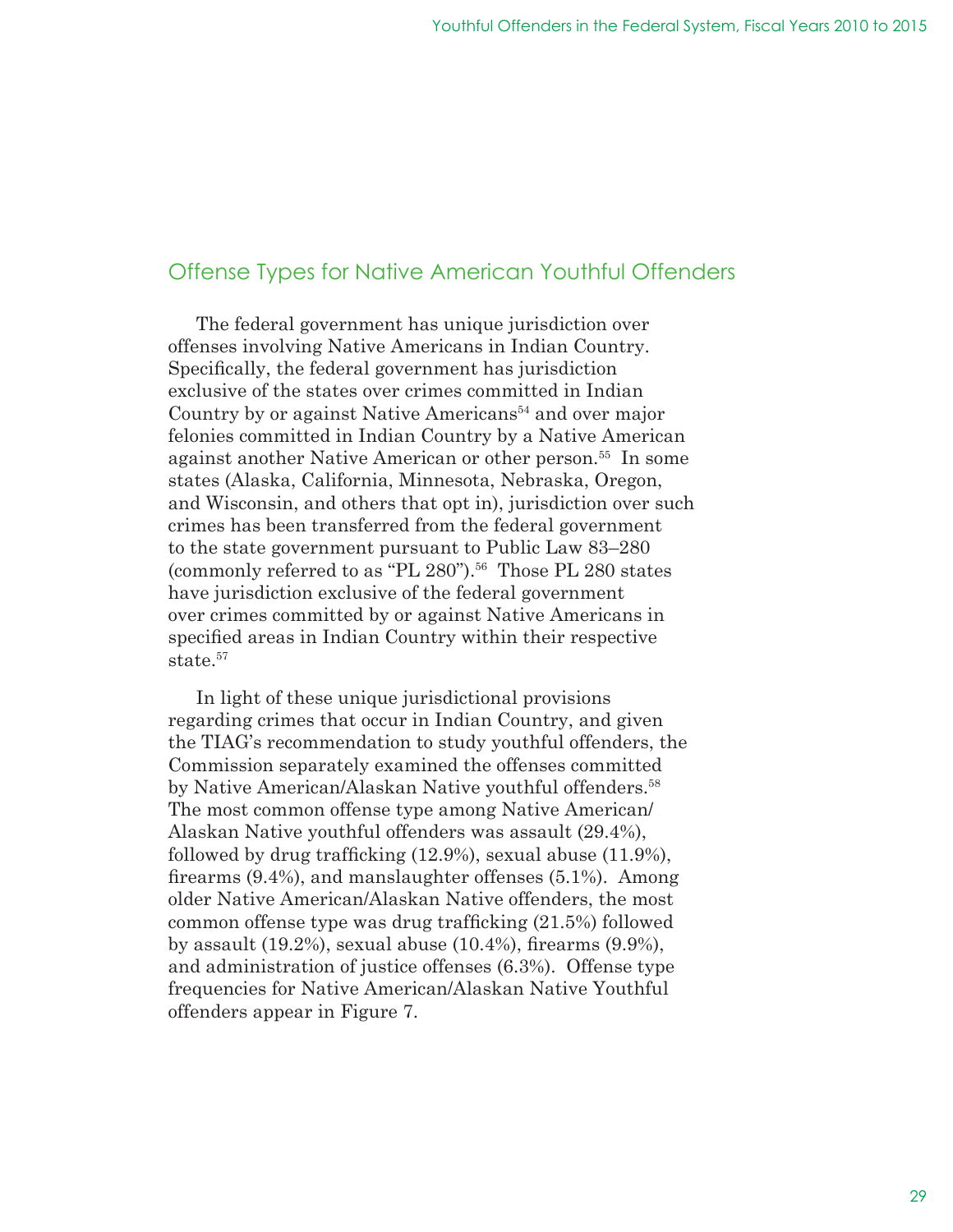

Figure 7. Offense Types for Native American/Alaskan Native Youthful Offenders *Fiscal Years 2010 to 2015*

*SOURCE: U.S. Sentencing Commission, 2010 - 2015 Datafiles, USSCFY10 - USSCFY15.*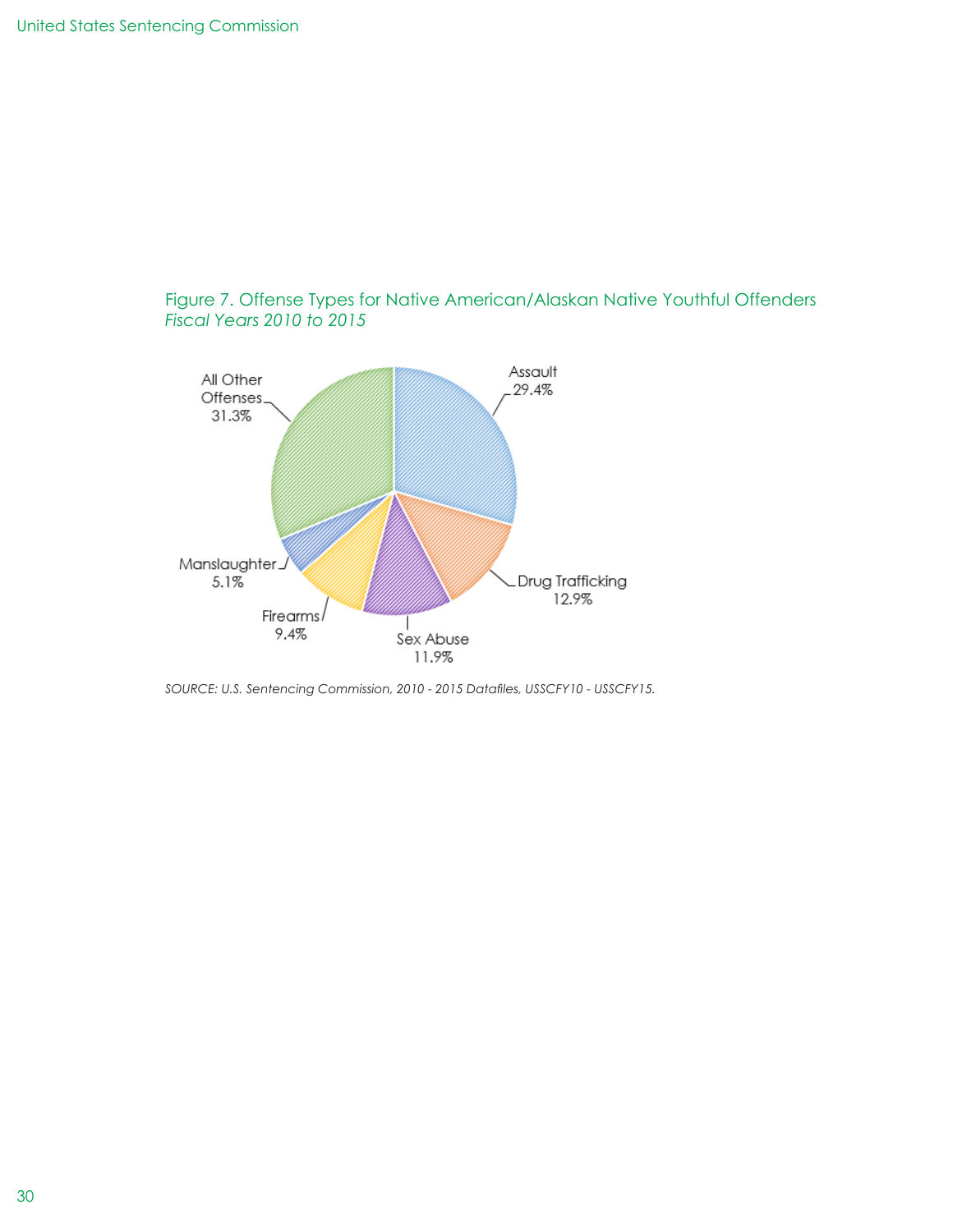# Sentencing of Youthful Offenders

This section of the report examines offender characteristics that help determine sentences, such as criminal history and the assignment of Criminal History Categories.

In the federal system, the federal sentencing guidelines provide a sentencing range in each case based on the severity of the offense and the offender's prior criminal history. The advisory ranges are listed on a Sentencing Table, found in Chapter Five, Part A of the Commission's *Guidelines Manual*, and are sorted based on numerical offense levels and Criminal History Categories which, in turn, are derived from a score assigned to each offender in light of past sentences. The Sentencing Table is subdivided into four zones (A, B, C, and D) that determine confinement options for each sentencing range. The four options, in increasing order of severity, are: probation only (*i.e.*, zero months of confinement); probation that includes a condition or combination of conditions, such as home or intermittent confinement; imprisonment followed by a term of supervised release with a condition or combination of conditions that substitute community confinement or home detention (split sentence); and imprisonment only.<sup>59</sup>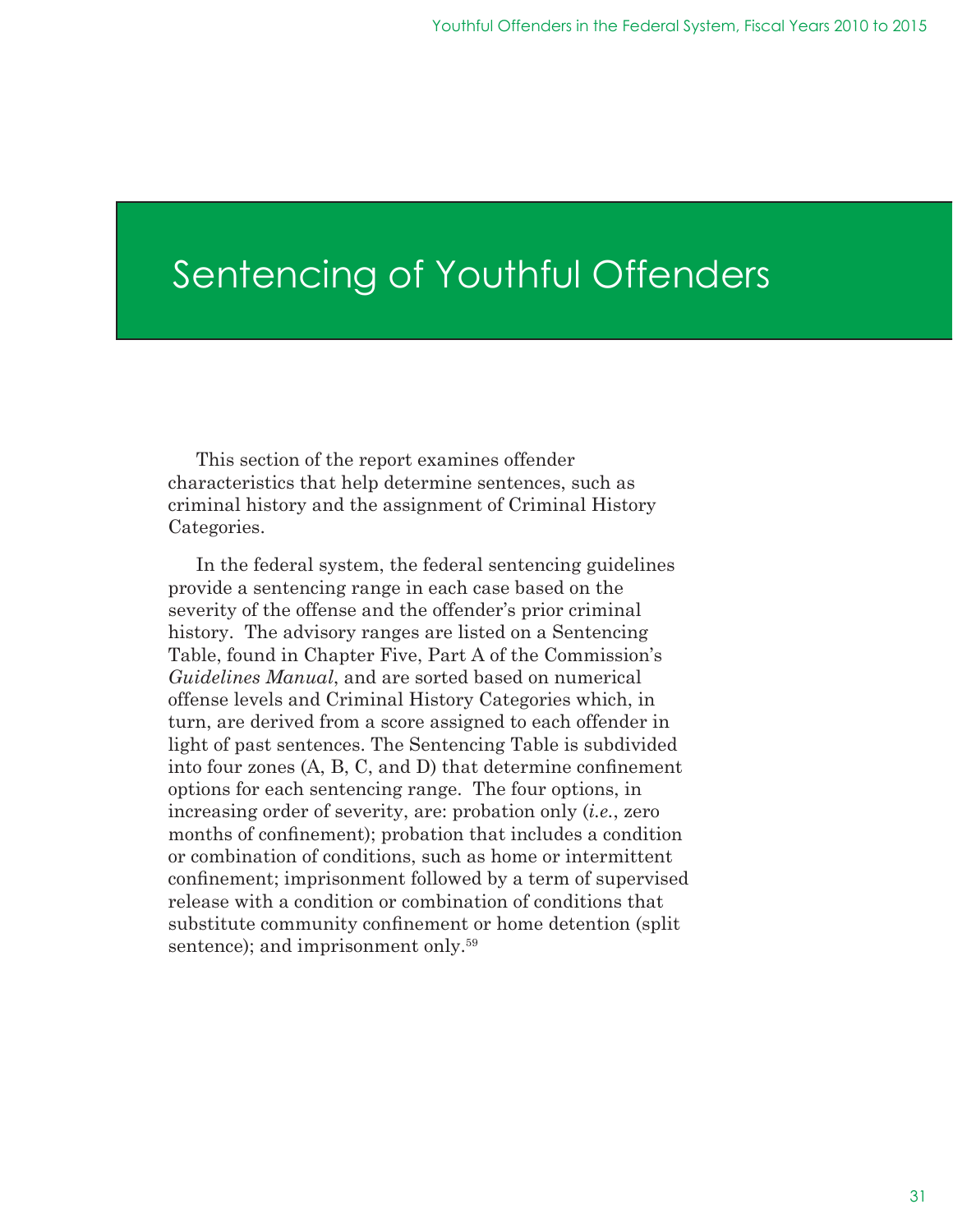### Criminal History

An offender's prior criminal history is one of two key factors that determines the advisory guideline range under the sentencing guidelines. $60$  Criminal history is expressed by a Criminal History Category ("CHC") based on the number of criminal history points assigned to an offender's prior sentences.<sup>61</sup>

The number of criminal history points assigned to an offender is determined, in general, by the length of the sentence or sentences imposed for prior convictions in state, local, or federal courts. Additional points are assigned if the defendant committed the instant offense while serving a sentence in another case (*e.g.*, the defendant was on probation or parole at the time of the federal offense).62 There are some exceptions to these rules, such as prior convictions that fall outside of the prescribed time limits in the guidelines, and convictions for several types of minor offenses.

Particularly relevant to this report is that prior sentences from juvenile jurisdictions are generally excluded unless they occurred within five years of the instant offense.<sup>63</sup>

Because of inherently shorter criminal histories among youthful offenders, there was a larger number of CHC I youthful offenders than CHC I older offenders (57.1% vs. 44.3%). Thirteen percent (13.2%) of youthful offenders were in CHC II, almost the same proportion as older offenders (13.7%). CHC III also had very similar percentages for youthful and older offenders—16.3 percent of youthful offenders were classified in this category and 16.6 percent of older offenders. In CHCs IV and above, some differences between the two groups of offenders was observed.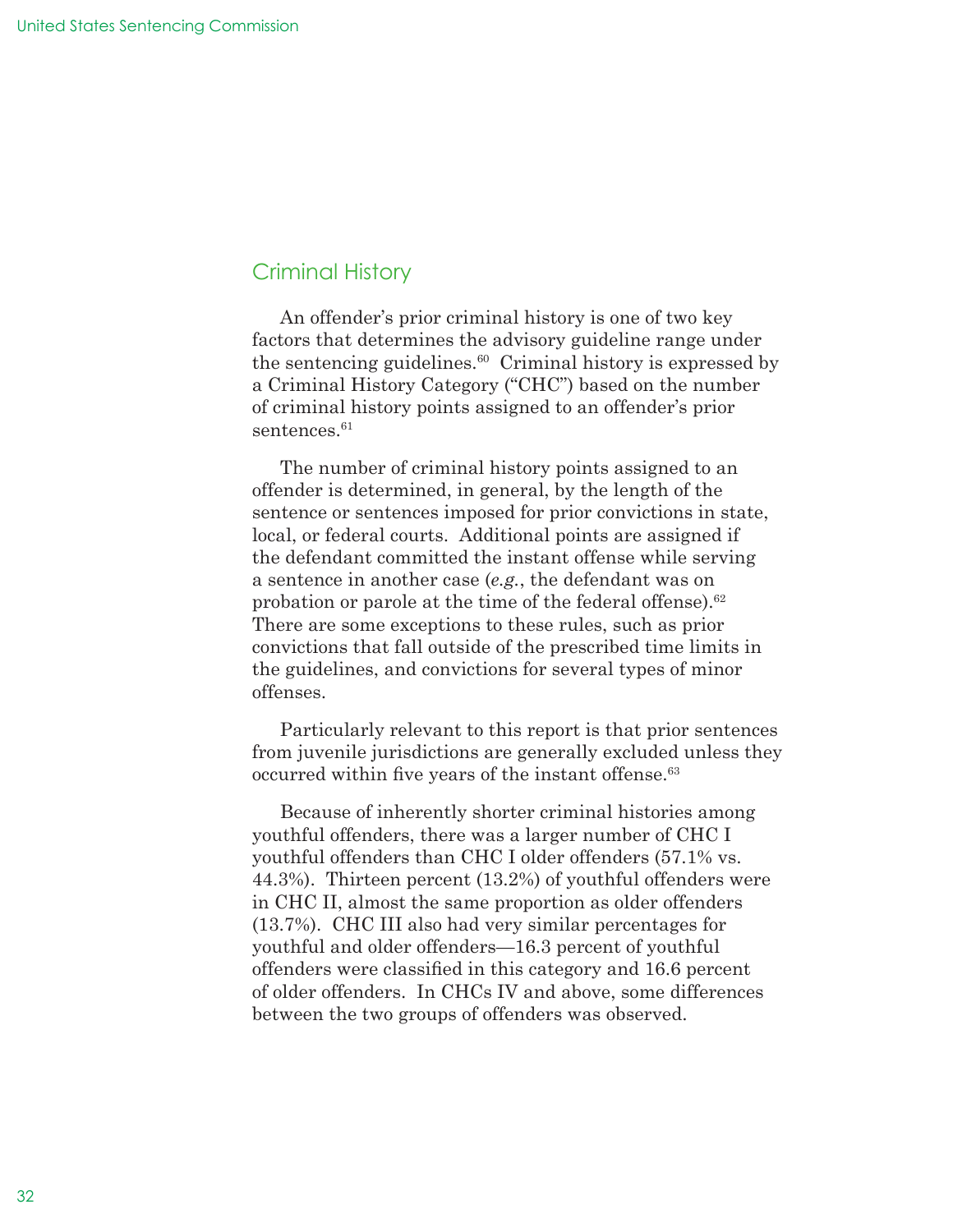For example, 7.4 percent of youthful offenders and 9.7 percent of older offenders were classified as CHC IV; 3.2 percent of youthful offenders and 5.8 percent of older offenders were classified as CHC V; and 2.8 percent of youthful offenders and 10.0 percent of older offenders were classified as CHC VI. Table 7 depicts the CHC comparison between youthful and older offenders.

|                                      | <b>Youthful Offenders</b> |       | <b>All Other Offenders</b> |          |
|--------------------------------------|---------------------------|-------|----------------------------|----------|
|                                      | N                         | $\%$  | N                          | $\%$     |
| <b>Criminal History Category I</b>   | 47,077                    | 57.1% | 170,903                    | 44.3%    |
| <b>Criminal History Category II</b>  | 10.928                    | 13.2% | 52,746                     | $13.7\%$ |
| <b>Criminal History Category III</b> | 13,415                    | 16.3% | 63,808                     | 16.6%    |
| <b>Criminal History Category IV</b>  | 6.137                     | 7.4%  | 37,402                     | 9.7%     |
| <b>Criminal History Category V</b>   | 2.634                     | 3.2%  | 22,208                     | 5.8%     |
| <b>Criminal History Category VI</b>  | 2.334                     | 2.8%  | 38,443                     | 10.0%    |

#### Table 7. Criminal History Category of Youthful & All Other Offenders *Fiscal Years 2010 to 2015*

*SOURCE: U.S. Sentencing Commission, 2010 - 2015 Datafiles, USSCFY10 - USSCFY15.*

The number of criminal history points for youthful offenders ranged from zero to 60 (average=3; median=1). Results of Criminal History Category by offense type appear in Table 8.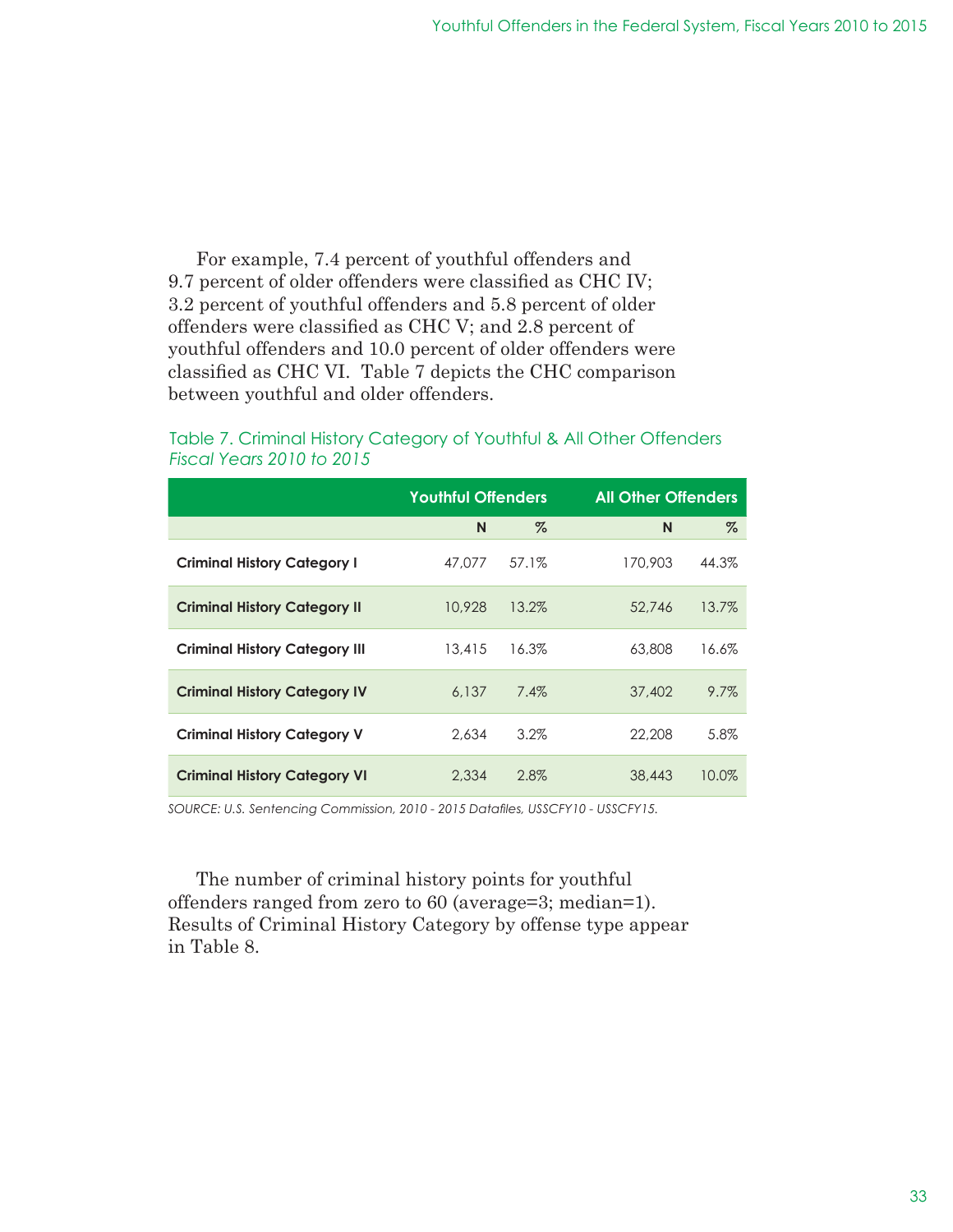Table 8 indicates that 67.4 percent of youthful offender drug traffickers were in CHC I. For immigration offenses, 47.9 percent were in CHC I. For some of the violent crimes not listed in the table, such as murder, more than half of offenders were in CHC I. Among those offenders convicted of manslaughter (n=123), 81.3% were CHC I offenders. Among those offenders convicted of sexual abuse (n=616), 67.9 percent were CHC I offenders.

Overall, 30,666 of the youthful offenders in the study group had zero criminal history points, 17,324 had between one and three criminal history points, 12,737 had between four and six criminal history points, and 10,450 youthful offenders had more than six criminal history points.

| <b>Offense Type</b>           | <b>Crim Hist</b><br><b>Category I</b> | <b>Crim Hist</b><br><b>Category II</b> | <b>Crim Hist</b><br><b>Category III</b> | $\geq$ Crim Hist<br><b>Category IV</b> | <b>Total</b> |
|-------------------------------|---------------------------------------|----------------------------------------|-----------------------------------------|----------------------------------------|--------------|
| <b>Drug Trafficking</b>       | 17,950<br>67.4%                       | 2,994<br>11.2%                         | 3,243<br>12.2%                          | 2,457<br>9.2%                          | 26,644       |
| <b>Immigration</b>            | 11,636<br>47.9%                       | 4,549<br>18.7%                         | 5,228<br>21.5%                          | 2,871<br>11.8%                         | 24,284       |
| <b>Firearms</b>               | 3,347<br>28.8%                        | 1,466<br>12.6%                         | 2,828<br>24.4%                          | 3,975<br>34.2%                         | 11,616       |
| <b>Fraud</b>                  | 3,003<br>75.1%                        | 382<br>9.5%                            | 370<br>9.2%                             | 243<br>6.1%                            | 3,998        |
| Other <sup>65</sup>           | 2,441<br>80.3%                        | 268<br>8.8%                            | 222<br>7.3%                             | 110<br>3.6%                            | 3,041        |
| <b>Simple Drug Possession</b> | 2,425<br>93.9%                        | 72<br>2.8%                             | 67<br>2.6%                              | 20<br>0.8%                             | 2,584        |
| <b>Child Pornography</b>      | 1,066<br>85.8%                        | 87<br>7.0%                             | 71<br>5.7%                              | 19<br>1.5%                             | 1,243        |
| <b>Extortion/Racketeering</b> | 500<br>43.6%                          | 173<br>15.1%                           | 222<br>19.3%                            | 253<br>22.0%                           | 1,148        |
| Larceny                       | 865<br>75.6%                          | 109<br>9.5%                            | 100<br>8.7%                             | 71<br>6.2%                             | 1,145        |
| Assault                       | 646<br>59.8%                          | 159<br>14.7%                           | 148<br>13.7%                            | 128<br>11.8%                           | 1,081        |

Table 8. Top 10 Offense Types by Criminal History Category for Youthful Offenders<sup>64</sup> *Fiscal Years 2010 to 2015*

*SOURCE: U.S. Sentencing Commission, 2010 - 2015 Datafiles, USSCFY10 - USSCFY15.*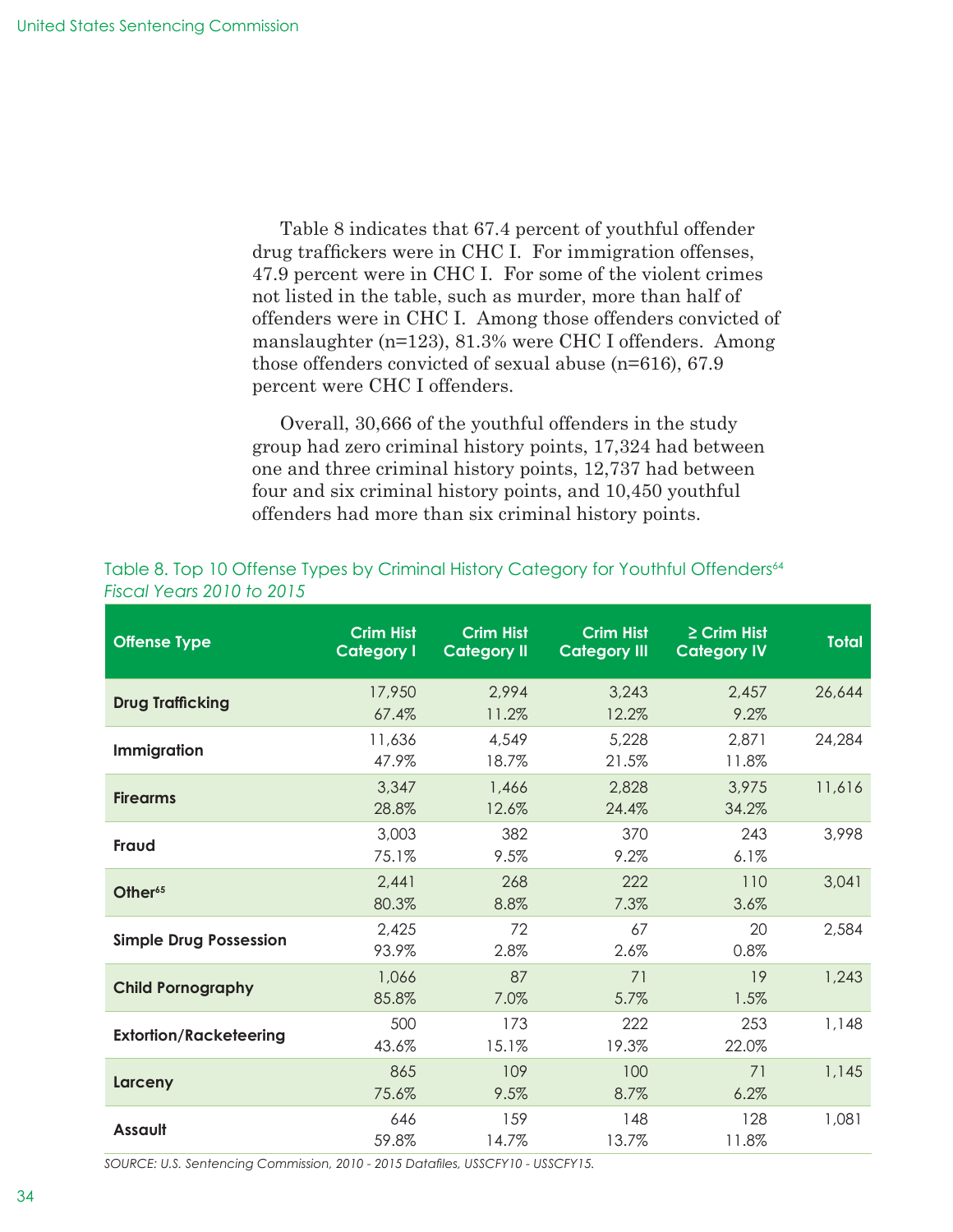## Special Coding Project on the Impact of Offenses Committed Prior to Age 18 on Criminal History

When considering the criminal history of youthful offenders, courts may consider offenses committed prior to the age of 18. In order to determine the impact of these offenses on the criminal history scores of federal youthful offenders, and as discussed more fully in the methodology section, the Commission reviewed the criminal history of a 20 percent random sample of youthful offenders sentenced in the federal courts in fiscal year 2015 in cases with complete sentencing documentation. This section presents the results of that review.

Of the youthful offenders in this sample, 57.3 percent had no contact with law enforcement<sup>66</sup> before the age of 18 noted in the sentencing documents related to their later federal sentence. Of those youthful offenders who did have one or more contacts with law enforcement before age 18 (which was 42.7 percent of all youthful offenders), 18.5 percent had one or more juvenile adjudications, 36.1 percent had one or more criminal convictions, and 26.0 percent had both juvenile adjudications and criminal convictions. The remaining 19.4 percent of the youthful offenders with law enforcement contacts had no criminal convictions or juvenile adjudications as a result of those contacts.

Under the sentencing guidelines, an offender's criminal history score may include points attributed to offenses committed prior to the age of 18, regardless of whether the offense was prosecuted as a criminal conviction (where the defendant was prosecuted as an adult under state law) or as a juvenile adjudication of delinquency. The Commission's review of the sample of youthful offenders also examined what portion of the offenders received criminal history points at the time of their federal sentencing due to a prior offense committed before the age of 18.

Approximately one-third (34.0%) of all youthful offenders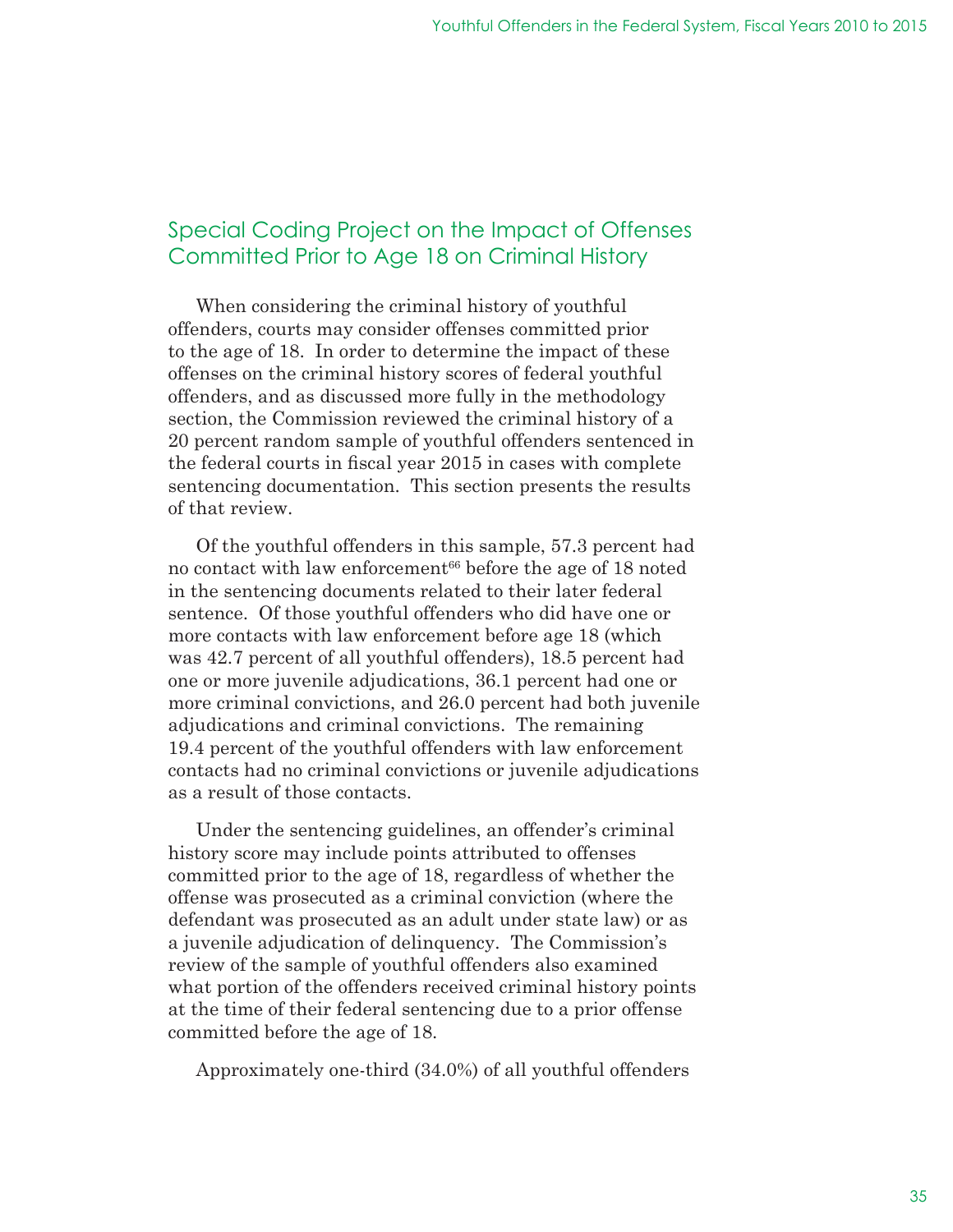in the sample had contact with law enforcement officers for an offense committed before the age of 18 that resulted in a juvenile adjudication, criminal conviction, or both. In 76.0 percent of these offenses, the youthful offender received one or more criminal history points in the calculation of the offender's criminal history score. That is, 25.9 percent of all youthful offenders in the sample committed an offense before the age of 18 that was assigned points under the sentencing guidelines. Those offenses contributed, on average, 3.0 points to the offender's criminal history score.

Of the 7.8 percent of the youthful offenders in the sample with only juvenile adjudications resulting from contact with law enforcement, 53.5 percent received one or more criminal history points as a result of those adjudications being considered in connection with the offenders' instant federal offense. That is, 4.2 percent of all youthful offenders in the sample received criminal history points resulting only from juvenile adjudications. These juvenile adjudications contributed, on average, 2.1 points to the offender's criminal history score.

Of the 15.2 percent of the youthful offenders in the sample with only criminal convictions for offenses committed before the age of 18, 75.9 percent received one or more criminal history points as a result of those convictions being considered in connection with the offenders' instant federal offense. That is, 11.6 percent of all youthful offenders in the sample received criminal history points resulting only from criminal convictions for offenses committed before the age of 18. Those criminal convictions contributed, on average, 2.3 points to the offender's criminal history score.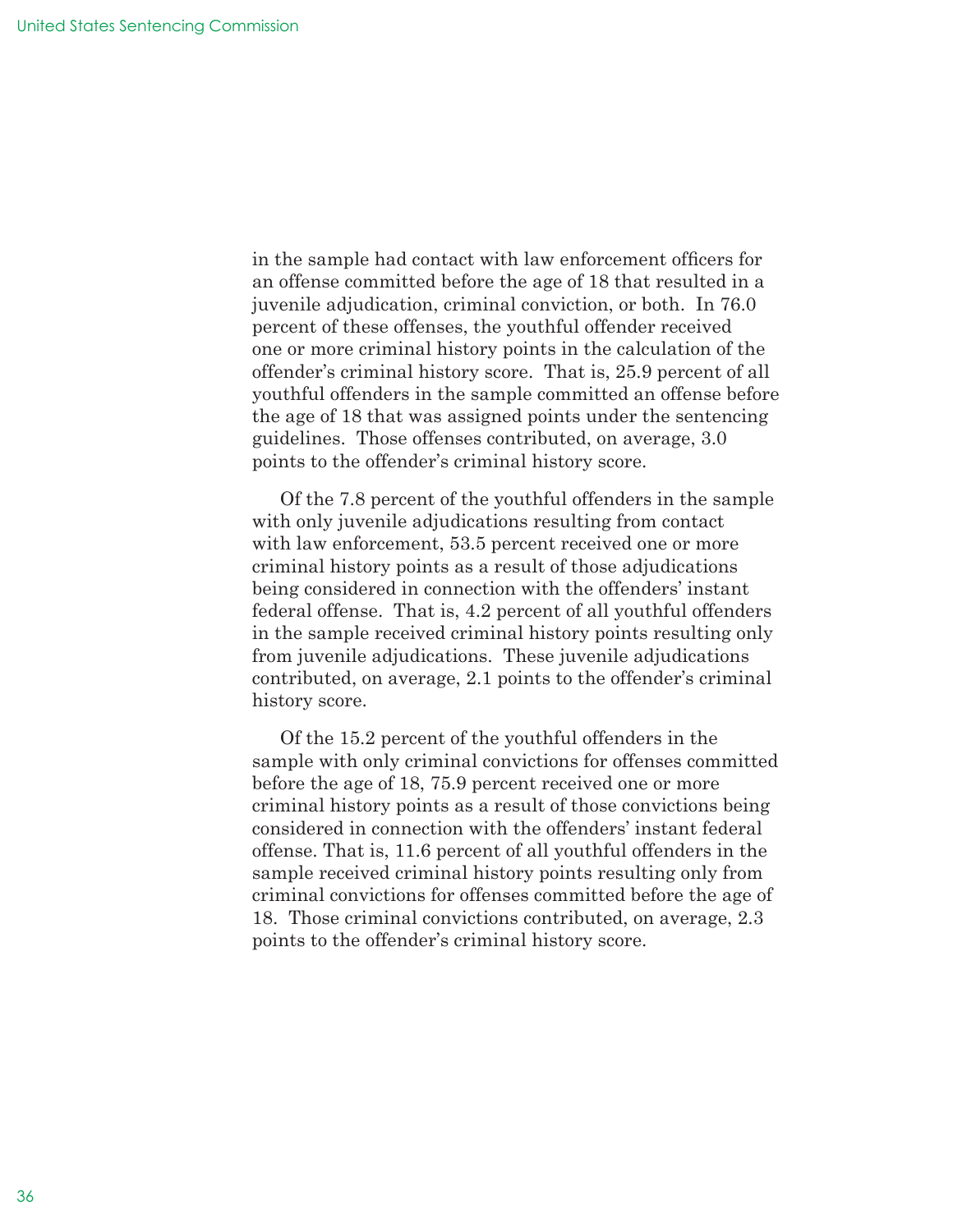| <b>Fiscal Years 2010 to 2015</b>    |             |                                               |
|-------------------------------------|-------------|-----------------------------------------------|
|                                     |             | <b>Youthful Offenders All Other Offenders</b> |
| <b>Overall Sentences</b>            |             |                                               |
| Average                             | 34.9 months | 45.3 months                                   |
| Median                              | 15.0 months | 24.0 months                                   |
| <b>Mandatory Minimum Penalty</b>    |             |                                               |
| Average                             | 86.5 months | 107.9 months                                  |
| Median                              | 60.0 months | 84.0 months                                   |
| <b>No Mandatory Minimum Penalty</b> |             |                                               |
| Average                             | 21.2 months | 27.0 months                                   |
| Median                              | 12.0 months | 15.0 months                                   |
|                                     |             |                                               |

# Table 9. Average Sentence for Youthful & All Other Offenders

*SOURCE: U.S. Sentencing Commission, 2010 - 2015 Datafiles, USSCFY10 - USSCFY15.*

# Sentencing Analysis

This section examines types and length of sentences for youthful offenders and compares them to sentences of older offenders.67 In the federal system, the vast majority of offenders plead guilty. Consistent with this practice, 98.5 percent of all convicted youthful defendants pled guilty.68

As indicated in Table 9, the average and median sentences of youthful offenders are typically lower than sentences for older offenders. For example, the overall average sentence for youthful offenders from FY 2010 to FY 2015 was 34.9 months (median=15.0 months). This compares to an overall average for all older offenders during the same period of 45.3 months (median=24.0 months).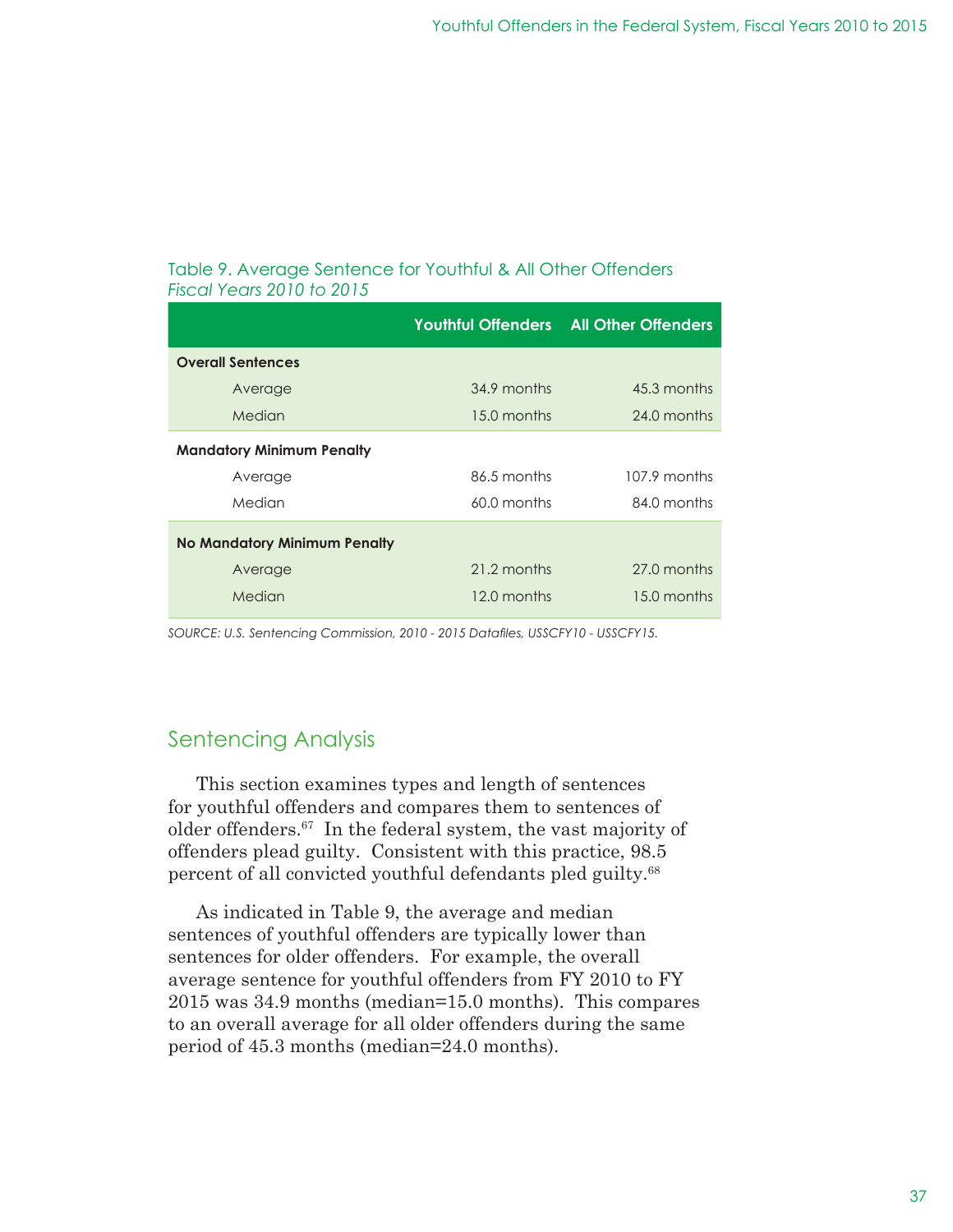In cases where the offender was convicted of an offense carrying a mandatory minimum sentence, the average sentence was 86.5 months (median=60.0 months). For all other offenders who were convicted of such an offense, the average sentence was 107.9 months. In cases where the offense did not carry a mandatory minimum sentence, the average sentence is 21.2 months (median=12.0 months) for youthful offenders and 27.0 months for all other offenders (median=15.0 months).

The Commission typically categorizes the position of the sentence imposed relative to the guideline range into one of four groups. First, the sentence can fall within the guideline range. Second, the sentence can be above the guideline range, which may occur for a variety of reasons such as aggravating circumstances related to the offense, or the court's determination that the offender's criminal history score underrepresents the seriousness of the offender's criminal history or that the offender is likely to commit a new crime when released. Third, the sentence can be below the guideline range at the request of the government, often because the defendant provided substantial assistance to the government in the investigation or prosecution of another case, or had agreed to have his or her case handled as part of an early disposition program. Last, the sentence can be below the guideline range for other reasons initiated by the court. Courts may take into account mitigating factors in the offender's personal history or instant offense, among other considerations, in deciding to reduce a sentence.

Overall, youthful offenders were sentenced within the guideline range in 56.1 percent of cases, above the guideline range in less than two percent of cases, below the guideline range with government sponsorship in 25.0 percent of cases, and otherwise below the guideline range in 17.0 percent of cases. Table 10 depicts the sentences relative to the guideline range by year.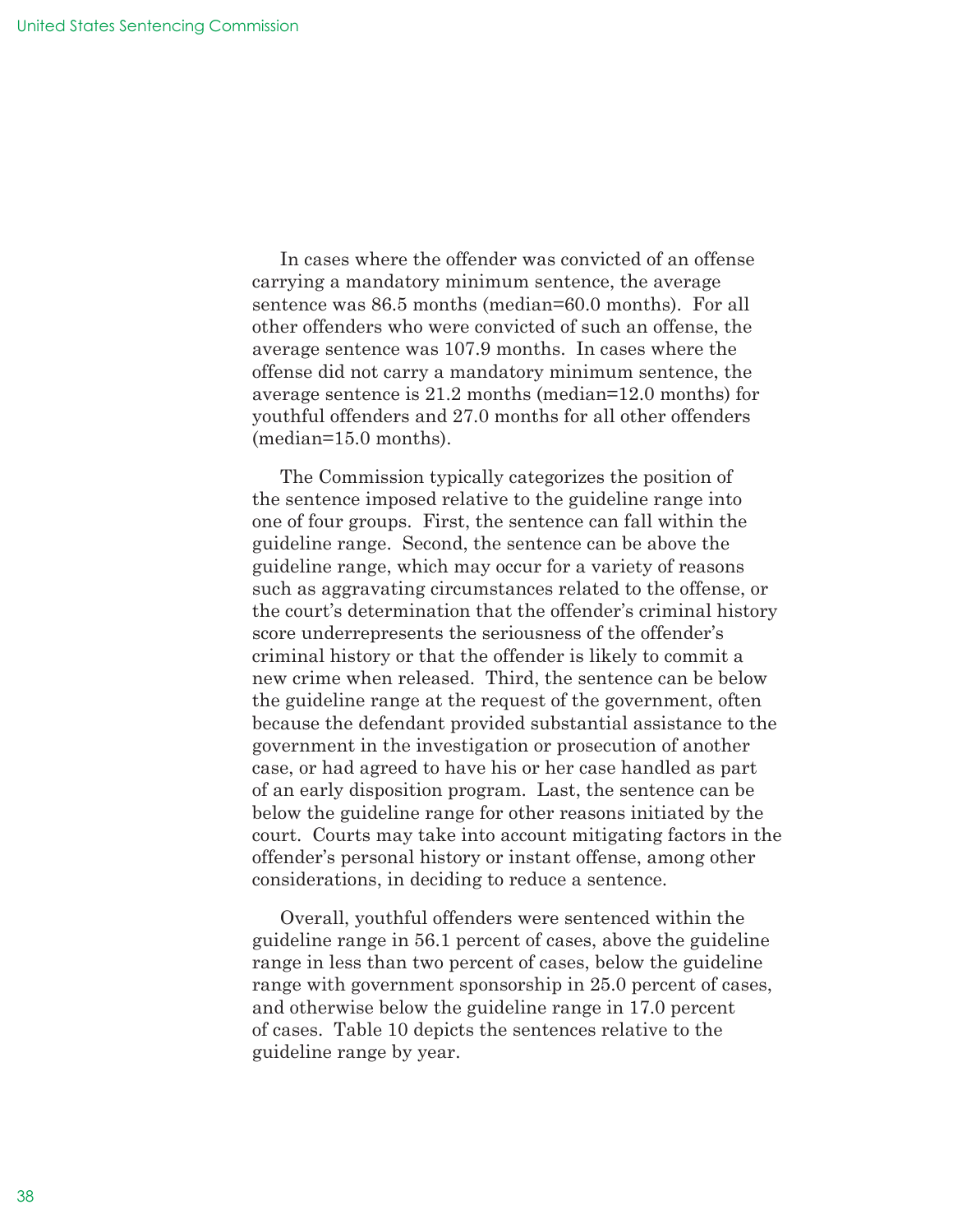| <b>Fiscal Year</b> | <b>Within Range</b> | <b>Above Range</b> | <b>Gov't Sponsored</b><br><b>Below Range</b> | Non-Gov't<br><b>Sponsored</b><br><b>Below Range</b> |
|--------------------|---------------------|--------------------|----------------------------------------------|-----------------------------------------------------|
| 2010               | 59.4%               | $1.6\%$            | 22.9%                                        | 16.2%                                               |
| 2011               | 60.2%               | 1.3%               | 23.4%                                        | 15.1%                                               |
| 2012               | 56.2%               | $1.7\%$            | 25.6%                                        | 16.5%                                               |
| 2013               | 55.9%               | $2.4\%$            | 24.7%                                        | 17.0%                                               |
| 2014               | 50.9%               | $2.4\%$            | 27.4%                                        | 19.3%                                               |
| 2015               | 51.6%               | 2.2%               | 27.4%                                        | 18.8%                                               |
| <b>All Years</b>   | 56.1%               | 1.9%               | 25.0%                                        | 17.0%                                               |

Table 10. Sentences Relative to the Guideline Range for Youthful Offenders *Fiscal Years 2010 to 2015*

*SOURCE: U.S. Sentencing Commission, 2010 - 2015 Datafiles, USSCFY10 - USSCFY15.*

Examining the government sponsored below range sentences, 37.9 percent were for substantial assistance (USSG §5K1.1), 43.5 percent were for Early Disposition Program participation (USSG §5K3.1), and the remainder (18.6%) were for some other government sponsored reason.

 As previously discussed, the within guideline range rate for youthful offenders was 56.1 percent during the six years studied. By comparison, the within guideline range rate for older offenders was 50.1 percent, six percentage points lower. Youthful offenders are more likely to be sentenced within the range primarily because they are less likely to receive a non-government sponsored downward departure or variance and are less likely receive a substantial assistance departure. Analysis of variances and departures for youthful and older offenders appears in Table 11.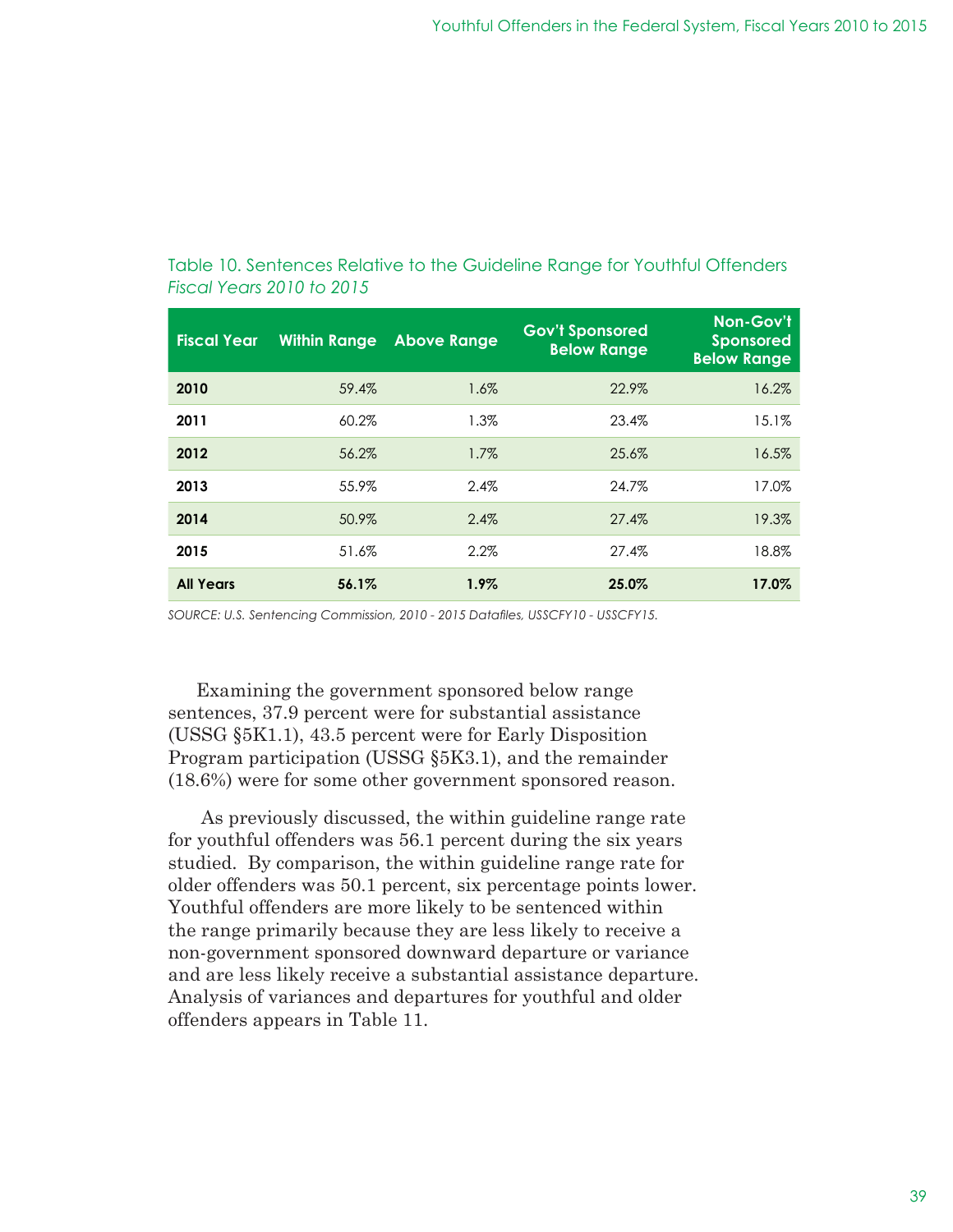Table 11. Sentences Relative to the Guideline Range for Youthful & All Other Offenders *Fiscal Years 2010 to 2015* 

| <b>Total Number of Cases (% Cases)</b>                                                             | <b>Youthful Offenders</b>                       | <b>All Other Offenders</b>                        |
|----------------------------------------------------------------------------------------------------|-------------------------------------------------|---------------------------------------------------|
| <b>Within Range</b>                                                                                | 46,550 (56.1%)                                  | 193,742 (50.1%)                                   |
| <b>Above Range</b><br>Departure<br>Otherwise Above                                                 | 456 (0.5%)<br>1,106(1.3%)                       | $2,520(0.7\%)$<br>$5,418(1.4\%)$                  |
| <b>Gov't Sponsored Below Range</b><br>USSG §5K1.1 Sub. Assist.<br>USSG §5K3.1 Early Disp.<br>Other | 7,867 (9.5%)<br>9,035 (10.9%)<br>$3,864$ (4.7%) | 48,230 (12.5%)<br>39,006 (10.1%)<br>22,469 (5.8%) |
| <b>Non-Gov't Sponsored Below Range</b><br>Departure<br>Otherwise Below                             | $2,466$ (3.0%)<br>11,610 (14.0%)                | $13,075(3.4\%)$<br>62,004 (16.0%)                 |

*SOURCE: U.S. Sentencing Commission, 2010 - 2015 Datafiles, USSCFY10 - USSCFY15.*

One of the reasons for variances cited by sentencing judges in some cases is the offender's age or lack of guidance as a youth. In those cases where the sentence imposed was a downward departure or variance, the court cited the offender's age or lack of guidance as youth as a reason for the sentence in 17.8 percent of the cases. This compares to 6.7 percent of the cases involving older offenders when the sentence imposed was a downward departure or variance.

Another way to analyze sentences relative to the guideline range is to compare sentence length to the applicable guideline minimum (see Table 12). The average sentence for youthful offenders sentenced within the guideline range was 33.4 months (median=12.0 months). The average guideline minimum for this group was 30.8 months (median=10.0) months). For those sentenced above the range, the average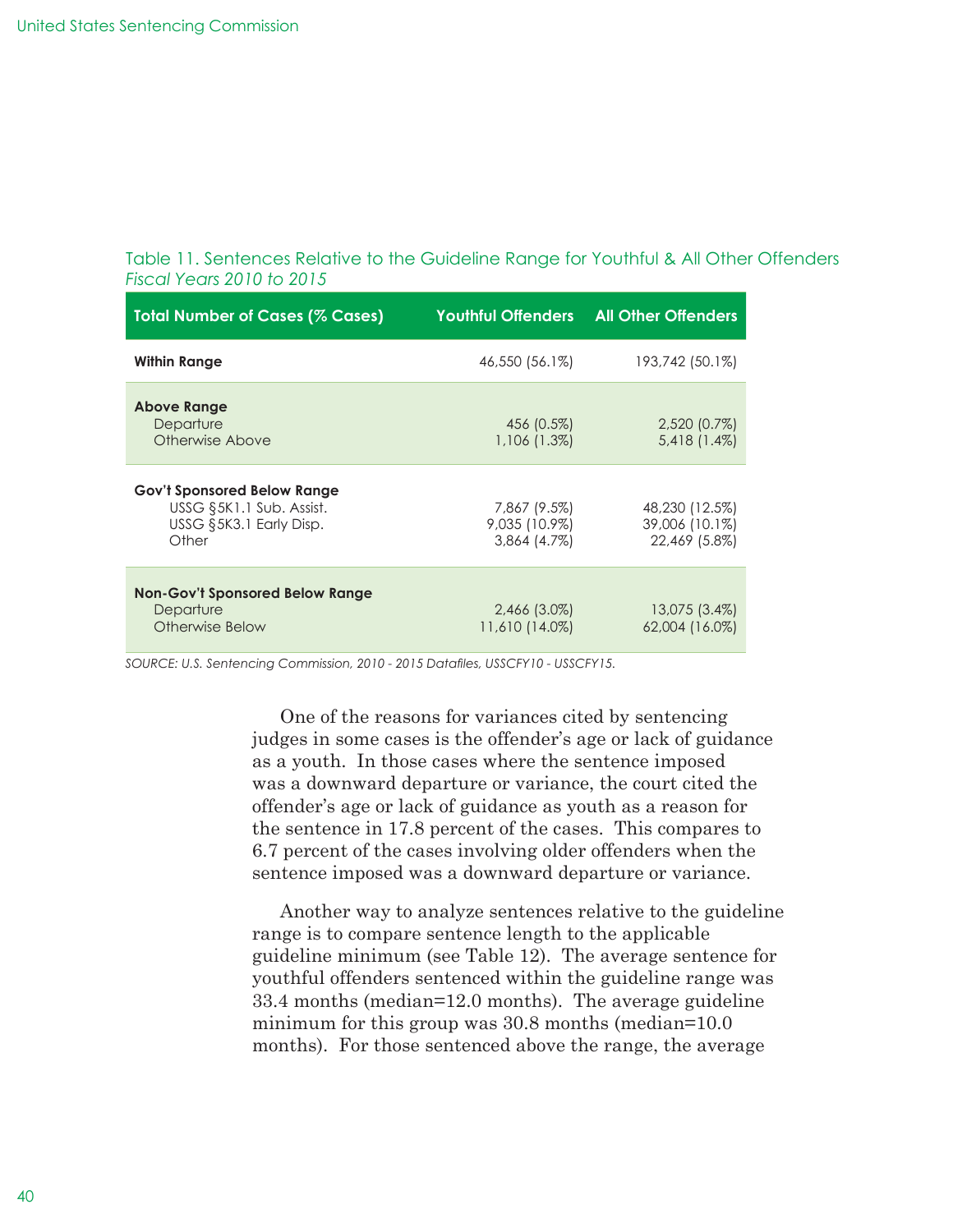sentence was 86.0 months (median=60.0 months). For those offenders sentenced to a government sponsored below range sentence, the average sentence imposed was 34.4 months, a decrease of 26.9 months or 43.9 percent below the average guideline minimum. For those sentenced to a nongovernment sponsored below range sentence, the average sentence was 42.2 months, a decrease of 21.4 months or 33.6 percent below the average guideline minimum.

The nature of the sentence that offenders received was also examined in order to determine whether youthful offenders were given alternative sentences, such as home confinement, community confinement or intermittent confinement, more or less often than other offenders. Overall, only about five percent (5.3%) of youthful offenders were given an alternative sentence, which is about the same rate as that for older offenders. The percentage of youthful offenders sentenced to probation also does not suggest much variation between the youthful and older offender groups. Youthful and older offenders received a sentence of probation only in seven percent of cases.

|                                | <b>Within Range</b><br>$(N=46, 550)$ | <b>Above Range</b><br>$(N=1,562)$ | Gov't<br><b>Sponsored</b><br><b>Below Range</b><br>$(N=20,766)$ | Non-Gov't<br><b>Sponsored</b><br><b>Below Range</b><br>$(N=14,076)$ |
|--------------------------------|--------------------------------------|-----------------------------------|-----------------------------------------------------------------|---------------------------------------------------------------------|
| <b>Guideline Minimum</b>       |                                      |                                   |                                                                 |                                                                     |
| Average                        | 30.8 months                          | 49.5 months                       | $61.3$ months                                                   | 63.6 months                                                         |
| Median                         | 10.0 months                          | 24.0 months                       | 37.0 months                                                     | $41.0$ months                                                       |
| Sentence Imposed <sup>69</sup> |                                      |                                   |                                                                 |                                                                     |
| Average                        | 33.4 months                          | 86.0 months                       | 34.4 months                                                     | 42.2 months                                                         |
| Median                         | 12.0 months                          | 60.0 months                       | 21.0 months                                                     | 24.0 months                                                         |

Table 12. Sentences Imposed & Position Relative to the Guideline Range for Youthful Offenders *Fiscal Years 2010 to 2015*

*SOURCE: U.S. Sentencing Commission, 2010 - 2015 Datafiles, USSCFY10 - USSCFY15.*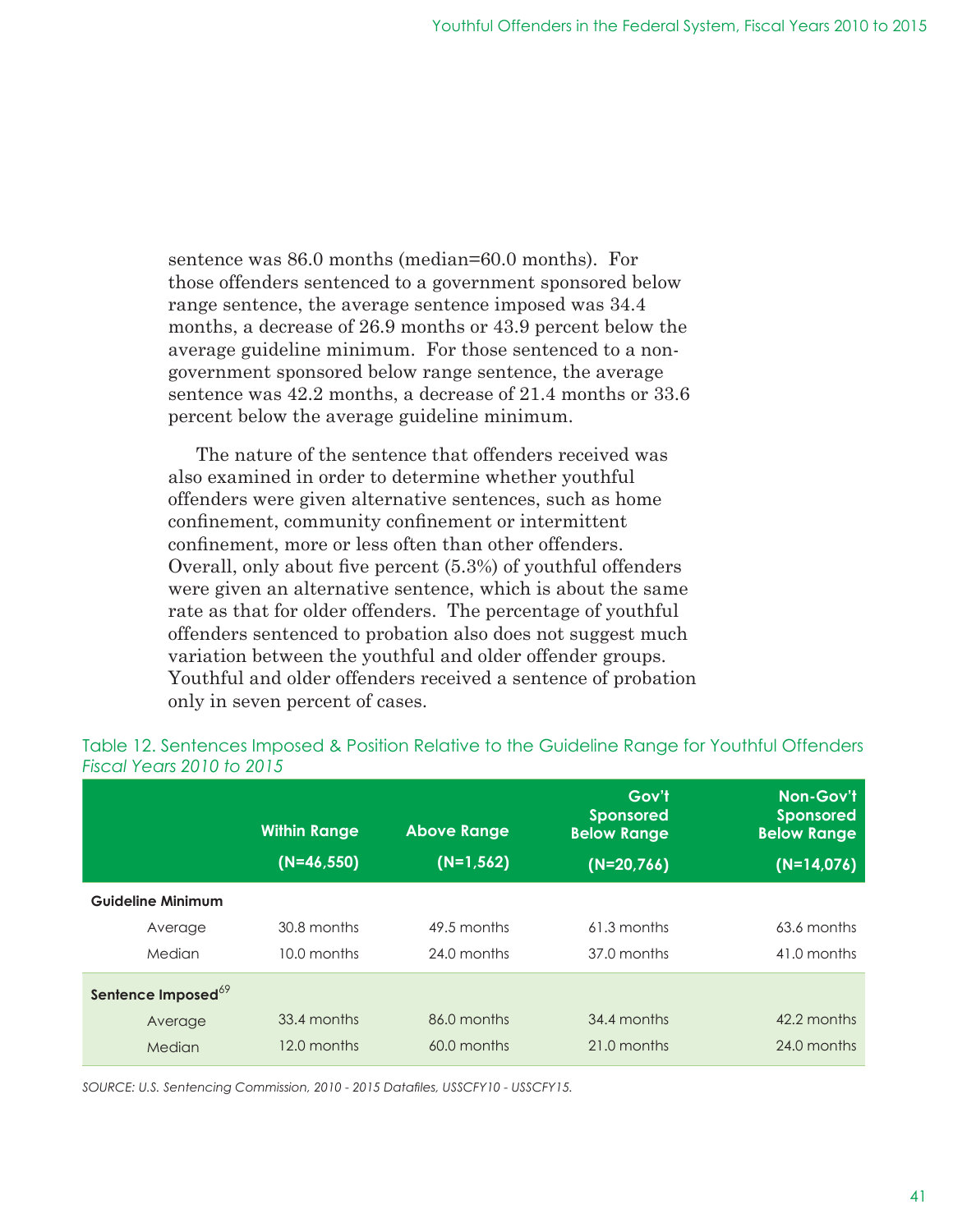United States Sentencing Commission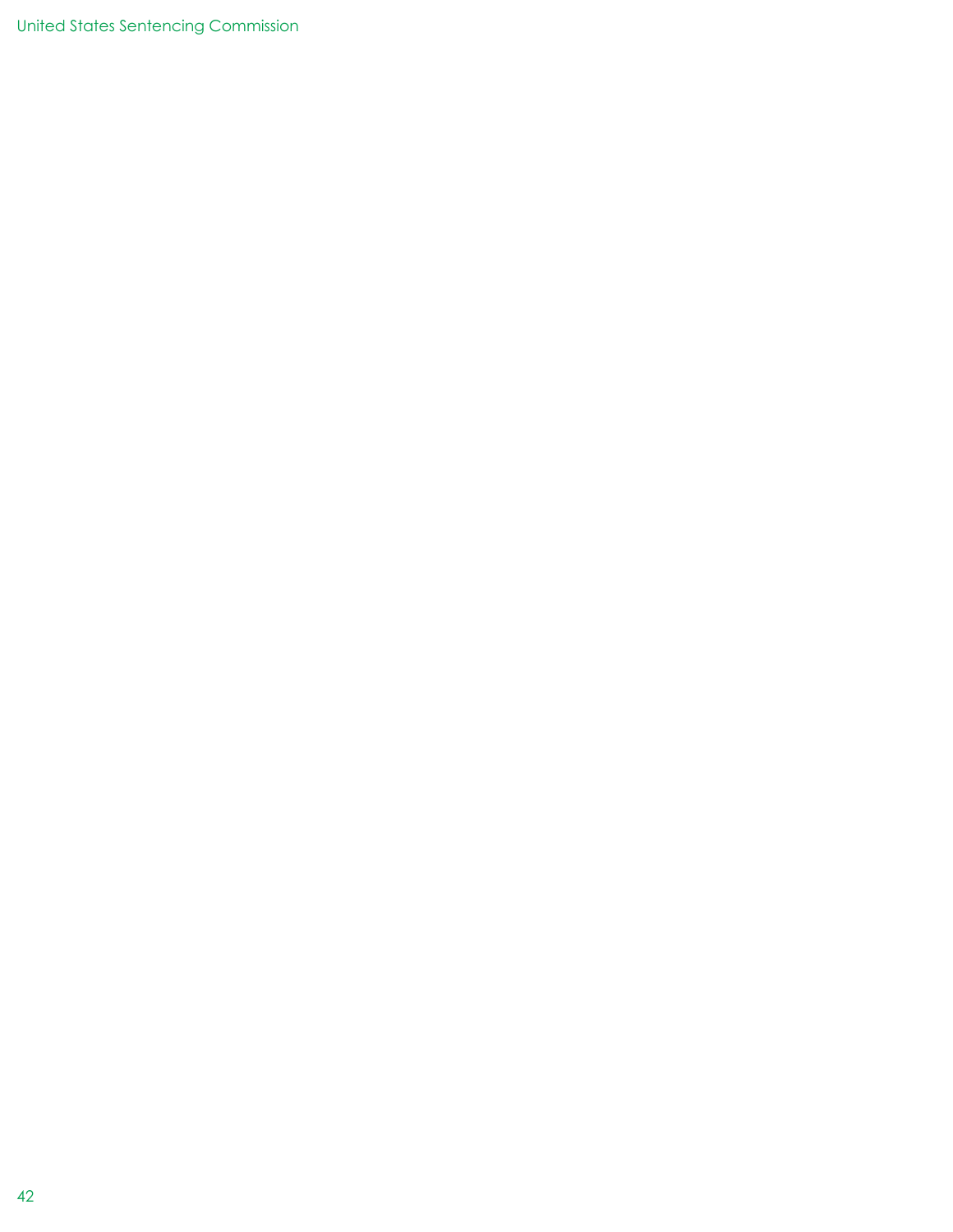# Other Sentencing Analyses

This section provides analysis of the application of specific guideline provisions, such as adjustments for aggravating and mitigating circumstances, and the designation of some offenders as career offenders.

### Chapter Three Adjustments

The federal sentencing guidelines contain sentencing adjustments for several factors, including any aggravating or mitigating role that defendants played in offenses.<sup>70</sup> For example, the offense level can be increased by four levels if the defendant was an organizer or leader of a criminal organization that had at least five participants. Among youthful offenders in this report, 2.1 percent received a sentencing adjustment for playing an aggravated role in an offense. Among older offenders, 5.1 percent received an adjustment for aggravated role. The distribution of the adjustment is depicted in Table 13 and indicates that 806 youthful offenders received an increase of two levels for aggravating role, representing just one percent of the population and about half the proportion of older offenders receiving the same adjustment. Approximately one percent of youthful offenders received an adjustment of three or four levels for aggravating role.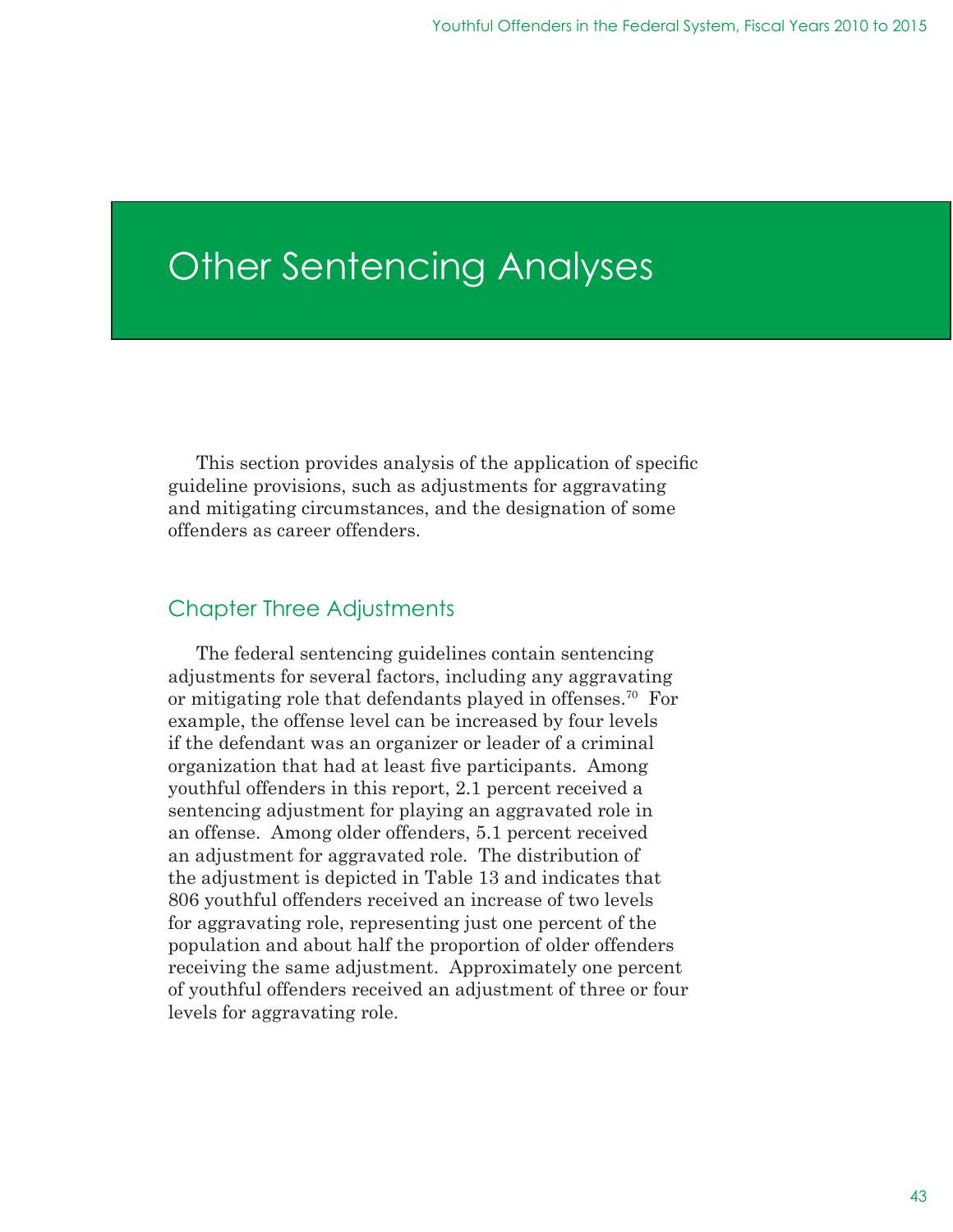|                            | <b>No</b><br><b>Adjustment</b> | $+2$  | $+3$    | +4    |
|----------------------------|--------------------------------|-------|---------|-------|
| <b>Youthful Offenders</b>  |                                |       |         |       |
| Number                     | 69,665                         | 806   | 410     | 285   |
| Percent                    | 97.9%                          | 1.1%  | 0.6%    | 0.4%  |
| <b>All Other Offenders</b> |                                |       |         |       |
| Number                     | 336,456                        | 7.401 | 4,304   | 6,229 |
| Percent                    | 94.9%                          | 2.1%  | $1.2\%$ | 1.8%  |

### Table 13. Aggravating Role Offense Adjustments<sup>71</sup> *Fiscal Years 2010 to 2015*

*SOURCE: U.S. Sentencing Commission, 2010 - 2015 Datafiles, USSCFY10 - USSCFY15.*

A defendant's offense level may also be reduced due to a mitigating role, specifically if the defendant was a minor or minimal participant in the criminal activity. Among youthful offenders, 12.9 percent received a reduction in offense level due to a mitigating role. The distribution of the reductions appears below in Table 14. More than nine percent of youthful offenders received a reduction of two offense levels compared to 4.7 percent of older offenders. Thus proportionally, youthful offenders are more likely to receive a two level reduction in offense level due to mitigating factors such as playing a minor role in the offense. This trend also held for reductions of three and four offense levels.

### Table 14. Mitigating Role Offense Adjustments<sup>72</sup> *Fiscal Years 2010 to 2015*

|                            | <b>No</b><br><b>Adjustment</b> | -2     | -3    | -4    |
|----------------------------|--------------------------------|--------|-------|-------|
| <b>Youthful Offenders</b>  |                                |        |       |       |
| Number                     | 61,961                         | 6,578  | 574   | 2,051 |
| Percent                    | 87.1%                          | 9.2%   | 0.8%  | 2.9%  |
| <b>All Other Offenders</b> |                                |        |       |       |
| Number                     | 332,059                        | 16,578 | 1,556 | 4,191 |
| Percent                    | 93.7%                          | 4.7%   | 0.4%  | 1.2%  |

*SOURCE: U.S. Sentencing Commission, 2010 - 2015 Datafiles, USSCFY10 - USSCFY15.*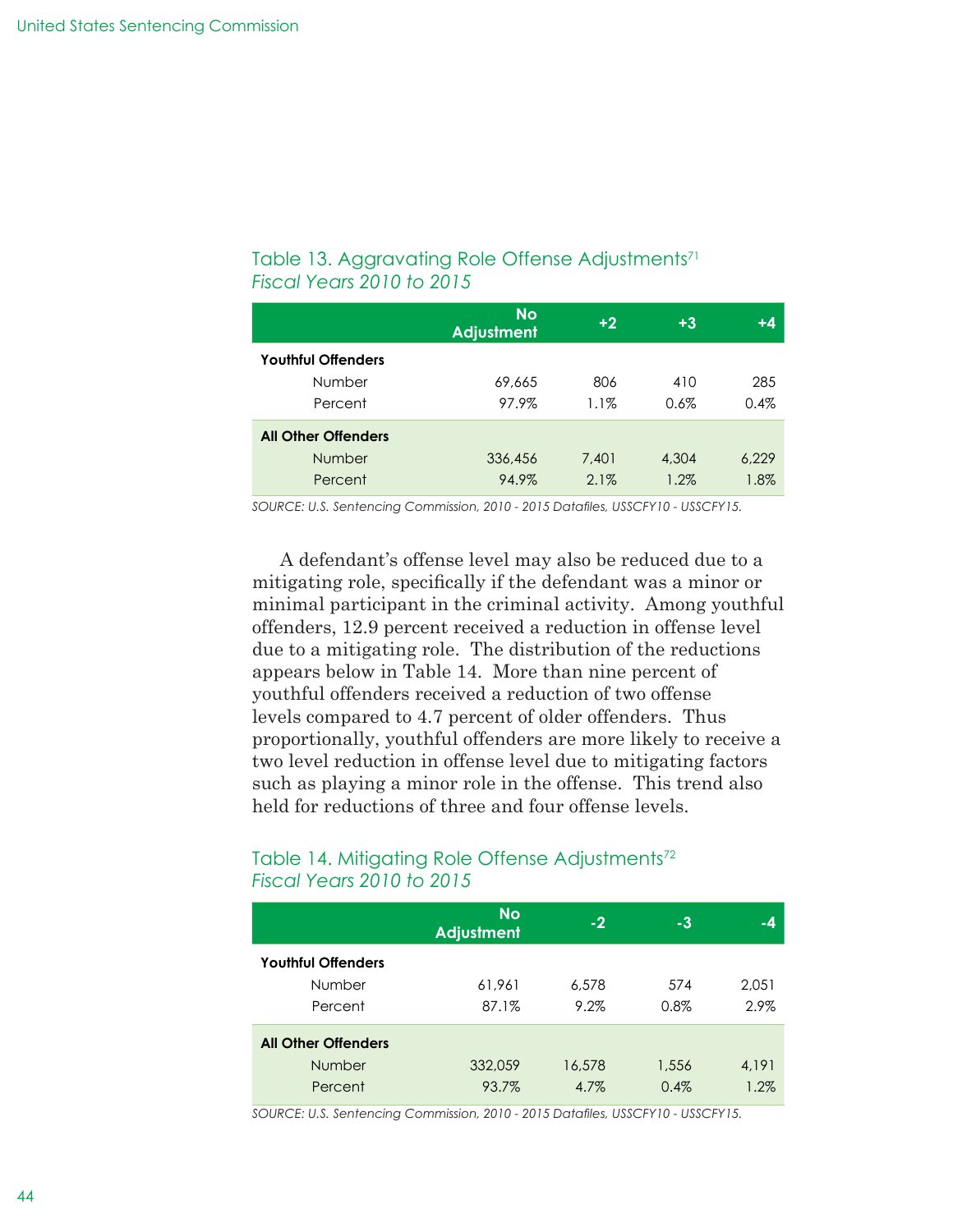## Career Offenders and Armed Career Offenders

Under the federal sentencing guidelines, an offender is designated a career offender if the defendant was at least 18 years old at the time of the instant offense of conviction, if the offense is a felony that involves a controlled substance(s) or is a crime of violence, and if the defendant has at least two prior adult convictions, for either violent crimes or crimes involving controlled substances.73

There were 689 youthful offenders in the study group designated as career offenders (see Table 15). Of these, 17.0 percent committed crimes of violence leading to their designation as career offenders, 30.5 percent committed drug offenses for which they were deemed to be career offenders, and 52.5 percent committed both violent and drug offenses. In just over five percent of cases, the specific offenses that led to the career offender status could not be determined.

Of the 689 career offenders, 25.1 percent were sentenced within the guideline range, and the average sentence for this group was 212.6 months (median=188.0 months). The average guideline minimum for this group was 206.7 months. Given that there were several offenders who received life sentences in this group, the median sentence of 188 months is a better measure of the sentences imposed in these cases.

There were also nine youthful career offenders in this group who were sentenced above the range. The average sentence for this group was 231.2 months (median=204.0 months), while the guideline minimum for this group was 177.9 months. There were a total of 507 youthful career offenders that received a sentence below the guideline range —127 received a reduction in sentence due to substantial assistance, 120 received another type of government sponsored below range sentence, and 260 received a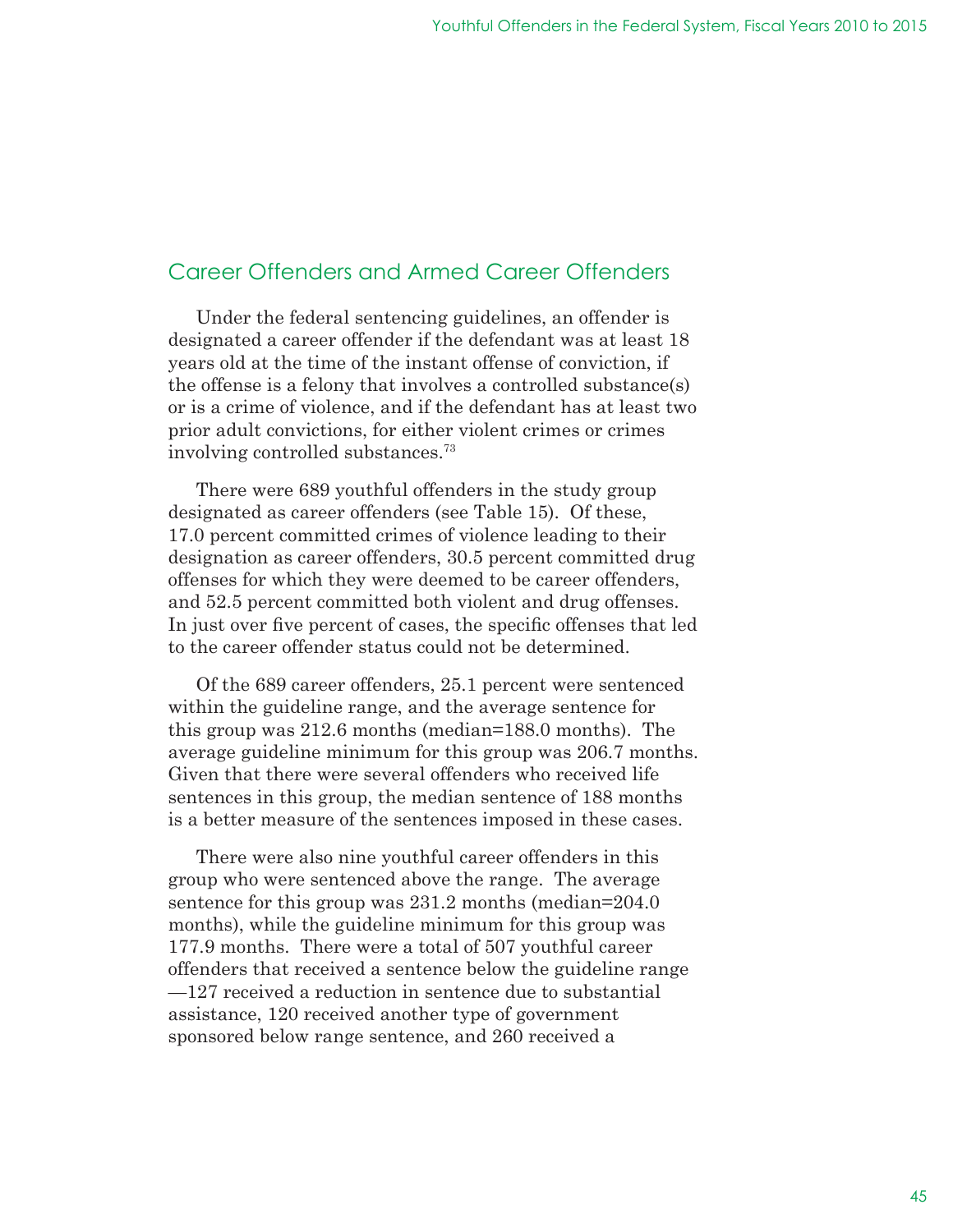non-government sponsored below range sentence.74 Table 15 also depicts average and median sentences in months for these groups. Note that the length of sentences imposed are substantially lower than the guideline minimums, thus the number of months the sentence departs from the guideline minimums are high in both government and non-government sponsored below range sentences (97.9 and 68.5 months on average, respectively).

#### Table 15. Sentences Relative to the Guideline Range for Youthful Career Offenders *Fiscal Years 2010 to 2015*

|                          | <b>Within Range</b><br>$(N=173)$ | <b>Above Range</b><br>$(N=9)$ | <b>Gov't Sponsored</b><br><b>Below Range</b><br>$(N=247)$ | <b>Non-Gov't Sponsored</b><br><b>Below Range</b><br>$(N=260)$ |
|--------------------------|----------------------------------|-------------------------------|-----------------------------------------------------------|---------------------------------------------------------------|
| <b>Guideline Minimum</b> |                                  |                               |                                                           |                                                               |
| Average                  | 206.7 months                     | 177.9 months                  | 220.6 months                                              | 196.5 months                                                  |
| Median                   | 188.0 months                     | 151.0 months                  | 235.0 months                                              | 188.0 months                                                  |
| <b>Sentence Imposed</b>  |                                  |                               |                                                           |                                                               |
| Average                  | 212.6 months                     | 231.2 months                  | 122.7 months                                              | 128.0 months                                                  |
| Median                   | 188.0 months                     | 204.0 months                  | 120.0 months                                              | 120.0 months                                                  |

*SOURCE: U.S. Sentencing Commission, 2010 - 2015 Datafiles, USSCFY10 - USSCFY15.*

Offenders who are sentenced under the Armed Career Criminal Act (ACCA)75 are subject to a mandatory minimum sentence of 15 years if they are convicted under 18 U.S.C. § 922(g) with at least three prior felony convictions for serious drug offenses or violent crimes. In this group, there were 215 youthful offenders sentenced under ACCA. Of these, 64.2 percent were sentenced within the guideline range, and received an average sentence of 201.4 months (median=180.0 months). None were sentenced above the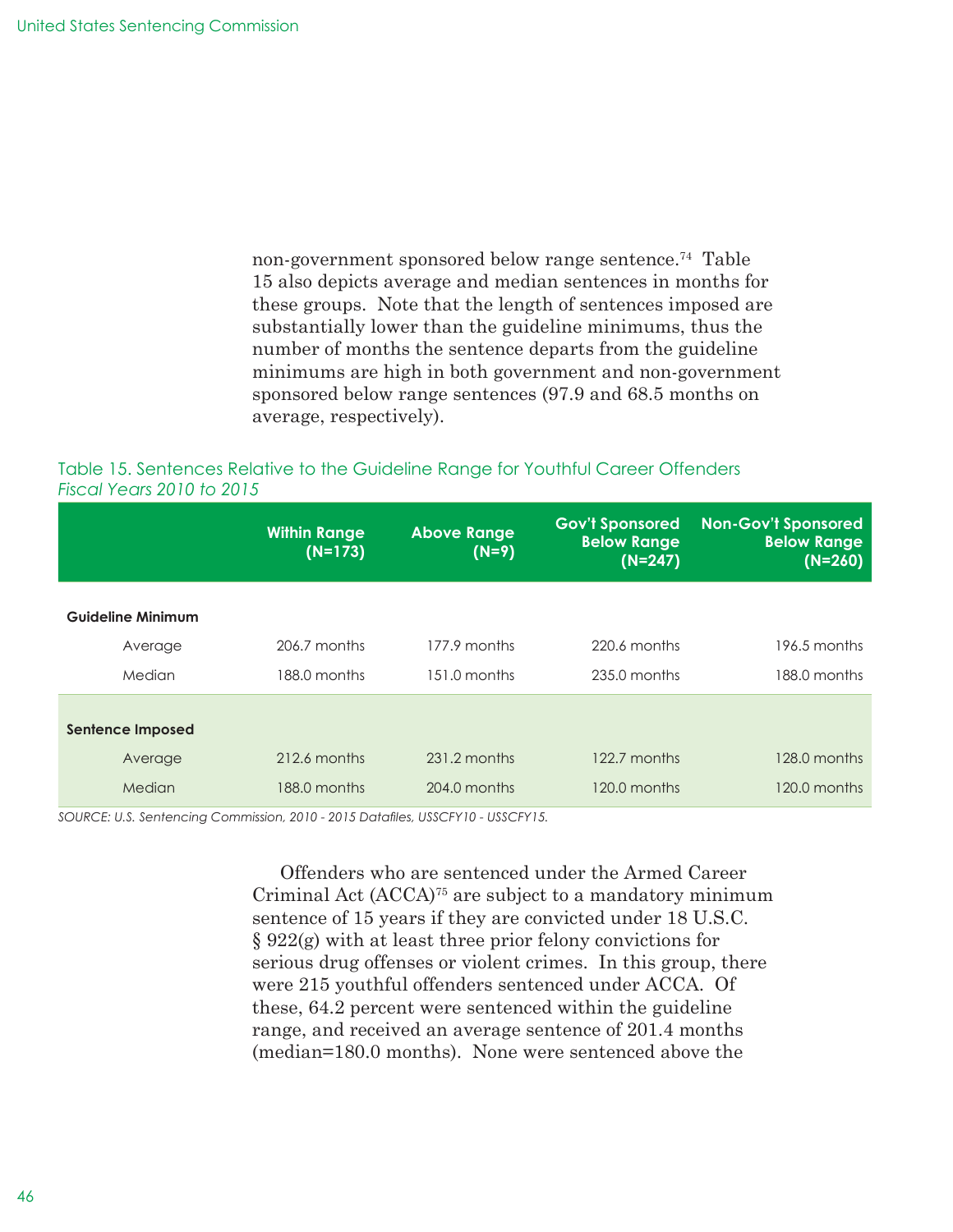range. There were 29 youthful offenders who received a reduction in sentence for substantial assistance, 17 received another type of government sponsored below range sentence, and 31 received a non-government sponsored below range sentence. The sentence detail for these offenders appears in Table 16.

#### Table 16. Sentences Relative to the Guideline Range for Youthful Armed Career Criminal Act Offenders *Fiscal Years 2010 to 2015*

|                          | <b>Within Range</b><br>$(N=138)$ | <b>Gov't Sponsored</b><br><b>Below Range</b><br>$(N=46)$ | <b>Non-Gov't Sponsored</b><br><b>Below Range</b><br>$(N=31)$ |
|--------------------------|----------------------------------|----------------------------------------------------------|--------------------------------------------------------------|
| <b>Guideline Minimum</b> |                                  |                                                          |                                                              |
| Average                  | 195.8 months                     | 201.0 months                                             | 209.9 months                                                 |
| Median                   | 180.0 months                     | 188.0 months                                             | 188.0 months                                                 |
| <b>Sentence Imposed</b>  |                                  |                                                          |                                                              |
| Average                  | 201.4 months                     | 129.1 months                                             | 185.3 months                                                 |
| Median                   | 180.0 months                     | 120.0 months                                             | 180.0 months                                                 |

*SOURCE: U.S. Sentencing Commission, 2010 - 2015 Datafiles, USSCFY10 - USSCFY15.*

The average sentence for youthful ACCA offenders who received a government sponsored below range sentence was 129.1 months (median=120.0 months). These offenders had an average reduction in sentence of 71.9 months or a 35.8 percent reduction in sentence from the guideline minimum.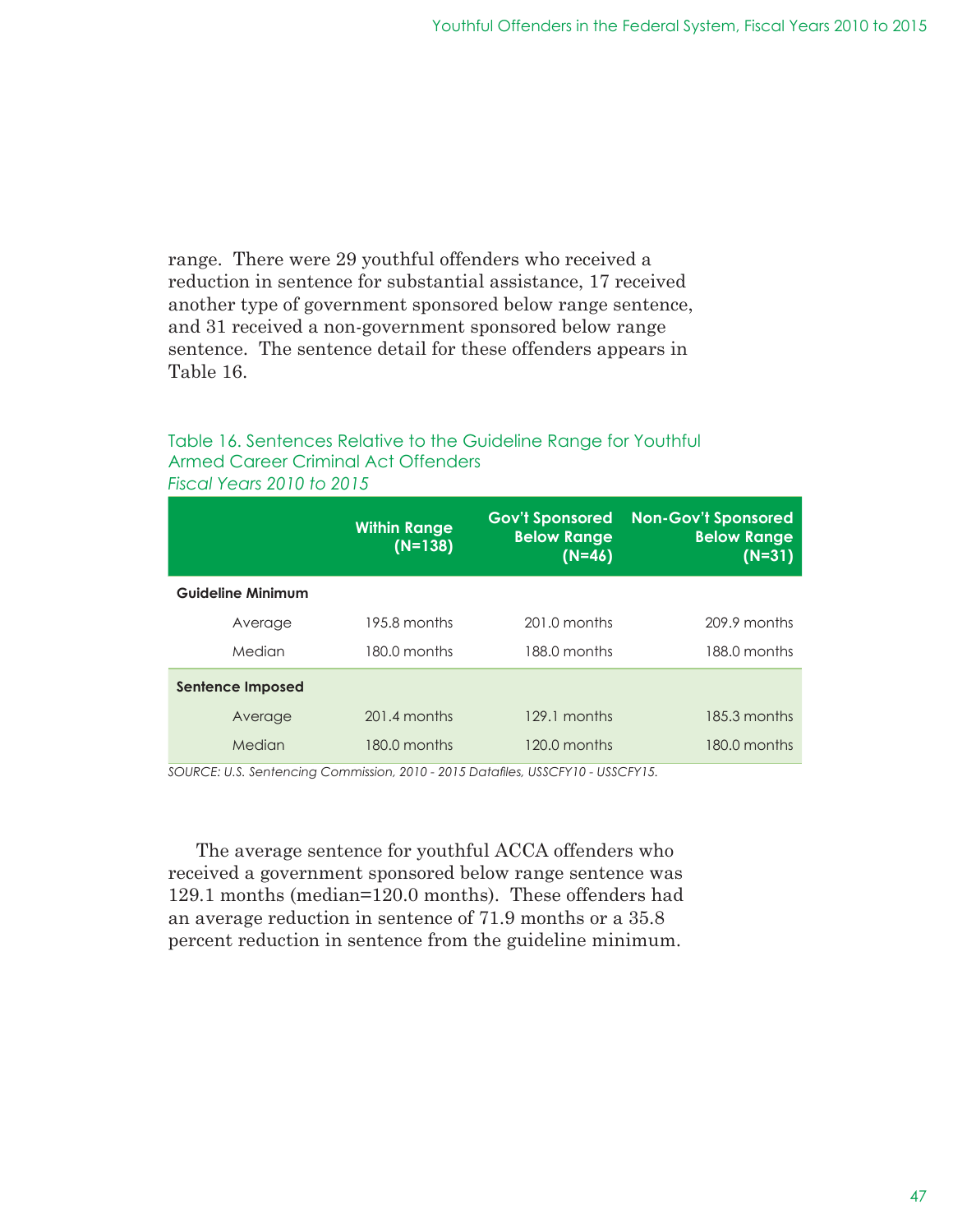### Life Sentences

Among the study group of youthful offenders, 96 received life imprisonment sentences when sentenced for their federal conviction. Five of these offenders were younger than 20 at the time of sentencing. These 96 offenders represent just one-tenth of one percent of all youthful offenders. The youngest of these offenders (one offender) was 18 at the time of sentencing. Eighty-five of these offenders were 21 or older at the time of sentencing.

Of these offenders, 29 received life sentences for firearms offenses, 25 for extortion and/or racketeering, 17 for drug trafficking, ten for murder, three for auto-theft, and two for kidnapping. The remaining defendants received life sentences for a variety of offenses ranging from national defense76 to fraud offenses. More than 70 percent of these youthful offenders were sentenced under USSG §2A1.1, the sentencing guideline for first degree murder.<sup>77</sup>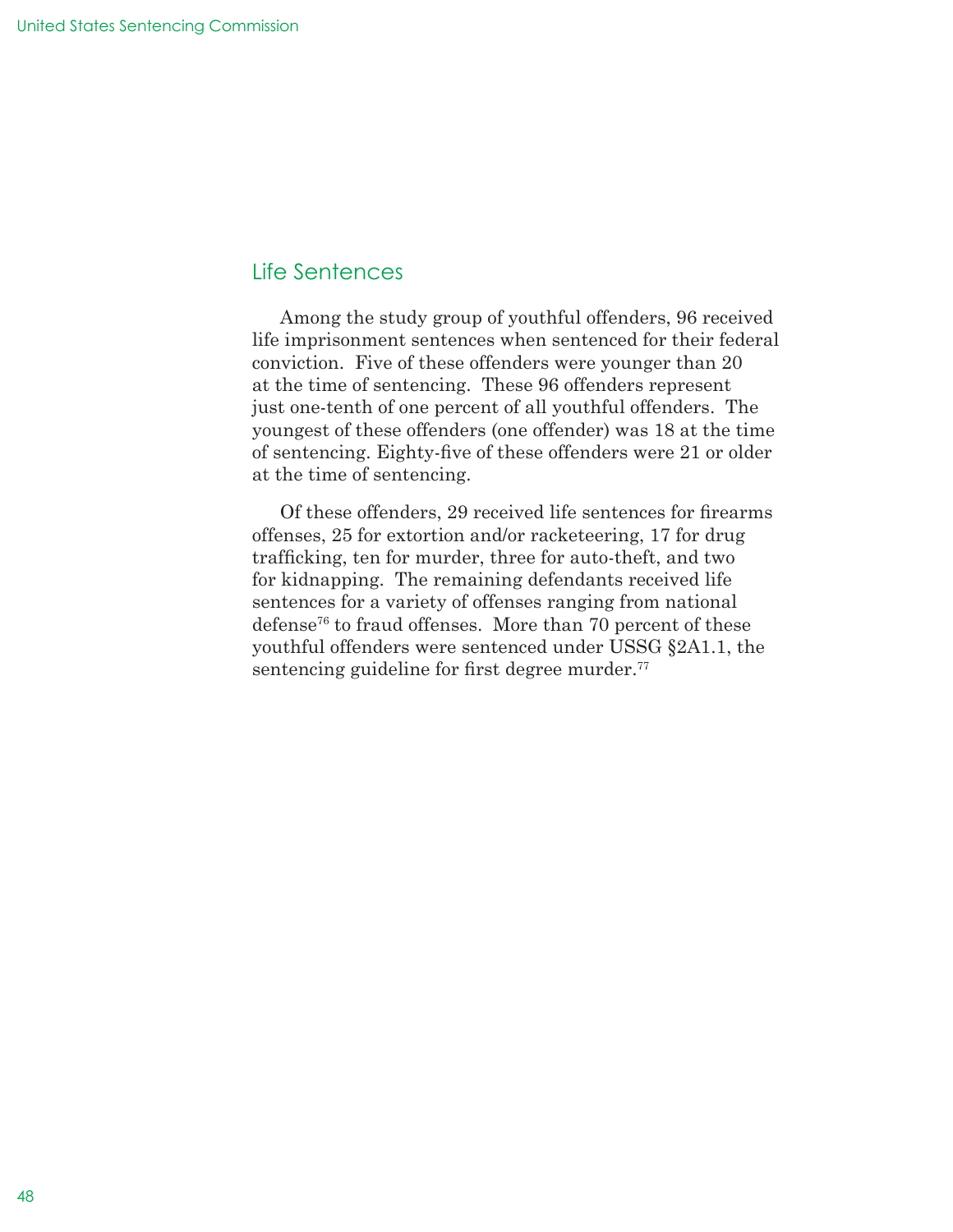# Recidivism

Youthful offenders have the highest recidivism rate of all federal offenders. As discussed more fully in the Commission's overview report on recidivism among offenders sentenced in the federal system,<sup>78</sup> when measuring recidivism by rearrest after release into the community, offenders who are sentenced prior to age 21 have higher levels of recidivism (71.1%) than any other age group. Those sentenced at age 21 to 25 have the second highest recidivism rate (65.6%). Taken together, youthful offenders have an average recidivism rate of 67 percent, compared to an average recidivism rate of 41.6 percent for older offenders.

The most common offenses for which youthful offenders were re-arrested were: assault (26.7%), drug trafficking (13.2%), and public order offenses (12.7%). When youthful offenders were reconvicted, the most common offenses of reconviction were public order offenses (16.3%), assault (15.0%), and drug trafficking (14.1%). Among youthful offenders who were reincarcerated, the most common offenses leading to the reincarceration were: public order offenses (19.5%), drug trafficking (15.1%), and assault (12.7%).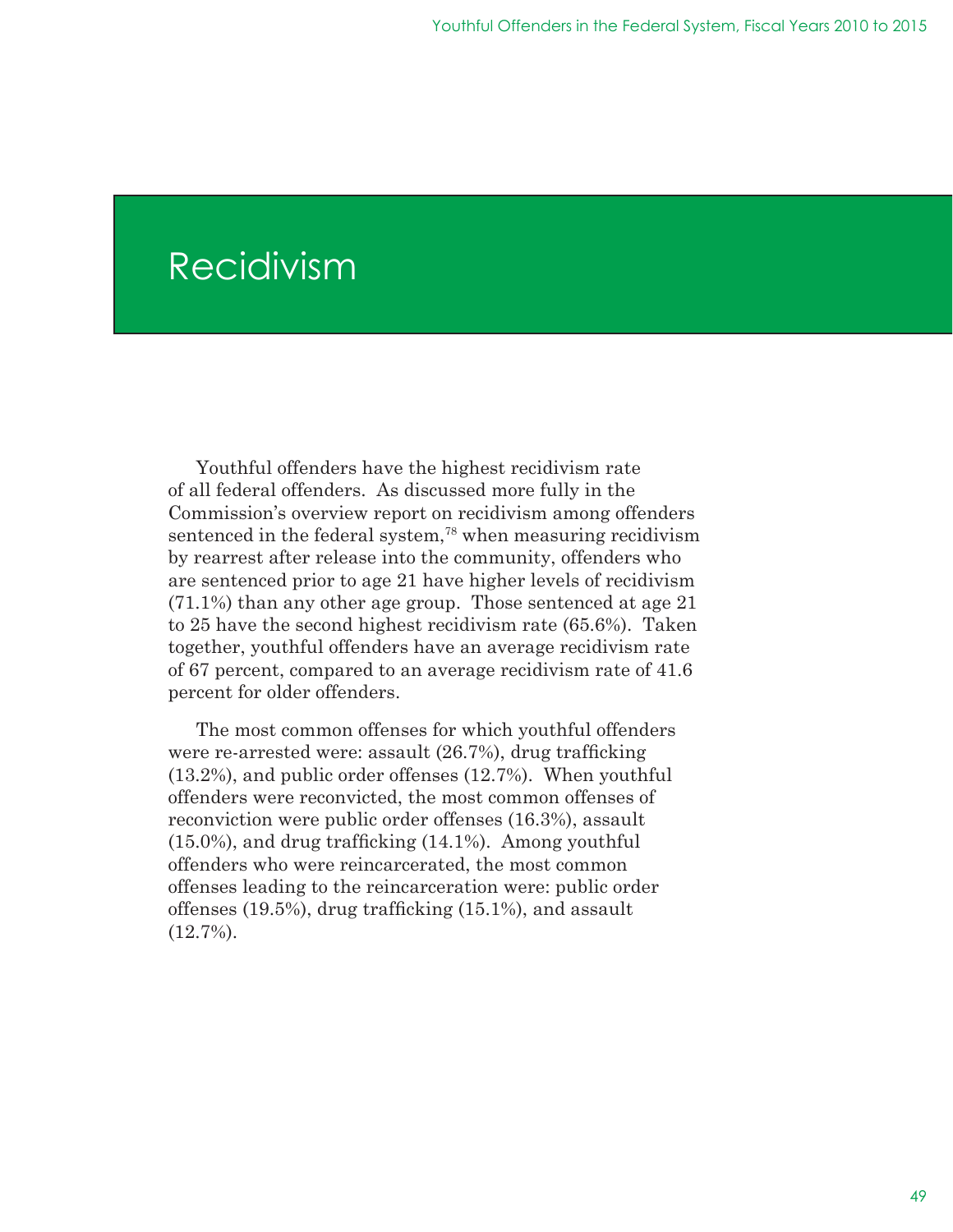

### Figure 8. Rearrest Rates for Ex-Offenders by Age at Sentencing & Release *Recidivism Study Release Cohort*

It should be noted that the offenders represented in Figure 8 are not the same group that are used in the analyses throughout the remainder of this report. The offenders discussed in Figure 8 were released into the community in calendar year 2005 and were examined as part of the Commission's on-going study of the recidivism of federal offenders.79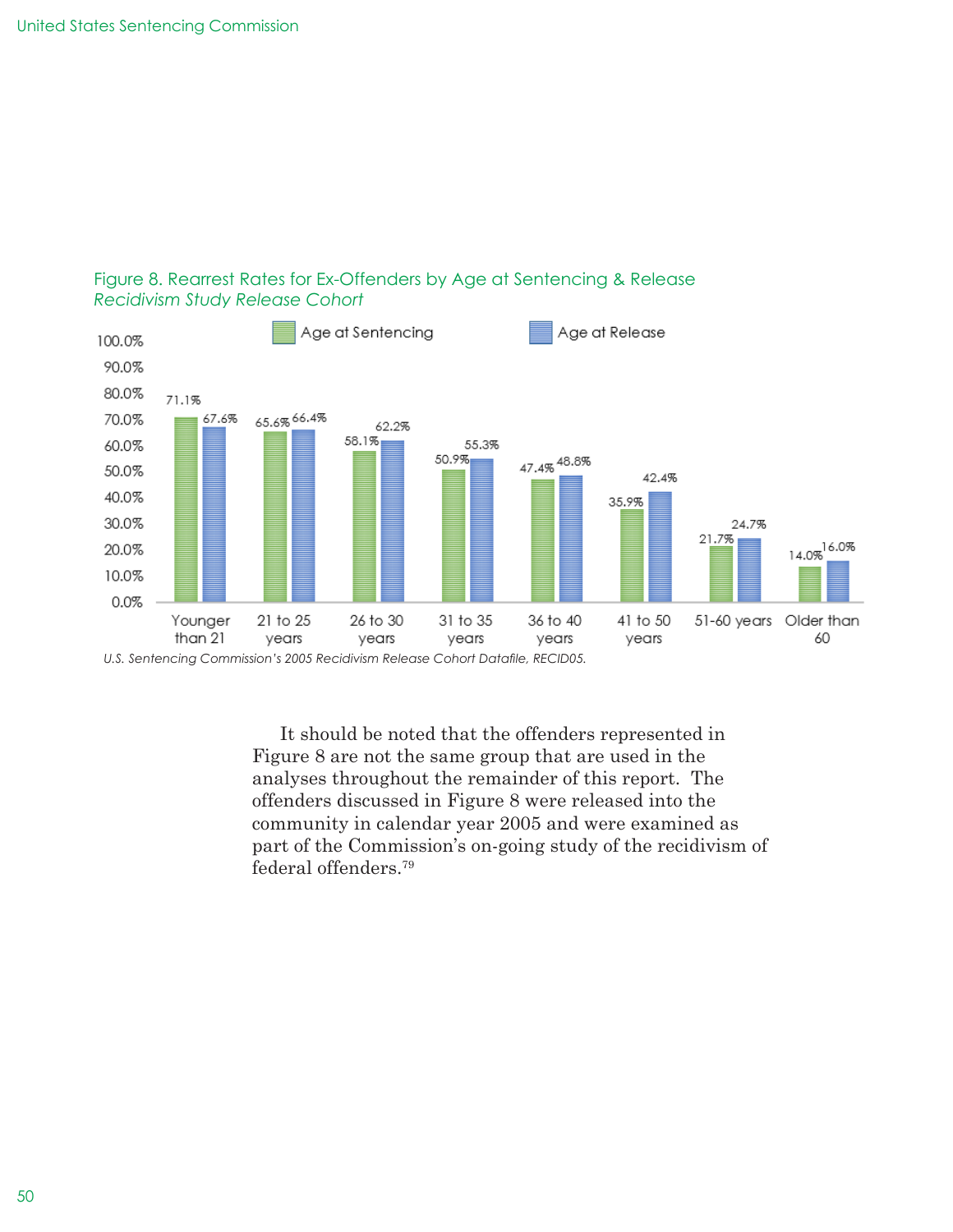# **Conclusion**

This report examined offenders who were sentenced in the federal system while age 25 or younger during fiscal years 2010 through 2015. There were 86,309 youthful offenders sentenced during this time frame, representing 18 percent of all federal offenders sentenced during that time. More than three quarters (86.0%) of youthful offenders are male, more than half (54.5%) are U.S. citizens, and more than half (57.8%) are Hispanic. Less than three percent of youthful offenders sentenced during this time frame were Native American or Alaskan Natives. Only 52 of all youthful offenders sentenced between 2010 and 2015 were juveniles at the time of sentencing.

Youthful offenders had a very similar pattern of offense types as older offenders. The most common offense type among youthful offenders was drug trafficking, followed by immigration, firearms, fraud offenses, and simple possession offenses. The most common drug among drug offenses for youthful offenders was marijuana.

About 57 percent of the youthful offenders in this study were classified as CHC I offenders. In fact, 43.1 percent of all youthful offenders in this study received no criminal history points or had no countable criminal history. About 13 percent were classified as CHC II offenders, 16 percent as CHC III offenders, and the remainder were classified as CHC IV or above.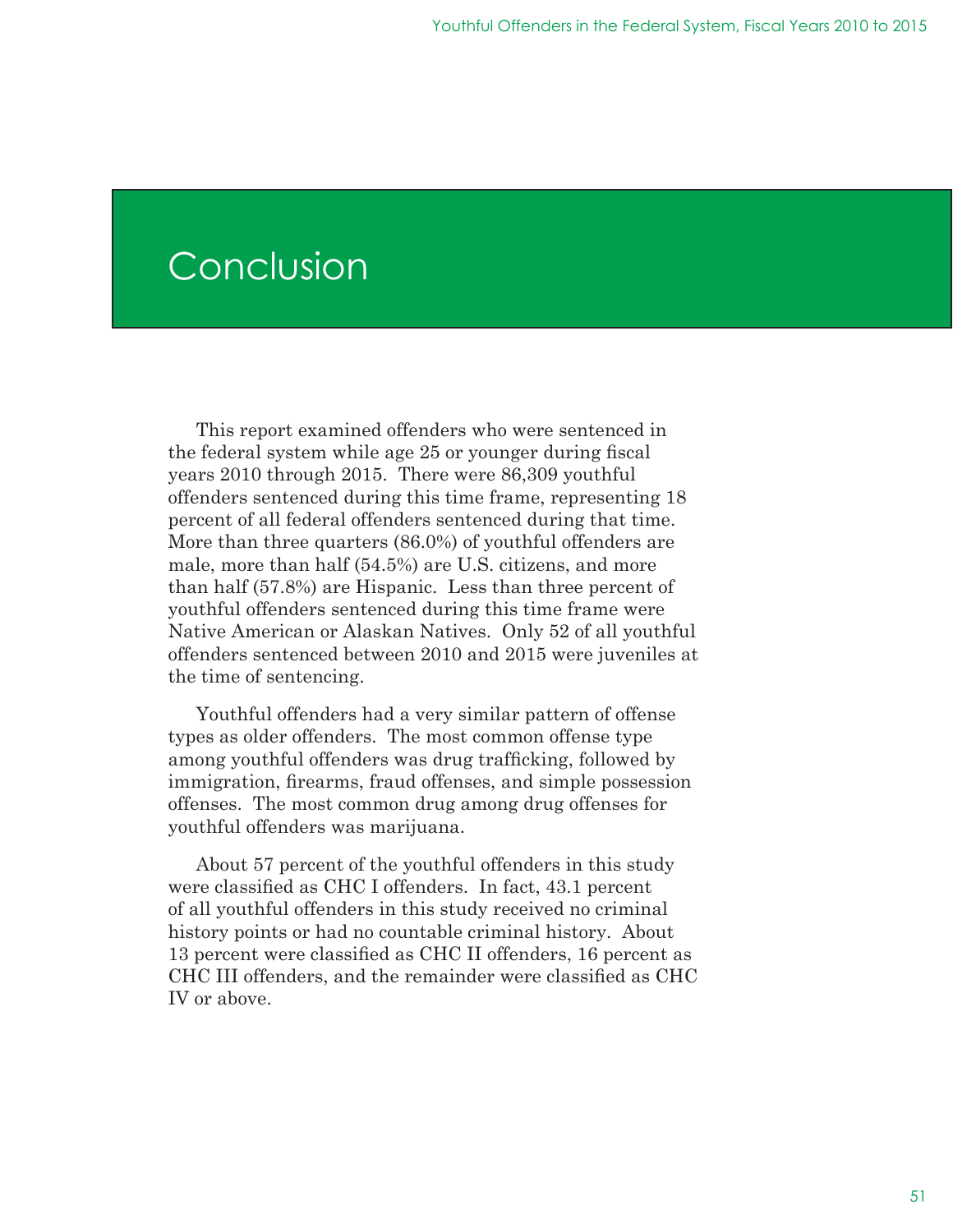For all youthful offenders in this study, the average sentence was 34.9 months. In only a few cases (5.3%) was an alternative sentence imposed on youthful offenders in the study group. The median sentence for youthful offenders where a mandatory minimum sentence applied was 60 months. More than half (56.1%) of youthful offenders during this time frame were sentenced within the guideline range, and one quarter were sentenced below the range with government sponsorship.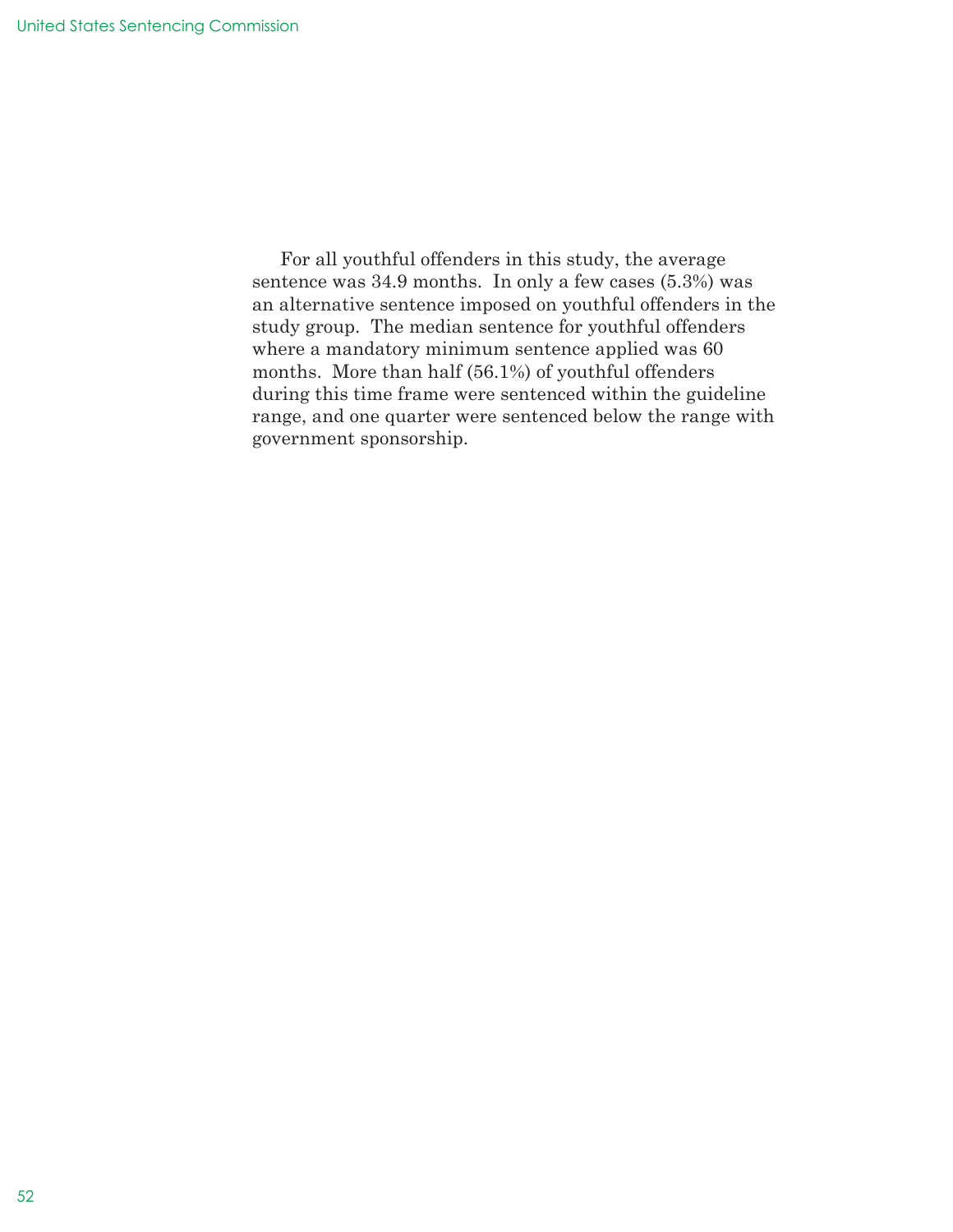# **Endnotes**

1 Percentages reported throughout this paper may not add to 100% due to rounding. Analyses on guideline application exclude cases with incomplete guideline application information. Sentences and guideline minimums in excess of 470 months are set at 470 months for the purposes of the analyses discussed in this report. For further information on the analysis of sentence lengths, *see* U.S. Sentencing Comm'n, 2015 Annual Report and Sourcebook of Federal Sentencing STATISTICS S-170 (2016) [hereinafter SOURCEBOOK].

2 U.S. SENTENCING COMM'N, REPORT OF THE TRIBAL ISSUES ADVISORY Group (2016) [hereinafter TIAG Report].

3 U.S. Sentencing Comm'n, "Final Priorities for Amendment Cycle," 81 FR 58004 (Aug. 24, 2016).

4 18 U.S.C. §§ 5005. *et seq.* (repealed by Pub. L. 98–473, 98 Stat. 2027, Title II, § 218(a)(8) (Oct. 12, 1984)).

5 *Id*.

6 Title II, Comprehensive Crime Control Act of 1984, Pub. L. No. 98–473, 98 Stat. 1976 (1984).

7 Catherine A. Foddai, *Appellate Review of Federal Youth Corrections Act Sentences in the Aftermath of Dorszynski v. United States*, 45 Fordham L. Rev. 110 (1976); Cynthia A. Kelly, *Sentencing Under the Federal Youth Corrections Act: When May a Youth Be Treated as an Adult?* 13 Loy. U. Chi. L.J. 849 (1982).

8 *See* Thomas R. Kane, Federal Bureau of Prisons, Research Review: Impact of the Youth Corrections Act (1985), https://www.ncjrs. gov/App/Publications/abstract.aspx?ID=104851.

9 *See supra* note 6.

10 *See* 28 U.S.C. § 994(d).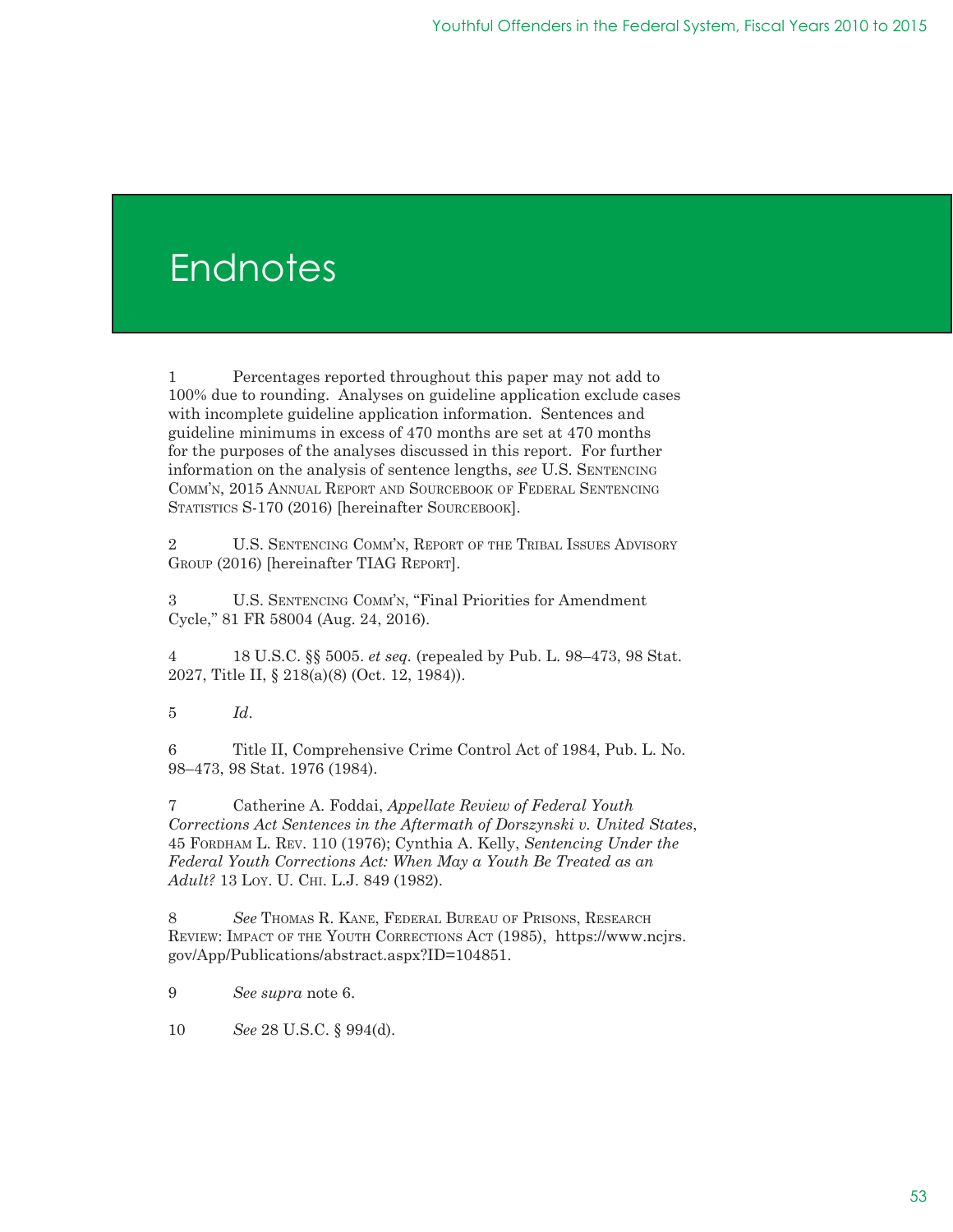11 *See* 28 U.S.C. § 995(a)(19).

12 *See* U.S. Sentencing Comm'n, Guidelines Manual §1B1.12 (Persons Sentenced Under the Federal Juvenile Delinquency Act (Policy Statement)) (2016) [hereinafter USSG].

13 *See id*. The Commission initially exempted juvenile delinquents from the guidelines in 1991 by amending USSG §5H1.1 (Age (Policy Statement)) to add a policy statement that the guidelines do not apply to persons sentenced as juvenile delinquents. In 1993, the Commission deleted the policy statement from §5H1.1 and added a new policy statement at §1B1.12 exempting juvenile delinquents from the guidelines and establishing the maximum sentence that may be imposed on a juvenile delinquent in response to *United States v. R.L.C.*, 112 S. Ct. 1329 (1992) (requiring calculation of the guideline range to determine the maximum sentence imposable on a juvenile delinquent). *See* USSG App. C, amend. 475 (effective Nov. 1, 1993).

14 *See* USSG §4A1.2 (Definitions and Instructions for Computing Criminal History).

15 *See* USSG §4A1.2(d), (e).

16 *See* USSG §4A1.2(d).

17 *See* USSG §4A1.2(c)(2) (listing prior offenses that are never counted in a criminal history calculation); *see also* USSG §4A1.2(f) (providing that "diversionary dispositions resulting from a finding of guilt or a plea of *nolo contendere* are counted" even if a conviction is not formally entered, except that diversion from juvenile court is not counted.).

18 *See* USSG §5H1.1 (Age (Policy Statement)). After the decision in *United States v. Booker,* 543 U.S. 220 (2005), under 18 U.S.C. § 3553(a), sentencing courts may also consider age in determining whether and to what extent a variance is warranted. *See* United States v. Chase, 560 F.3d 828, 830–31 (8th Cir. 2009) (After *Booker* "factors such as a defendant's age, medical condition, prior military service, family obligations, entrepreneurial spirit, etc., can form the bases for a variance even though they would not justify a departure"); *see also* United States v. Feemster, 572 F.3d 455, 463–64 (8th Cir. 2009) (120-month sentence based in part on defendant's age (26 years) at time of the instant offense was substantively reasonable where district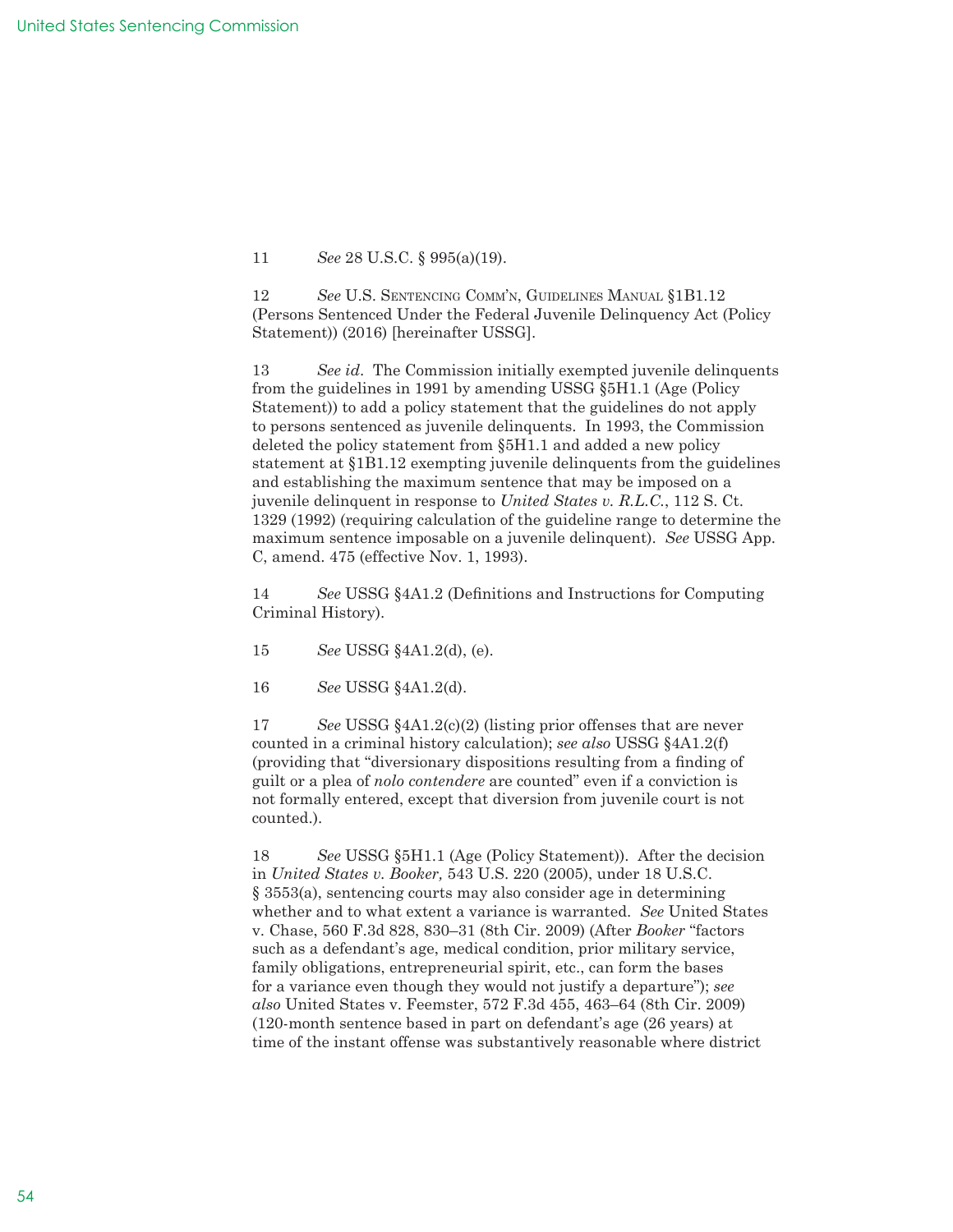court determined that a downward variance from 360-month to life guidelines range was warranted); *but see* United States v. Omole, 523 F.3d 691, 698–700 (7th Cir. 2008) (defendant's 12-month sentence was substantively unreasonable where defendant's young age (20 years) and "lack of understanding that people of his age seem to reflect" were not a "compelling justification" for the substantially lenient sentence).

19 *See* USSG §5H1.1 (effective Nov. 1, 1987) ("Age is not ordinarily relevant in determining whether a sentence should be outside the guidelines. Neither is it ordinarily relevant in determining the type of sentence to be imposed when the guidelines provide sentencing options. . . .").

20 *See* USSG App. C, amend. 739 (effective Nov. 1, 2010).

21 Age of the offender at the time of sentencing is used as a proxy for age at the time of offense in this study given that the Commission does not collect data on age at the time of the offense.

22 487 U.S. 815 (1988).

23 536 U.S. 304 (2002).

24 543 U.S. 551 (2005).

25 560 U.S. 48 (2010).

26 *See also* L. Steinberg, *The influence of neuroscience on US Supreme Court decisions about adolescents' criminal culpability,* 14 Nature 513–18 (2013).

27 132 S.Ct. 2455 (2012).

28 Montgomery v. Louisiana, No. 14–280 (Jan. 25, 2016).

29 Cassandra B. Romine & Cecil R. Reynolds, *A Model of the Development of Frontal Lobe Functioning: Findings From a Meta-Analysis*, 12(4) Applied Neuropsychology 190–201 (2005).

30 *Id*.

31 *Id.*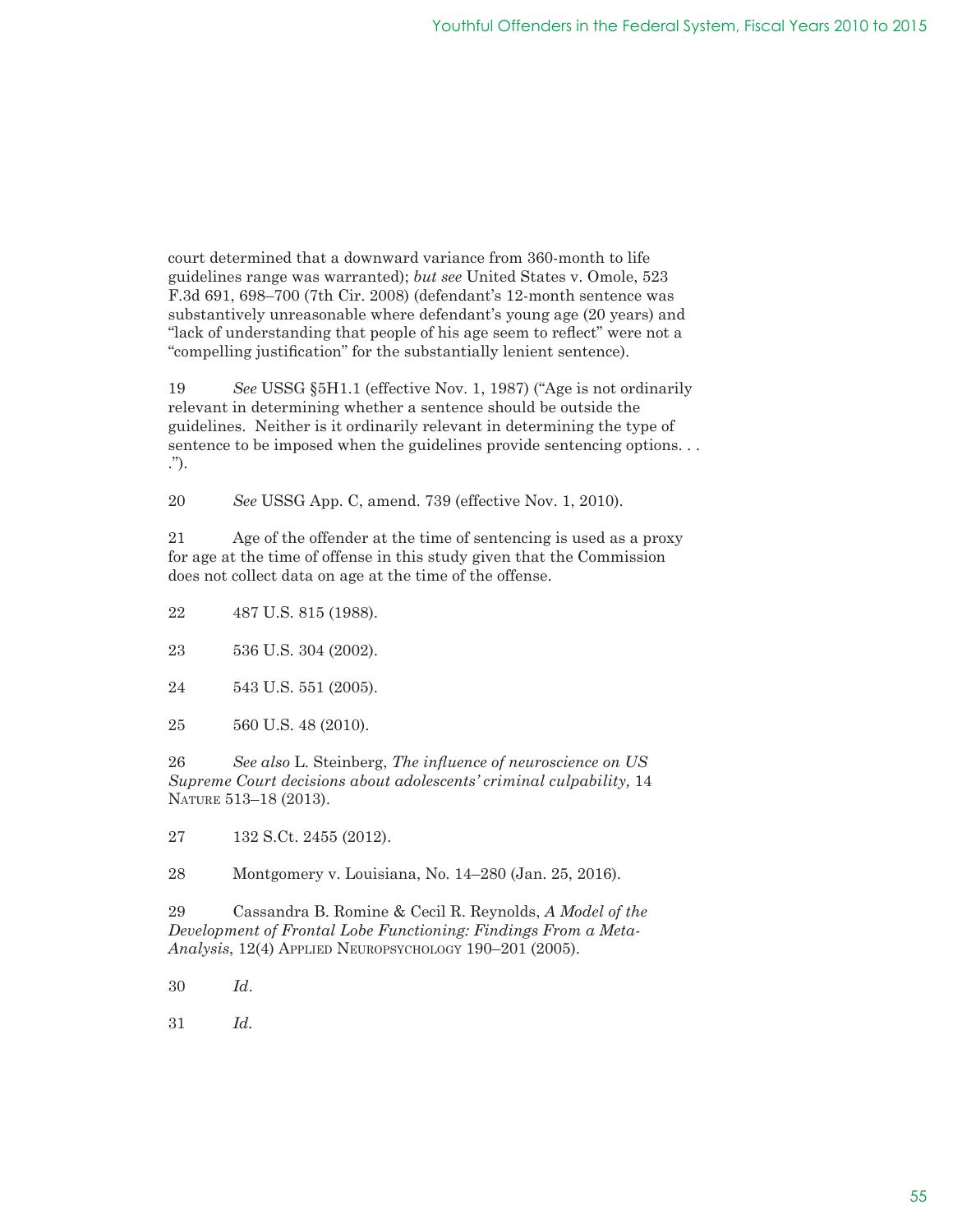32 Silvia A. Bunge et al., *Immature Frontal Lobe Contributions to Cognitive Control in Children: Evidence from fMRI*, 33(2) Neuron 301–11 (2002).

33 Jane E. Anderson, *Brain Development in Adolescents: New Research—Implications for Physicians and Parents in Regard to Medical Decision Making*, 30(2) ISSUES IN LAW AND MEDICINE 193–96 (2015); Joanna Jacobus et al., *Cortical Thickness in Adolescent Marijuana and Alcohol Users: A Three-year Prospective Study from Adolescence to Young Adulthood*, 16 Developmental Cognitive Neuroscience 101–09 (2015).

34 Sara B. Johnson, Robert W. Blum, & Jay N. Giedd, *Adolescent Maturity and the Brain: The Promise and Pitfalls of Neuroscience Research in Adolescent Health Policy*, 45(3) JOURNAL OF ADOLESCENT Health, 216–21 (2009).

35 *Id.*; Mary Beckman, *Crime, Culpability, and the Adolescent Brain*, 305 Science 596–99 (2004); Ronald E. Dahl, *Adolescent Brain development: A Period of Vulnerabilities and Opportunities*, 1021 ANNALS OF THE N.Y. ACAD. OF SCI. 1-22 (2004); K. Rubia et al., *Functional Frontalisation with Age: Mapping Neurodevelopmental Trajectories with fMRI*, 24 Neuroscience & Biobehavioral Reviews 13-19 (2000); National Institute of Mental Health, *The Teen Brain: Still Under Construction* (2011), http://www.nimh.nih.gov/health/publications/the-teen-brain-stillunder-construction/index.shtml.

36 B.J. Casey et al., *A Developmental Functional MRI Study of Prefrontal Activation During Performance of a GO-NO-GO Task*, 9 Journal of Cognitive Neuroscience 835–47 (1997); Robert Sapolsky, *Dude, Where's My Frontal Cortex?* 15 Nautilus (2014), http://nautil.us/ issue/15/turbulence/dude-wheres-my-frontal-cortex. For example, many researchers cite rental car company policies as hitting the mark with the age that most people are expected to be mature enough to make responsible decisions—a person must be 25 to rent a vehicle. *See, e.g.*, A. Rae Simpson, MIT Young Adult Development Project (2008), http:// hrweb.mit.edu/worklife/youngadult/brain.html; Alan Greenblatt, *What is the Age of Responsibility?*, Governing (Sep. 30, 2009), http://www. governing.com/topics/public-justice-safety/What-is-the-Age.html.

37 28 U.S.C. § 995(a)(12), (14)–(16).

38 28 U.S.C. § 994(w).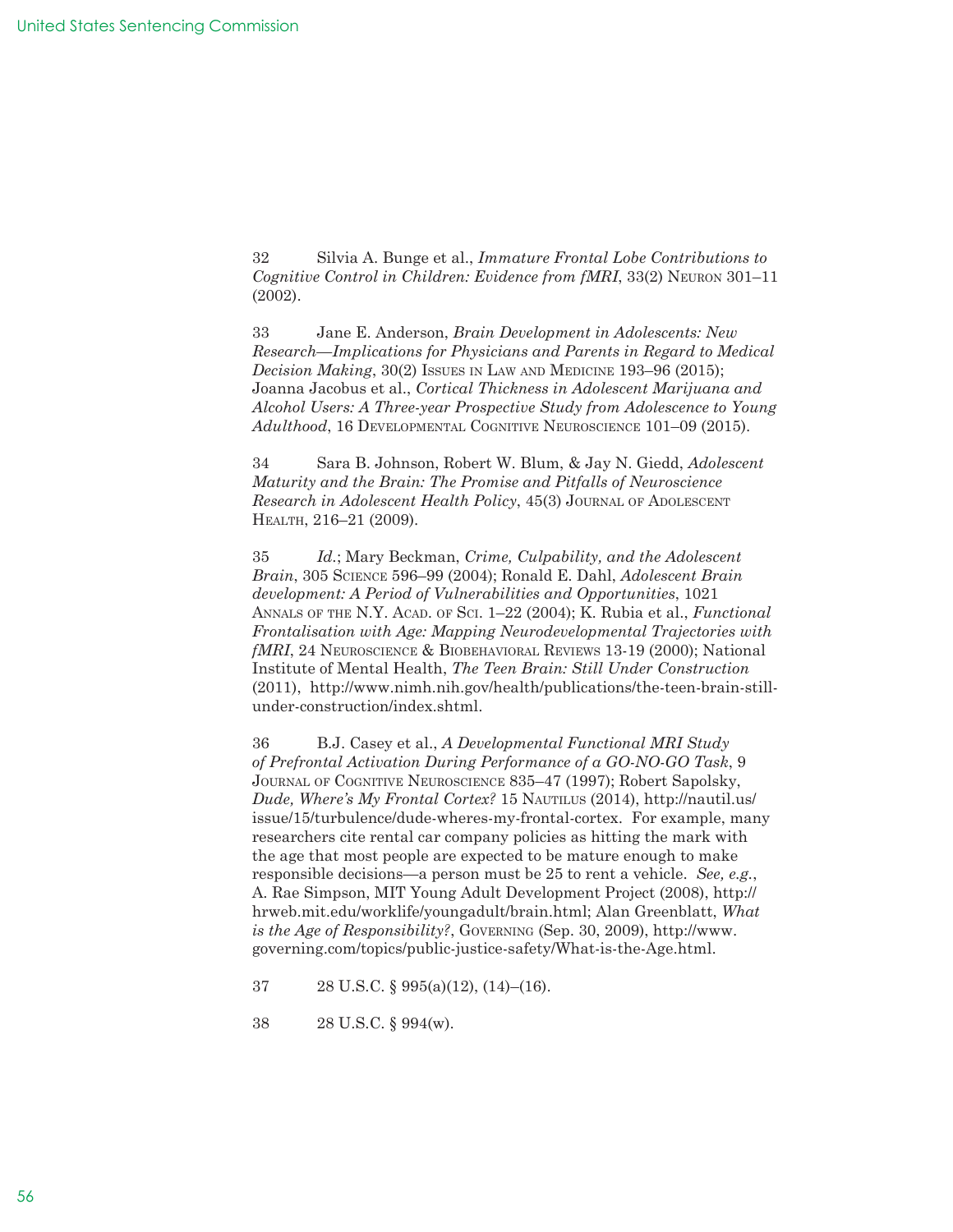39 Sourcebook, *supra* note 1, at A-5, A-6. *See also* Christine Kitchens, U.S. Sentencing Comm'n, Introduction to the Collection of Individual Offender Data by the United States Sentencing Commission (2009).

40 For purposes of this report, a violent offense was any one of the following offenses: murder, non-negligent manslaughter, kidnapping, rape, fondling, sexual assault, robbery, sodomy, assault, intimidation, blackmail/extortion, child abuse, arson, and rioting.

41 Prior law enforcement contact could be arrests, or other types of school or community-based interactions with law enforcement officials.

42 Data on petty offenses are not reported to the Commission because the sentencing guidelines do not apply in those cases. *See* USSG §1B1.9 (Class B or C Misdemeanors and Infractions).

43 There were 1,615 offenders with missing age data during this time period that were excluded from analysis.

44 Much of this change can be attributed to decreases in offenders sentenced for immigration violations and drug trafficking.

45 This group of 52 are considered juveniles under federal law.

46 Native Americans/Alaskan Natives who are non-U.S. citizens were excluded from this analysis.

47 *See* TIAG Report (discussing how Native American youth are processed in the federal system), *supra* note 2.

48 A complete list of districts appears in Appendix, Table A-1.

49 For additional analysis of cases involving simple drug possession, see Melissa Reimer, U.S. Sentencing Comm'n, Weighing the Charges: Simple Possession of Drugs in the Federal Criminal Justice **SYSTEM (2016).** 

50 Violent offenses include those sentenced under the following guidelines: All Chapter Two, Part A guidelines, except §§2A3.5 and 2A3.6; §§2B3.1, 2B3.2, 2B3.3, 2E1.3, 2E1.4, 2E2.1, and all Chapter Two, Part K guidelines except §2K2.1.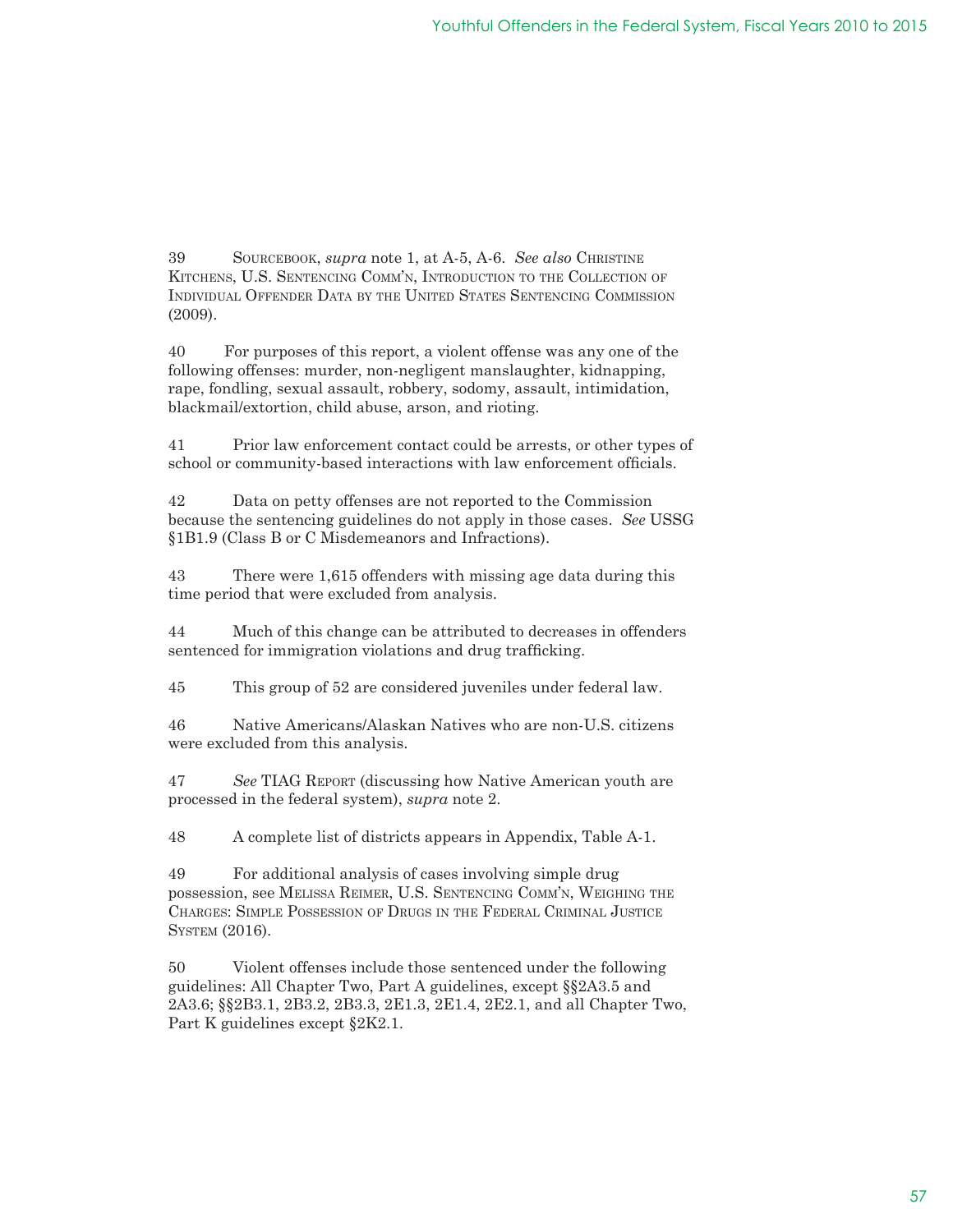51 *See* USSG Chapter Two, Part D for a description of these offenses. These cases include trafficking, possession, and communication facility offenses.

52 The immigration guidelines are: USSG §§2L1.1 (Smuggling, Transporting, or Harboring an Unlawful Alien); 2L1.2 (Unlawfully Entering or Remaining in the United States); 2L2.1 (Trafficking in a Document Relating to Naturalization); and 2L2.2 (Fraudulently Acquiring Documents Relating to Naturalization). This portion of the analysis is by guideline.

53 *See* USSG Chapter Two, Part K for a description of these offenses. This group of offenders does not include offenders who were convicted under 18 U.S.C. § 924(c).

54 *See* 18 U.S.C. § 1152 (General Crimes Act).

55 *See* 18 U.S.C. § 1153 (Major Crimes Act).

56 *See* 18 U.S.C. § 1162 (listing states that shall have jurisdiction over offenses committed by or against Indians that occur within the enumerated area of Indian Country within the listed state).

57 *See id.*

58 *See supra* note 46.

59 For more information on sentencing zones, see Courtney Semisch, U.S. Sentencing Comm'n, Alternative Sentences in the Federal Criminal Justice System (2015).

60 *See* USSG Chapter Five, Part A (Sentencing Table).

61 *See generally* USSG, Chapter Four.

62 *See* USSG §4A1.1. Points are assigned as follows: three points are assigned for each previous conviction that resulted in a sentence of more than 13 months; two points are assigned for each previous conviction resulting in a sentence of more than 60 days; and one point is assigned to previous convictions not counted in the previous two categories. The total number of criminal history points an offender received determines the Criminal History Category (CHC). Thus, an offender with zero or one point is assigned to CHC I; an offender with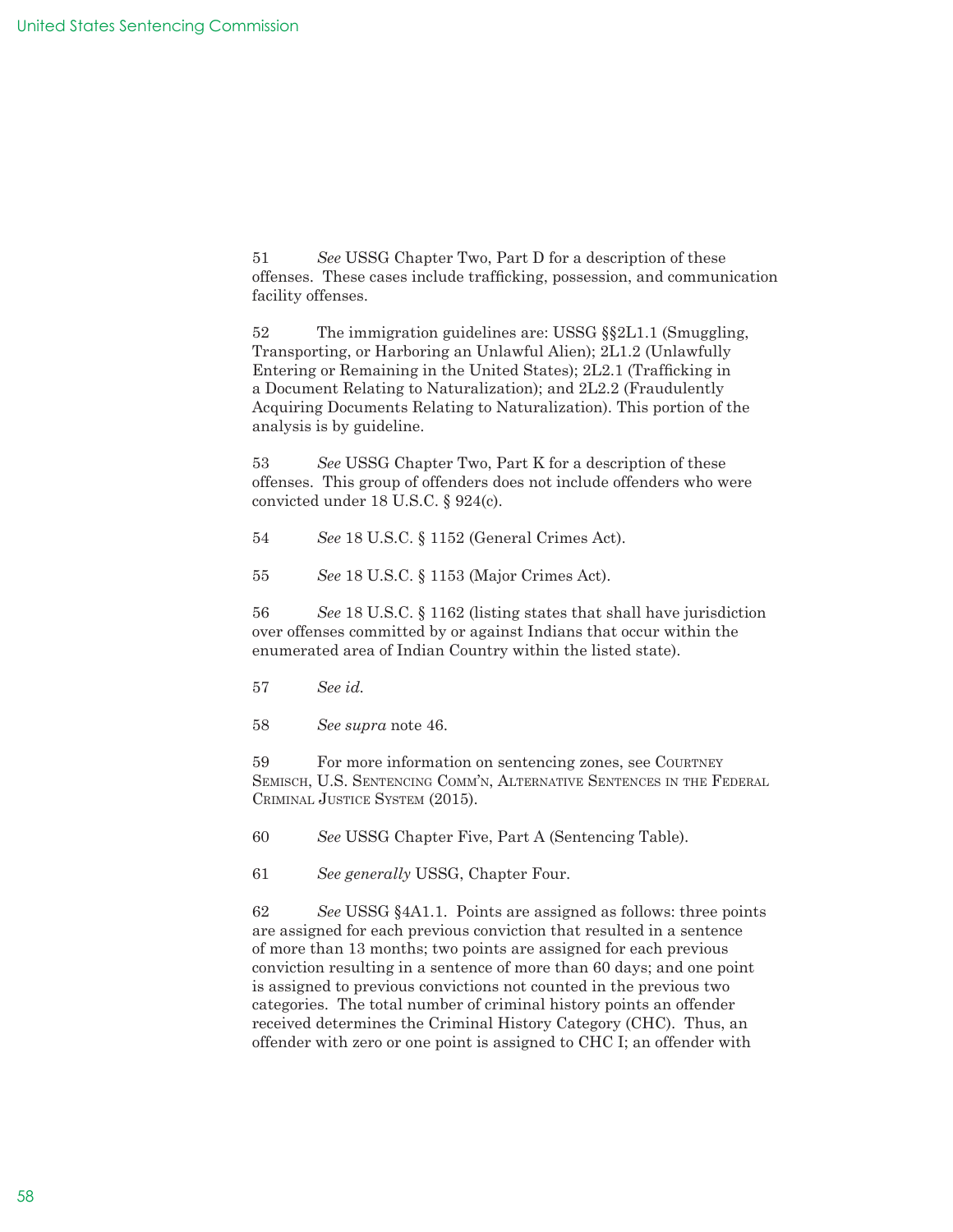two or three points is assigned to CHC II; an offender with four, five, or six points is assigned to CHC III; an offender with seven, eight, or nine points is assigned to CHC IV; an offender with 10, 11, or 12 points is assigned to CHC V; and offenders with 13 or more points are assigned to CHC VI.

63 *See* USSG §§4A1.1(b) and (c); 4A1.2(d). Adult convictions for offenses committed prior to age 18 are treated similarly. If a juvenile record has been expunged, even if the qualifying offense would have received criminal history points, the offense does not receive criminal history points. Similarly, a juvenile record could be sealed, and thus not be available for a probation officer to include in criminal history calculations.

64 Row percentages are indicated in this table.

65 *See* Sourcebook, *supra* note 1, at Appendix A for a description of "Other" offenses.

66 *See supra* note 41.

67 *See supra* note 1.

68 *See* Sourcebook, *supra* note 1, at Table 10.

69 The total sentence, in months, plus alternatives.

70 *See* USSG §§3B1.1, 3B1.2.

71 There were 10 older offenders excluded from this table due to errors in adjustment calculations.

72 There were two youthful offenders and 16 older offenders excluded from this table due to errors in mitigating role calculations.

73 USSG §4B1.1. For the purpose of that guideline, the term "controlled substance offense" has been defined as a drug trafficking offense. USSG §4B1.2(b). For more information on career offenders in the federal system see U.S. Sentencing Comm'n, Report to the Congress: Career Offender Sentencing Enhancements (2016).

74 After the Supreme Court decision in *Booker, supra* note 18, the sentencing guidelines became advisory; however, courts are still required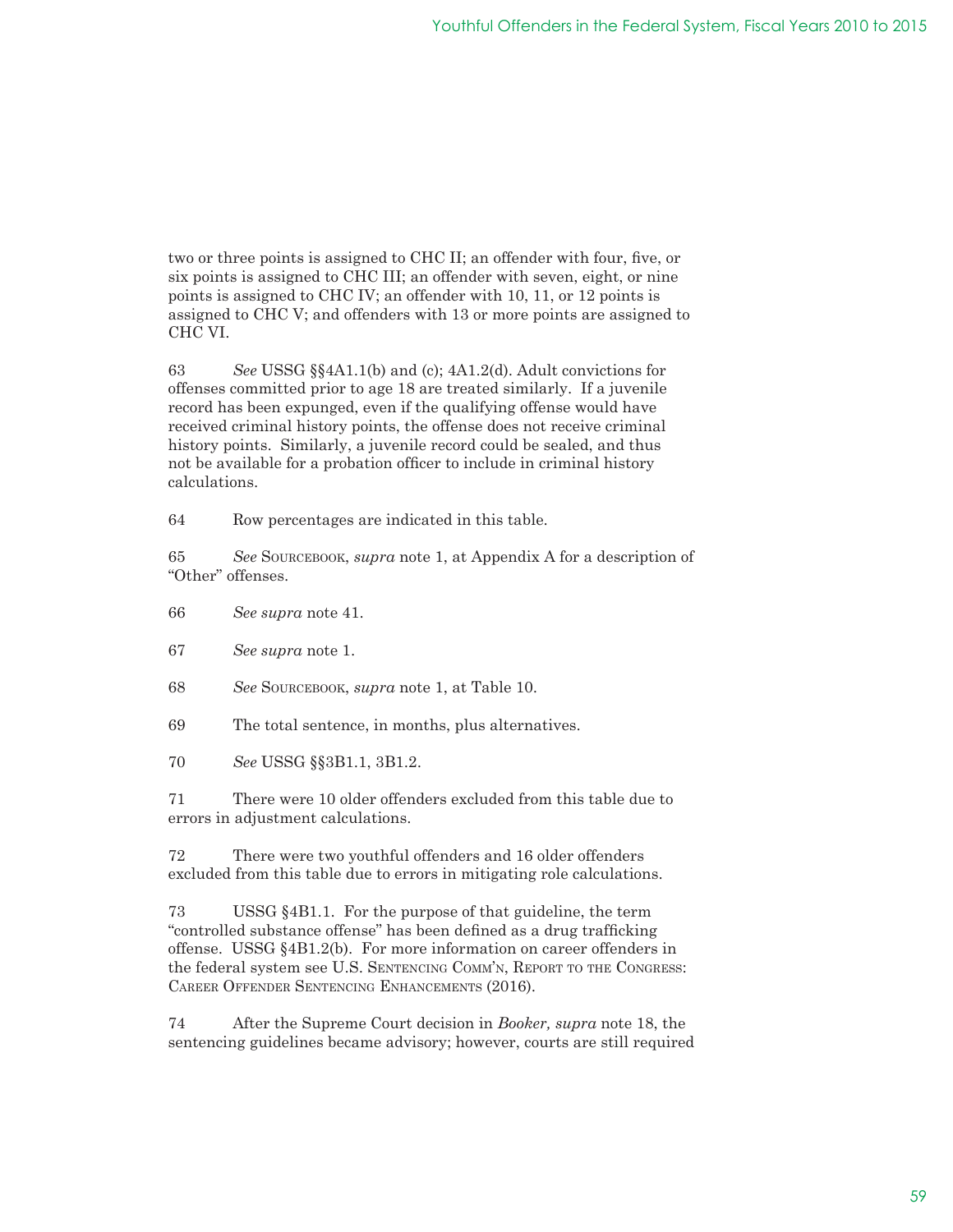to calculate a defendant's guideline range, consider whether there is basis to depart from that range, and then consider the factors in 18 U.S.C. § 3553(a) when contemplating the sentence to impose. For more information on federal sentencing and guideline application see U.S. Sentencing Comm'n, Federal Sentencing: The Basics (2015).

75 18 U.S.C. § 924(e); USSG §4B1.4. For the purpose of that guideline, the term "serious drug offense" has been defined as a drug trafficking offense. USSG §4B1.2(b).

76 This case was terrorism related.

77 The offense of conviction for offenders sentenced under this guideline may not necessarily be first degree murder, however, some guidelines contain a cross reference to section 2A1.1 when a victim was killed under circumstances that would constitute murder. *See,* e.g., USSG §§2D1.1, 2A4.1.

78 Kim Steven Hunt and Robert Dumville, U.S. Sentencing Comm'n, Recidivism Among Federal Offenders: A Comprehensive Overview (2016). This study uses a different population than the current study.

79 The recidivism study examined 25,431 federal offenders who were released into the community in 2005 after discharging a sentence of incarceration or by commencing a term of probation.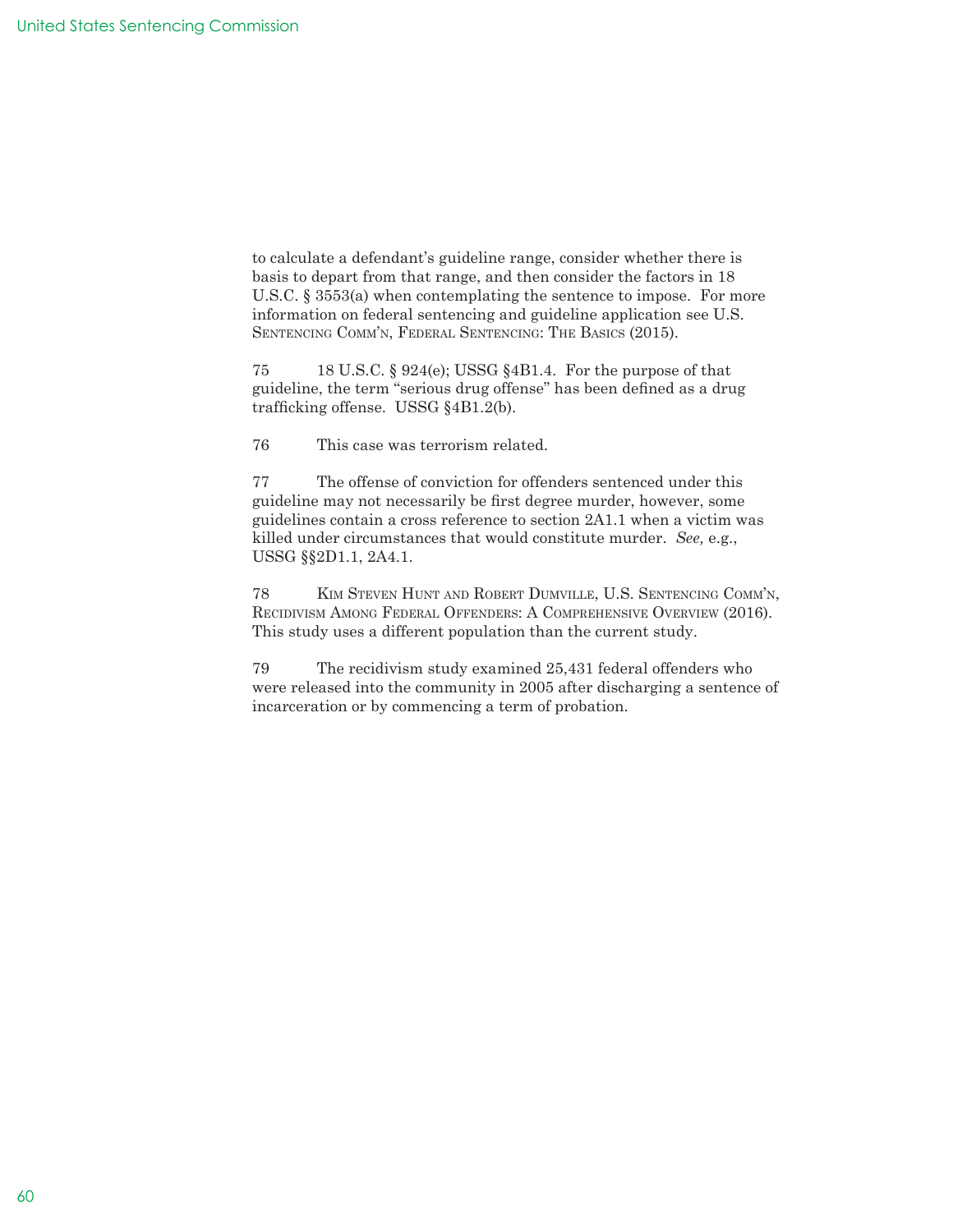# **Appendix**

# **Table A-1. Youthful Offenders in Each Circuit and District**

*Fiscal Years 2010 to 2015*

# **Table A-2. Offense Types for Youthful Offenders**

*Fiscal Years 2010 to 2015*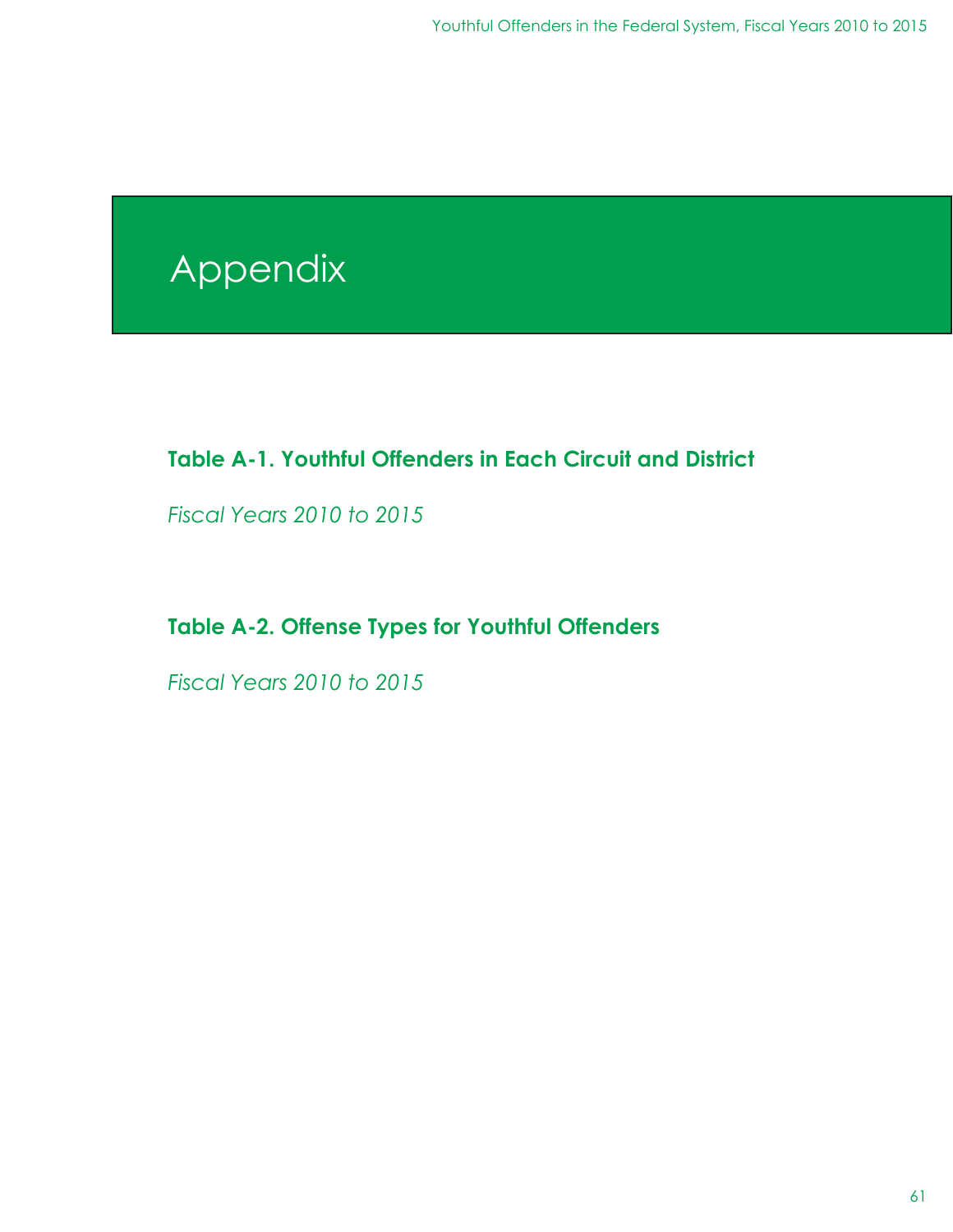United States Sentencing Commission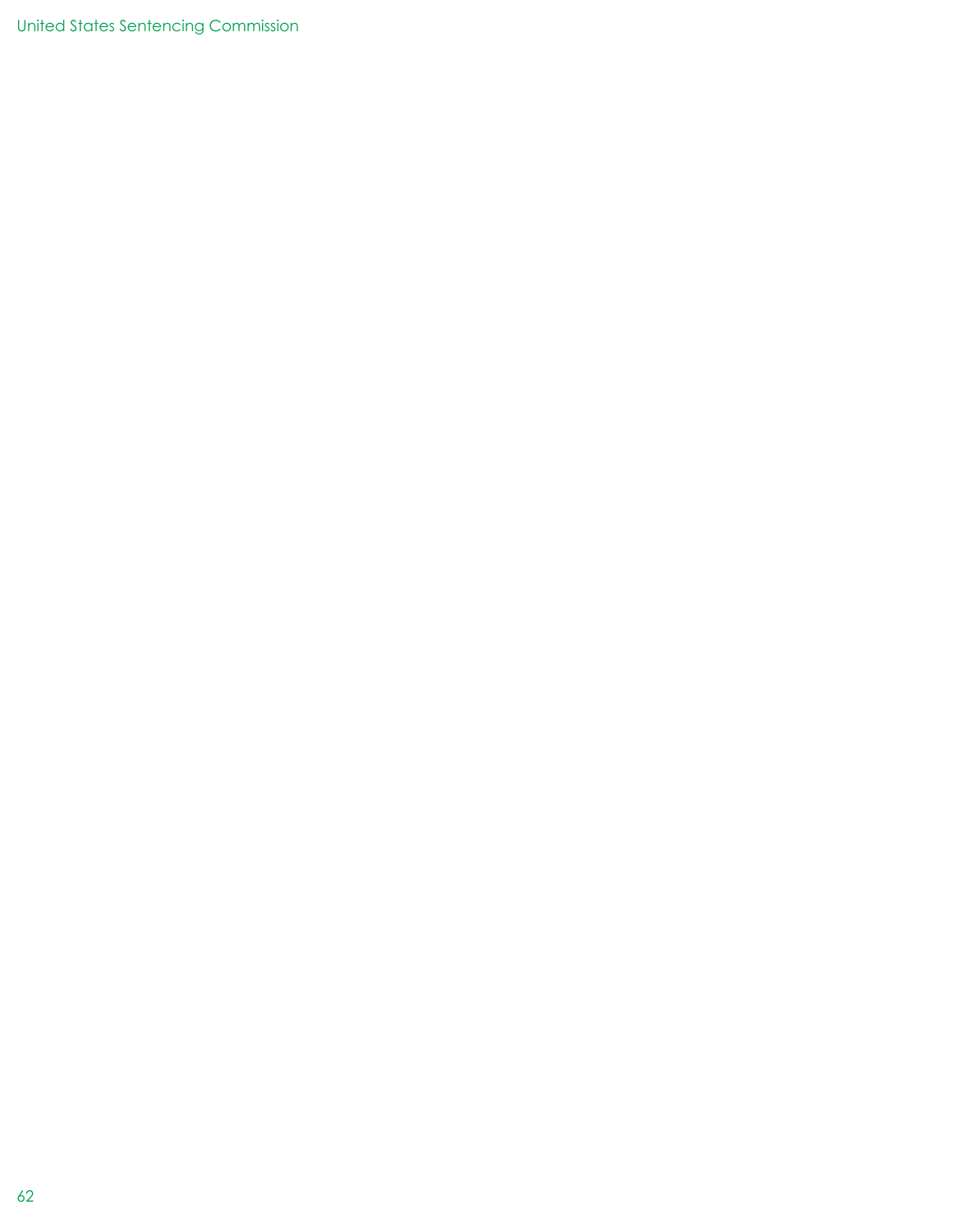## **Appendix Table A-1**

## **YOUTHFUL OFFENDERS IN EACH CIRCUIT AND DISTRICT<sup>1</sup> Fiscal Years 2010-2015**

| ${\bf N}$<br>$\%$<br>District<br>${\bf N}$<br>District<br>$\%$<br><b>TOTAL</b><br><b>FIFTH CIRCUIT</b><br>21,360<br><b>D.C. CIRCUIT</b><br>189<br>Louisiana<br>District of Columbia<br>0.2<br>0.3<br>189<br>Eastern<br>287<br>Middle<br>147<br>0.2<br>0.3<br>Western<br><b>FIRST CIRCUIT</b><br>2,721<br>282<br>Maine<br>0.2<br>211<br>Mississippi<br>0.4<br>Massachusetts<br>351<br>Northern<br>120<br>0.1<br>178<br>0.2<br>Southern<br>234<br>0.3<br>New Hampshire<br>Puerto Rico<br>Texas<br>1,836<br>2.1<br>Rhode Island<br>0.2<br>740<br>145<br>Eastern<br>0.9<br>950<br>Northern<br>1.1<br>9.3<br><b>SECOND CIRCUIT</b><br>8,004<br>3,411<br>Southern<br>279<br>0.3<br>Western<br>10,596<br>Connecticut<br>12.3<br>New York<br><b>SIXTH CIRCUIT</b><br>694<br>0.8<br>4,739<br>Eastern<br>475<br>Northern<br>0.6<br>Kentucky<br>0.5<br>Southern<br>1,168<br>1.4<br>Eastern<br>411<br>596<br>0.7<br>457<br>0.5<br>Western<br>Western<br>Vermont<br>199<br>0.2<br>Michigan<br>694<br>0.8<br>Eastern<br><b>THIRD CIRCUIT</b><br>Western<br>431<br>0.5<br>2,165<br>0.1<br>Ohio<br>Delaware<br>90<br>0.8<br>New Jersey<br>497<br>0.6<br>Northern<br>661<br>540<br>0.6<br>Pennsylvania<br>Southern<br>0.8<br>Eastern<br>659<br>Tennessee<br>Middle<br>391<br>0.8<br>0.5<br>Eastern<br>721<br>327<br>0.4<br>Western<br>446<br>0.5<br>Middle<br>0.6<br>Virgin Islands<br>82<br>0.1<br>Western<br>497<br><b>FOURTH CIRCUIT</b><br>7,157<br><b>SEVENTH CIRCUIT</b><br>2,338<br>Maryland<br>740<br>0.9<br>Illinois<br>North Carolina<br>371<br>0.4<br>Central<br>$1.1\,$<br>Northern<br>$0.4\,$<br>Eastern<br>939<br>369<br>Middle<br>586<br>0.7<br>Southern<br>334<br>$0.4\,$<br>Indiana<br>Western<br>530<br>$0.6\,$<br>Northern<br>South Carolina<br>868<br>$1.0\,$<br>410<br>$0.5\,$<br>Southern<br>228<br>0.3<br>Virginia<br>2.9<br>Wisconsin<br>Eastern<br>2,518<br>Eastern<br>Western<br>334<br>$0.4\,$<br>476<br>0.6<br>West Virginia<br>Western<br>150<br>$0.2\,$<br>407<br>Northern<br>$0.5\,$ |          |     |         |  |  |
|----------------------------------------------------------------------------------------------------------------------------------------------------------------------------------------------------------------------------------------------------------------------------------------------------------------------------------------------------------------------------------------------------------------------------------------------------------------------------------------------------------------------------------------------------------------------------------------------------------------------------------------------------------------------------------------------------------------------------------------------------------------------------------------------------------------------------------------------------------------------------------------------------------------------------------------------------------------------------------------------------------------------------------------------------------------------------------------------------------------------------------------------------------------------------------------------------------------------------------------------------------------------------------------------------------------------------------------------------------------------------------------------------------------------------------------------------------------------------------------------------------------------------------------------------------------------------------------------------------------------------------------------------------------------------------------------------------------------------------------------------------------------------------------------------------------------------------------------------------------------------------------------------------------------------------------------------------------------------------------------------|----------|-----|---------|--|--|
|                                                                                                                                                                                                                                                                                                                                                                                                                                                                                                                                                                                                                                                                                                                                                                                                                                                                                                                                                                                                                                                                                                                                                                                                                                                                                                                                                                                                                                                                                                                                                                                                                                                                                                                                                                                                                                                                                                                                                                                                    |          |     |         |  |  |
|                                                                                                                                                                                                                                                                                                                                                                                                                                                                                                                                                                                                                                                                                                                                                                                                                                                                                                                                                                                                                                                                                                                                                                                                                                                                                                                                                                                                                                                                                                                                                                                                                                                                                                                                                                                                                                                                                                                                                                                                    |          |     |         |  |  |
|                                                                                                                                                                                                                                                                                                                                                                                                                                                                                                                                                                                                                                                                                                                                                                                                                                                                                                                                                                                                                                                                                                                                                                                                                                                                                                                                                                                                                                                                                                                                                                                                                                                                                                                                                                                                                                                                                                                                                                                                    |          |     |         |  |  |
|                                                                                                                                                                                                                                                                                                                                                                                                                                                                                                                                                                                                                                                                                                                                                                                                                                                                                                                                                                                                                                                                                                                                                                                                                                                                                                                                                                                                                                                                                                                                                                                                                                                                                                                                                                                                                                                                                                                                                                                                    |          |     |         |  |  |
|                                                                                                                                                                                                                                                                                                                                                                                                                                                                                                                                                                                                                                                                                                                                                                                                                                                                                                                                                                                                                                                                                                                                                                                                                                                                                                                                                                                                                                                                                                                                                                                                                                                                                                                                                                                                                                                                                                                                                                                                    |          |     |         |  |  |
|                                                                                                                                                                                                                                                                                                                                                                                                                                                                                                                                                                                                                                                                                                                                                                                                                                                                                                                                                                                                                                                                                                                                                                                                                                                                                                                                                                                                                                                                                                                                                                                                                                                                                                                                                                                                                                                                                                                                                                                                    |          |     |         |  |  |
|                                                                                                                                                                                                                                                                                                                                                                                                                                                                                                                                                                                                                                                                                                                                                                                                                                                                                                                                                                                                                                                                                                                                                                                                                                                                                                                                                                                                                                                                                                                                                                                                                                                                                                                                                                                                                                                                                                                                                                                                    |          |     |         |  |  |
|                                                                                                                                                                                                                                                                                                                                                                                                                                                                                                                                                                                                                                                                                                                                                                                                                                                                                                                                                                                                                                                                                                                                                                                                                                                                                                                                                                                                                                                                                                                                                                                                                                                                                                                                                                                                                                                                                                                                                                                                    |          |     |         |  |  |
|                                                                                                                                                                                                                                                                                                                                                                                                                                                                                                                                                                                                                                                                                                                                                                                                                                                                                                                                                                                                                                                                                                                                                                                                                                                                                                                                                                                                                                                                                                                                                                                                                                                                                                                                                                                                                                                                                                                                                                                                    |          |     |         |  |  |
|                                                                                                                                                                                                                                                                                                                                                                                                                                                                                                                                                                                                                                                                                                                                                                                                                                                                                                                                                                                                                                                                                                                                                                                                                                                                                                                                                                                                                                                                                                                                                                                                                                                                                                                                                                                                                                                                                                                                                                                                    |          |     |         |  |  |
|                                                                                                                                                                                                                                                                                                                                                                                                                                                                                                                                                                                                                                                                                                                                                                                                                                                                                                                                                                                                                                                                                                                                                                                                                                                                                                                                                                                                                                                                                                                                                                                                                                                                                                                                                                                                                                                                                                                                                                                                    |          |     |         |  |  |
|                                                                                                                                                                                                                                                                                                                                                                                                                                                                                                                                                                                                                                                                                                                                                                                                                                                                                                                                                                                                                                                                                                                                                                                                                                                                                                                                                                                                                                                                                                                                                                                                                                                                                                                                                                                                                                                                                                                                                                                                    |          |     |         |  |  |
|                                                                                                                                                                                                                                                                                                                                                                                                                                                                                                                                                                                                                                                                                                                                                                                                                                                                                                                                                                                                                                                                                                                                                                                                                                                                                                                                                                                                                                                                                                                                                                                                                                                                                                                                                                                                                                                                                                                                                                                                    |          |     |         |  |  |
|                                                                                                                                                                                                                                                                                                                                                                                                                                                                                                                                                                                                                                                                                                                                                                                                                                                                                                                                                                                                                                                                                                                                                                                                                                                                                                                                                                                                                                                                                                                                                                                                                                                                                                                                                                                                                                                                                                                                                                                                    |          |     |         |  |  |
|                                                                                                                                                                                                                                                                                                                                                                                                                                                                                                                                                                                                                                                                                                                                                                                                                                                                                                                                                                                                                                                                                                                                                                                                                                                                                                                                                                                                                                                                                                                                                                                                                                                                                                                                                                                                                                                                                                                                                                                                    |          |     |         |  |  |
|                                                                                                                                                                                                                                                                                                                                                                                                                                                                                                                                                                                                                                                                                                                                                                                                                                                                                                                                                                                                                                                                                                                                                                                                                                                                                                                                                                                                                                                                                                                                                                                                                                                                                                                                                                                                                                                                                                                                                                                                    |          |     |         |  |  |
|                                                                                                                                                                                                                                                                                                                                                                                                                                                                                                                                                                                                                                                                                                                                                                                                                                                                                                                                                                                                                                                                                                                                                                                                                                                                                                                                                                                                                                                                                                                                                                                                                                                                                                                                                                                                                                                                                                                                                                                                    |          |     |         |  |  |
|                                                                                                                                                                                                                                                                                                                                                                                                                                                                                                                                                                                                                                                                                                                                                                                                                                                                                                                                                                                                                                                                                                                                                                                                                                                                                                                                                                                                                                                                                                                                                                                                                                                                                                                                                                                                                                                                                                                                                                                                    |          |     |         |  |  |
|                                                                                                                                                                                                                                                                                                                                                                                                                                                                                                                                                                                                                                                                                                                                                                                                                                                                                                                                                                                                                                                                                                                                                                                                                                                                                                                                                                                                                                                                                                                                                                                                                                                                                                                                                                                                                                                                                                                                                                                                    |          |     |         |  |  |
|                                                                                                                                                                                                                                                                                                                                                                                                                                                                                                                                                                                                                                                                                                                                                                                                                                                                                                                                                                                                                                                                                                                                                                                                                                                                                                                                                                                                                                                                                                                                                                                                                                                                                                                                                                                                                                                                                                                                                                                                    |          |     |         |  |  |
|                                                                                                                                                                                                                                                                                                                                                                                                                                                                                                                                                                                                                                                                                                                                                                                                                                                                                                                                                                                                                                                                                                                                                                                                                                                                                                                                                                                                                                                                                                                                                                                                                                                                                                                                                                                                                                                                                                                                                                                                    |          |     |         |  |  |
|                                                                                                                                                                                                                                                                                                                                                                                                                                                                                                                                                                                                                                                                                                                                                                                                                                                                                                                                                                                                                                                                                                                                                                                                                                                                                                                                                                                                                                                                                                                                                                                                                                                                                                                                                                                                                                                                                                                                                                                                    |          |     |         |  |  |
|                                                                                                                                                                                                                                                                                                                                                                                                                                                                                                                                                                                                                                                                                                                                                                                                                                                                                                                                                                                                                                                                                                                                                                                                                                                                                                                                                                                                                                                                                                                                                                                                                                                                                                                                                                                                                                                                                                                                                                                                    |          |     |         |  |  |
|                                                                                                                                                                                                                                                                                                                                                                                                                                                                                                                                                                                                                                                                                                                                                                                                                                                                                                                                                                                                                                                                                                                                                                                                                                                                                                                                                                                                                                                                                                                                                                                                                                                                                                                                                                                                                                                                                                                                                                                                    |          |     |         |  |  |
|                                                                                                                                                                                                                                                                                                                                                                                                                                                                                                                                                                                                                                                                                                                                                                                                                                                                                                                                                                                                                                                                                                                                                                                                                                                                                                                                                                                                                                                                                                                                                                                                                                                                                                                                                                                                                                                                                                                                                                                                    |          |     |         |  |  |
|                                                                                                                                                                                                                                                                                                                                                                                                                                                                                                                                                                                                                                                                                                                                                                                                                                                                                                                                                                                                                                                                                                                                                                                                                                                                                                                                                                                                                                                                                                                                                                                                                                                                                                                                                                                                                                                                                                                                                                                                    |          |     |         |  |  |
|                                                                                                                                                                                                                                                                                                                                                                                                                                                                                                                                                                                                                                                                                                                                                                                                                                                                                                                                                                                                                                                                                                                                                                                                                                                                                                                                                                                                                                                                                                                                                                                                                                                                                                                                                                                                                                                                                                                                                                                                    |          |     |         |  |  |
|                                                                                                                                                                                                                                                                                                                                                                                                                                                                                                                                                                                                                                                                                                                                                                                                                                                                                                                                                                                                                                                                                                                                                                                                                                                                                                                                                                                                                                                                                                                                                                                                                                                                                                                                                                                                                                                                                                                                                                                                    |          |     |         |  |  |
|                                                                                                                                                                                                                                                                                                                                                                                                                                                                                                                                                                                                                                                                                                                                                                                                                                                                                                                                                                                                                                                                                                                                                                                                                                                                                                                                                                                                                                                                                                                                                                                                                                                                                                                                                                                                                                                                                                                                                                                                    |          |     |         |  |  |
|                                                                                                                                                                                                                                                                                                                                                                                                                                                                                                                                                                                                                                                                                                                                                                                                                                                                                                                                                                                                                                                                                                                                                                                                                                                                                                                                                                                                                                                                                                                                                                                                                                                                                                                                                                                                                                                                                                                                                                                                    |          |     |         |  |  |
|                                                                                                                                                                                                                                                                                                                                                                                                                                                                                                                                                                                                                                                                                                                                                                                                                                                                                                                                                                                                                                                                                                                                                                                                                                                                                                                                                                                                                                                                                                                                                                                                                                                                                                                                                                                                                                                                                                                                                                                                    |          |     |         |  |  |
|                                                                                                                                                                                                                                                                                                                                                                                                                                                                                                                                                                                                                                                                                                                                                                                                                                                                                                                                                                                                                                                                                                                                                                                                                                                                                                                                                                                                                                                                                                                                                                                                                                                                                                                                                                                                                                                                                                                                                                                                    |          |     |         |  |  |
|                                                                                                                                                                                                                                                                                                                                                                                                                                                                                                                                                                                                                                                                                                                                                                                                                                                                                                                                                                                                                                                                                                                                                                                                                                                                                                                                                                                                                                                                                                                                                                                                                                                                                                                                                                                                                                                                                                                                                                                                    |          |     |         |  |  |
|                                                                                                                                                                                                                                                                                                                                                                                                                                                                                                                                                                                                                                                                                                                                                                                                                                                                                                                                                                                                                                                                                                                                                                                                                                                                                                                                                                                                                                                                                                                                                                                                                                                                                                                                                                                                                                                                                                                                                                                                    |          |     |         |  |  |
|                                                                                                                                                                                                                                                                                                                                                                                                                                                                                                                                                                                                                                                                                                                                                                                                                                                                                                                                                                                                                                                                                                                                                                                                                                                                                                                                                                                                                                                                                                                                                                                                                                                                                                                                                                                                                                                                                                                                                                                                    |          |     |         |  |  |
|                                                                                                                                                                                                                                                                                                                                                                                                                                                                                                                                                                                                                                                                                                                                                                                                                                                                                                                                                                                                                                                                                                                                                                                                                                                                                                                                                                                                                                                                                                                                                                                                                                                                                                                                                                                                                                                                                                                                                                                                    |          |     |         |  |  |
|                                                                                                                                                                                                                                                                                                                                                                                                                                                                                                                                                                                                                                                                                                                                                                                                                                                                                                                                                                                                                                                                                                                                                                                                                                                                                                                                                                                                                                                                                                                                                                                                                                                                                                                                                                                                                                                                                                                                                                                                    |          |     |         |  |  |
|                                                                                                                                                                                                                                                                                                                                                                                                                                                                                                                                                                                                                                                                                                                                                                                                                                                                                                                                                                                                                                                                                                                                                                                                                                                                                                                                                                                                                                                                                                                                                                                                                                                                                                                                                                                                                                                                                                                                                                                                    |          |     |         |  |  |
|                                                                                                                                                                                                                                                                                                                                                                                                                                                                                                                                                                                                                                                                                                                                                                                                                                                                                                                                                                                                                                                                                                                                                                                                                                                                                                                                                                                                                                                                                                                                                                                                                                                                                                                                                                                                                                                                                                                                                                                                    |          |     |         |  |  |
|                                                                                                                                                                                                                                                                                                                                                                                                                                                                                                                                                                                                                                                                                                                                                                                                                                                                                                                                                                                                                                                                                                                                                                                                                                                                                                                                                                                                                                                                                                                                                                                                                                                                                                                                                                                                                                                                                                                                                                                                    |          |     |         |  |  |
|                                                                                                                                                                                                                                                                                                                                                                                                                                                                                                                                                                                                                                                                                                                                                                                                                                                                                                                                                                                                                                                                                                                                                                                                                                                                                                                                                                                                                                                                                                                                                                                                                                                                                                                                                                                                                                                                                                                                                                                                    |          |     |         |  |  |
|                                                                                                                                                                                                                                                                                                                                                                                                                                                                                                                                                                                                                                                                                                                                                                                                                                                                                                                                                                                                                                                                                                                                                                                                                                                                                                                                                                                                                                                                                                                                                                                                                                                                                                                                                                                                                                                                                                                                                                                                    |          |     |         |  |  |
|                                                                                                                                                                                                                                                                                                                                                                                                                                                                                                                                                                                                                                                                                                                                                                                                                                                                                                                                                                                                                                                                                                                                                                                                                                                                                                                                                                                                                                                                                                                                                                                                                                                                                                                                                                                                                                                                                                                                                                                                    | Southern | 235 | $0.3\,$ |  |  |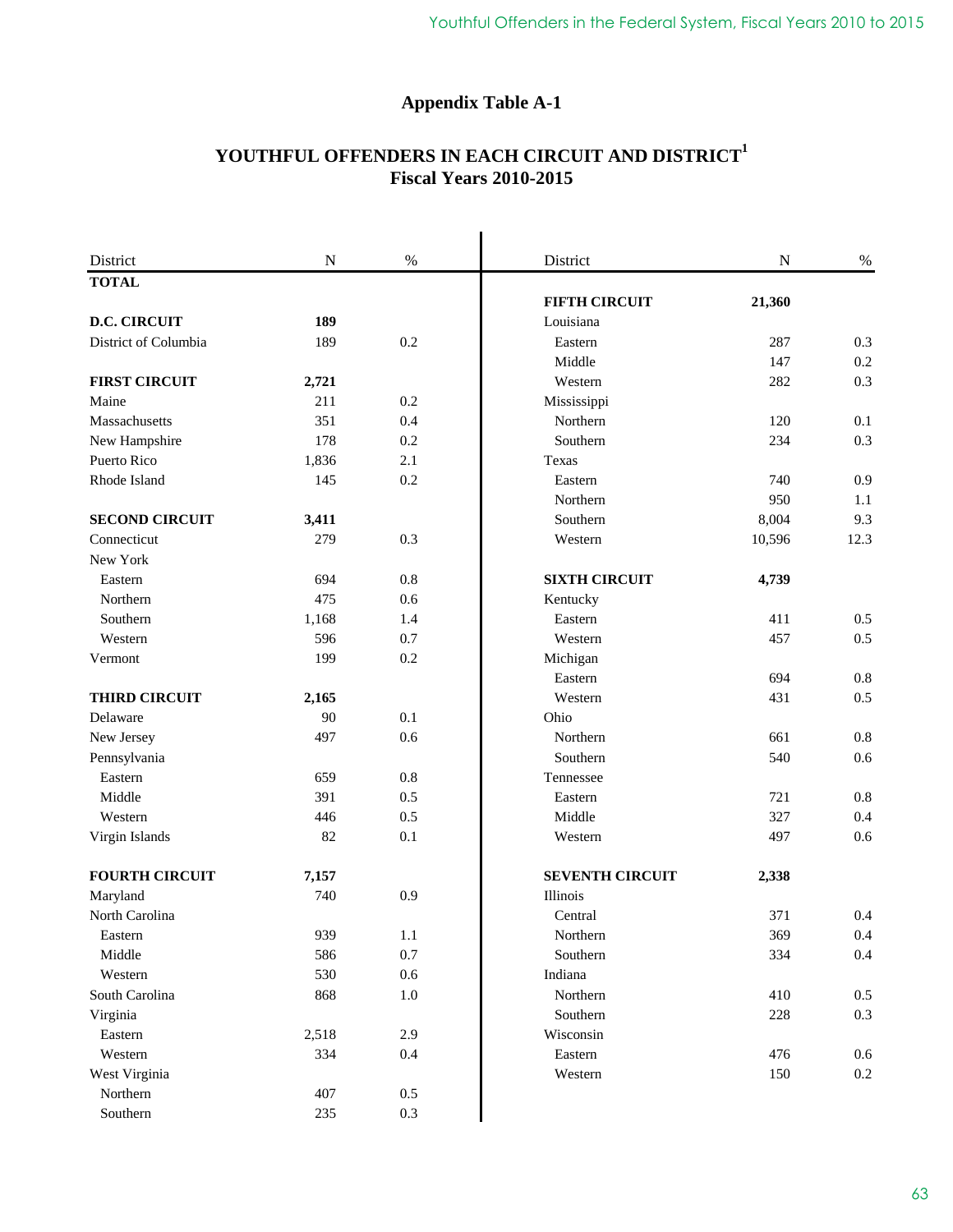# **Appendix Table A-1 (cont.)**

| <b>CIRCUIT</b>           |                          |      | <b>CIRCUIT</b>          |           |      |
|--------------------------|--------------------------|------|-------------------------|-----------|------|
| District                 | $\mathbf N$              | $\%$ | District                | ${\bf N}$ | $\%$ |
| <b>EIGHTH CIRCUIT</b>    | 4,598                    |      | <b>TENTH CIRCUIT</b>    | 8,918     |      |
| Arkansas                 |                          |      | Colorado                | 470       | 0.5  |
| Eastern                  | 281                      | 0.3  | Kansas                  | 706       | 0.8  |
| Western                  | 257                      | 0.3  | New Mexico              | 5,792     | 6.7  |
| Iowa                     |                          |      | Oklahoma                |           |      |
| Northern                 | 446                      | 0.5  | Eastern                 | 89        | 0.1  |
| Southern                 | 296                      | 0.3  | Northern                | 205       | 0.2  |
| Minnesota                | 318                      | 0.4  | Western                 | 472       | 0.6  |
| Missouri                 |                          |      | Utah                    | 807       | 0.9  |
| Eastern                  | 604                      | 0.7  | Wyoming                 | 377       | 0.4  |
| Western                  | 612                      | 0.7  |                         |           |      |
| Nebraska                 | 657                      | 0.8  | <b>ELEVENTH CIRCUIT</b> | 6,050     |      |
| North Dakota             | 409                      | 0.5  | Alabama                 |           |      |
| South Dakota             | 718                      | 0.8  | Middle                  | 159       | 0.2  |
|                          |                          |      | Northern                | 378       | 0.4  |
| <b>NINTH CIRCUIT</b>     | 22,663                   |      | Southern                | 280       | 0.3  |
| Alaska                   | 176                      | 0.2  | Florida                 |           |      |
| Arizona                  | 11,802                   | 13.7 | Middle                  | 1,319     | 1.5  |
| California               |                          |      | Northern                | 328       | 0.4  |
| Central                  | 978                      | 1.1  | Southern                | 1,768     | 2.1  |
| Eastern                  | 634                      | 0.7  | Georgia                 |           |      |
| Northern                 | 585                      | 0.7  | Middle                  | 513       | 0.6  |
| Southern                 | 5,582                    | 6.5  | Northern                | 503       | 0.6  |
| Guam                     | 65                       | 0.1  | Southern                | 802       | 0.9  |
| Hawaii                   | 133                      | 0.2  |                         |           |      |
| Idaho                    | 274                      | 0.3  |                         |           |      |
| Montana                  | 372                      | 0.4  |                         |           |      |
| Nevada                   | 466                      | 0.5  |                         |           |      |
| Northern Mariana Islands | $\overline{\mathcal{L}}$ | 0.0  |                         |           |      |
| Oregon                   | 484                      | 0.6  |                         |           |      |
| Washington               |                          |      |                         |           |      |
| Eastern                  | 368                      | 0.4  |                         |           |      |
| Western                  | 740                      | 0.9  |                         |           |      |

SOURCE: U.S. Sentencing Commission, 2010 - 2015 Datafiles, USSCFY10 - USSCFY15.